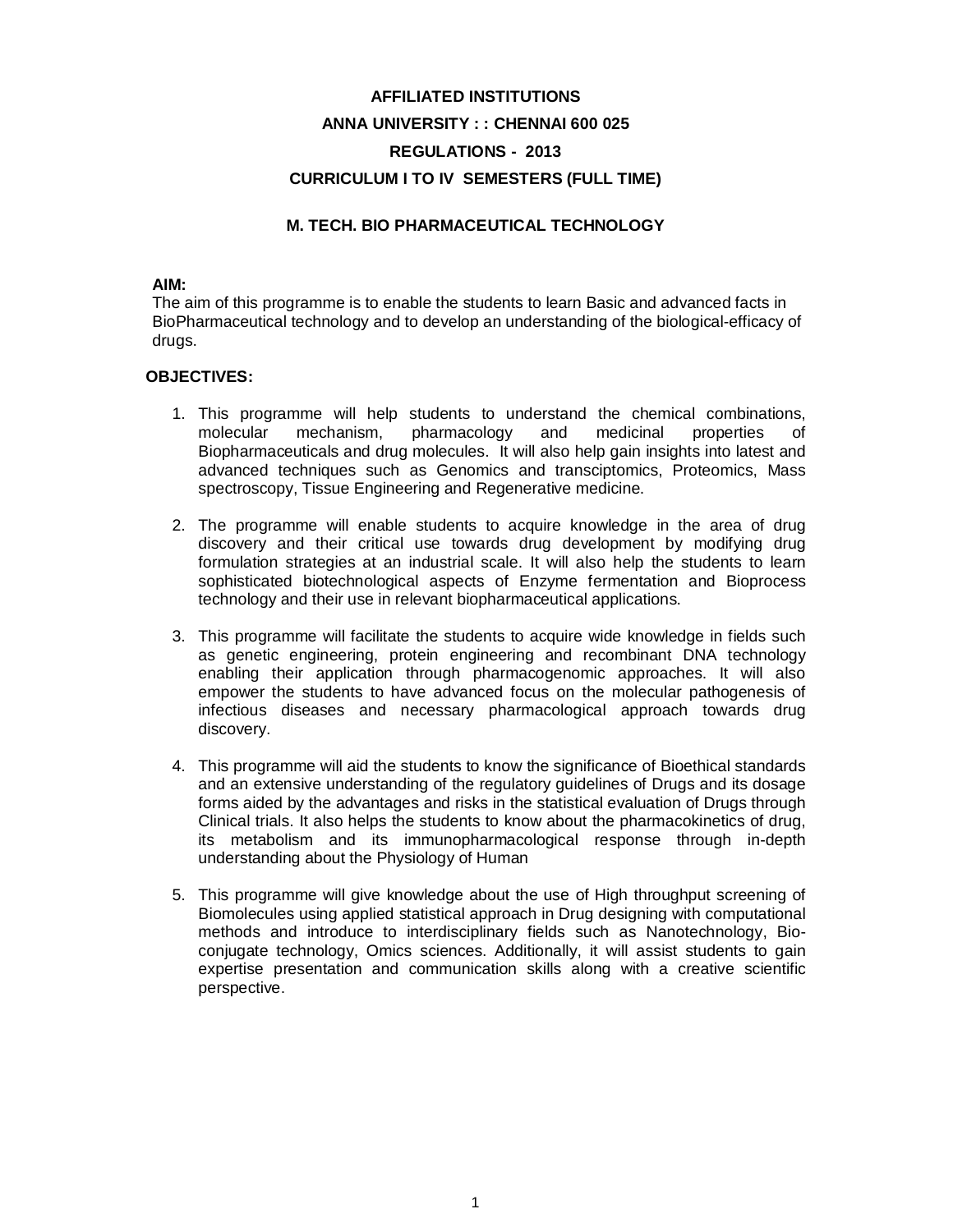# **AFFILIATED INSTITUTIONS ANNA UNIVERSITY : : CHENNAI – 600 025. REGULATIONS – 2013 I TO IV SEMESTERS CURRICULUM AND SYLLABUS (FULL –TIME) M. TECH. BIOPHARMACEUTICAL TECHNOLOGY**

### **SEMESTER – I**

| <b>COURSE</b><br><b>CODE</b> | <b>COURSE TITLE</b>                                        |    |   | Р        |    |
|------------------------------|------------------------------------------------------------|----|---|----------|----|
| <b>THEORY</b>                |                                                            |    |   |          |    |
| BO7101                       | <b>Applied Statistics for Biotechnologists</b>             | 3  |   |          | 4  |
| BO7102                       | Fermentation Technology for Pharmaceutical Industries      | 3  | 0 | 0        | 3  |
| BO7103                       | <b>Biogenerics and Biopharmaceuticals</b>                  | 3  | 0 | 0        | 3  |
| BO7104                       | Human Physiology and Drug Metabolism                       | 3  |   | 0        | 3  |
|                              | Elective I                                                 | 3  | 0 | $\Omega$ | 3  |
|                              | Elective II                                                | 3  |   | 0        | 3  |
| <b>PRACTICAL</b>             |                                                            |    |   |          |    |
| BO7111                       | Formulation and Analytical Techniques in Biopharmaceutical | 0  |   | 6        | 3  |
|                              | Technology                                                 |    |   |          |    |
|                              | ΤΟΤΑΙ                                                      | 18 |   | 6        | 22 |

### **SEMESTER II**

| <b>COURSE</b><br><b>CODE</b> | <b>COURSE TITLE</b>                                  |    |   | Р        |    |
|------------------------------|------------------------------------------------------|----|---|----------|----|
| <b>THEORY</b>                |                                                      |    |   |          |    |
| BO7201                       | Computational Methods in Drug design                 | 2  |   | 2        | 3  |
| BO7202                       | High Throughput screening in lead discovery          | 3  | 0 | 0        | 3  |
| BO7203                       | Immunopharmacology                                   | 3  | 0 | 0        | 3  |
| BO7204                       | Pharmacokinetics and Biopharmaceuticals              | 2  | 0 | 2        | 3  |
| BO7205                       | <b>Advanced Genetic Engineering</b>                  | 3  | 0 | 0        | 3  |
|                              | Elective III                                         | 3  | 0 | 0        | 3  |
|                              | Elective IV                                          | 3  |   | $\Omega$ | 3  |
| <b>PRACTICAL</b>             |                                                      |    |   |          |    |
| BO7211                       | Recombinant DNA And Bioprocess Technology Laboratory | 0  | O | 6        | 3  |
|                              | TOTAL                                                | 19 | 0 | 10       | 24 |

### **SEMESTER III**

| <b>COURSE</b><br><b>CODE</b> | <b>COURSE TITLE</b>           |  | P  | ◠  |
|------------------------------|-------------------------------|--|----|----|
| <b>THEORY</b>                |                               |  |    |    |
| BO7311                       | Drug Discovery Laboratory     |  | 6  | 3  |
| BO7312                       | Immunopharmacology Laboratory |  | 6  | 3  |
| BO7313                       | Project work Phase -I         |  | 12 | 6  |
|                              | <b>TOTAL</b>                  |  | 24 | 12 |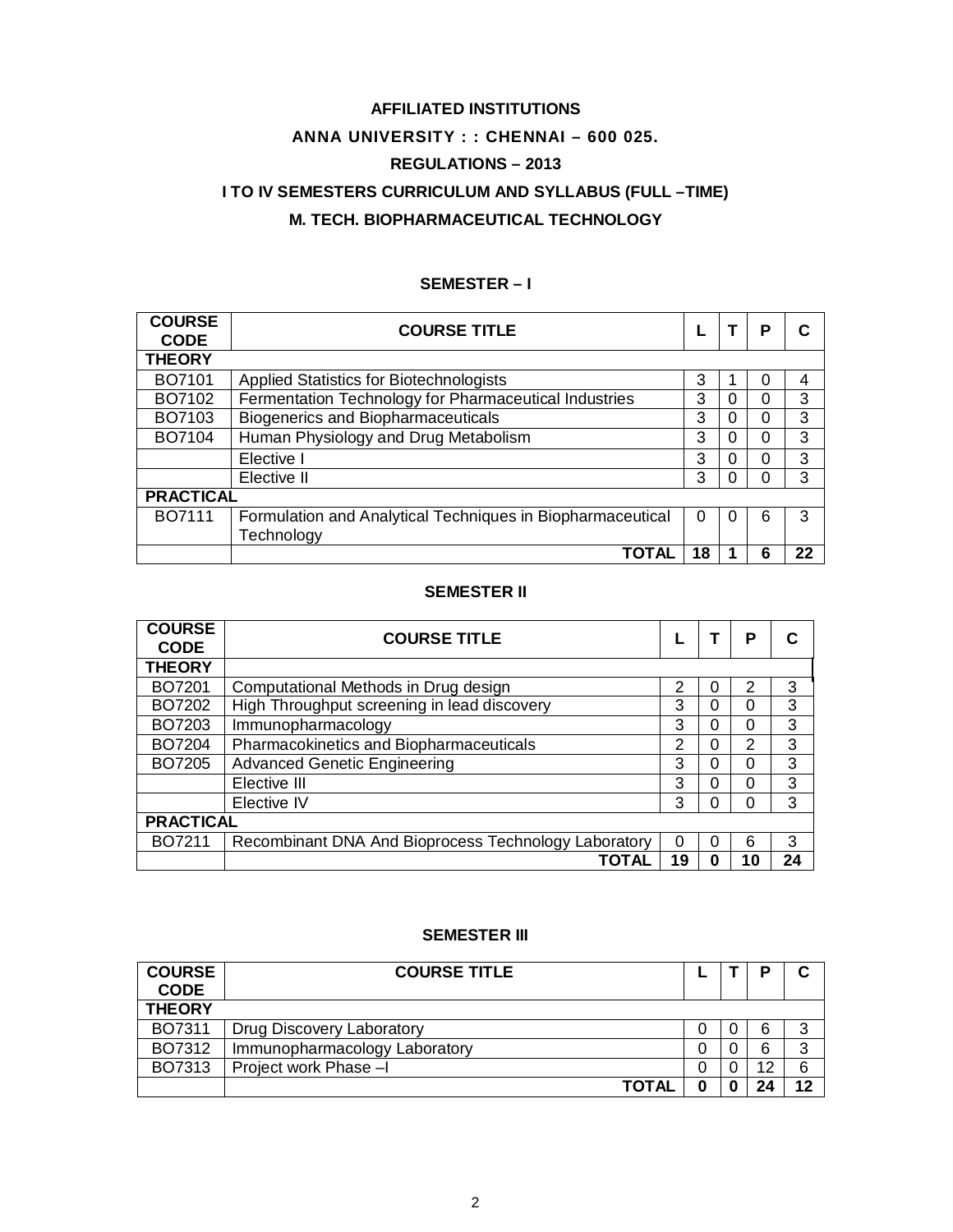### **SEMESTER IV**

| <b>COURSE</b><br><b>CODE</b> | <b>COURSE TITLE</b>     |  | D  | ີ         |
|------------------------------|-------------------------|--|----|-----------|
| BO7411                       | Project Work Phase - II |  | 24 | $\Lambda$ |
|                              | <b>TOTAL</b>            |  | 24 | 12        |

# **LIST OF ELECTIVES**

### **M. TECH. BIOPHARMACEUTICAL TECHNOLOGY**

| <b>COURSE</b><br><b>CODE</b> | <b>COURSE TITLE</b>                                | L              | т           | P              | С |
|------------------------------|----------------------------------------------------|----------------|-------------|----------------|---|
| BO7001                       | <b>Medicinal Chemistry</b>                         | 3              | $\Omega$    | $\Omega$       | 3 |
| BO7002                       | Protein Engineering and Industrial Applications    | 3              | $\Omega$    | 0              | 3 |
| BO7003                       | Drug Dosage Forms and Design                       | $\overline{2}$ | $\Omega$    | $\overline{2}$ | 3 |
| BO7004                       | Drug Regulatory, Quality and Safety evaluation     | 3              | $\Omega$    | $\Omega$       | 3 |
| BO7005                       | <b>Biocatalysts and Enzyme Technology</b>          | 3              | $\Omega$    | $\Omega$       | 3 |
| BO7006                       | <b>Communication Skills Development</b>            | $\overline{2}$ | $\Omega$    | $\overline{2}$ | 3 |
| BO7007                       | Entrepreneurship, IPR and Biosafety                | 3              | 0           | $\overline{0}$ | 3 |
| <b>BO7008</b>                | <b>Clinical Trials and Bioethics</b>               | 3              | 0           | $\overline{0}$ | 3 |
| BO7009                       | Pharmacogenomics                                   | 3              | 0           | $\Omega$       | 3 |
| BO7010                       | Advances in Molecular Pathogenesis                 | 3              | $\Omega$    | $\Omega$       | 3 |
| BO7011                       | <b>Chemistry of Natural Products</b>               | 3              | $\Omega$    | $\Omega$       | 3 |
| BO7012                       | Molecular Medicine and Mechanism                   | 3              | $\Omega$    | 0              | 3 |
| BO7013                       | <b>Combinatorial Methods for Drug Development</b>  | 3              | $\Omega$    | 0              | 3 |
| BO7014                       | Nanobiotechnology                                  | $\overline{2}$ | $\Omega$    | $\overline{2}$ | 3 |
| BO7015                       | Pharmacology                                       | 3              | $\Omega$    | $\Omega$       | 3 |
| BO7016                       | Research and Research Methodology in Biotechnology | 3              | $\mathbf 0$ | $\overline{0}$ | 3 |
| BO7017                       | Metabolic Process and Engineering                  | $\overline{3}$ | $\Omega$    | $\overline{0}$ | 3 |
| BO7018                       | Technologies in Omics Science                      | 3              | 0           | 0              | 3 |
| BO7019                       | Tissue Engineering and Regenerative Medicine       | 3              | 0           | $\overline{0}$ | 3 |
| BO7020                       | Bioconjugate Technology and Applications           | 3              | $\Omega$    | $\mathbf 0$    | 3 |
| BO7021                       | Genomics and Transcriptomics                       | 3              | 0           | $\mathbf 0$    | 3 |
| BO7022                       | <b>Proteomics and Mass Spectrometry</b>            | 3              | 0           | $\mathbf 0$    | 3 |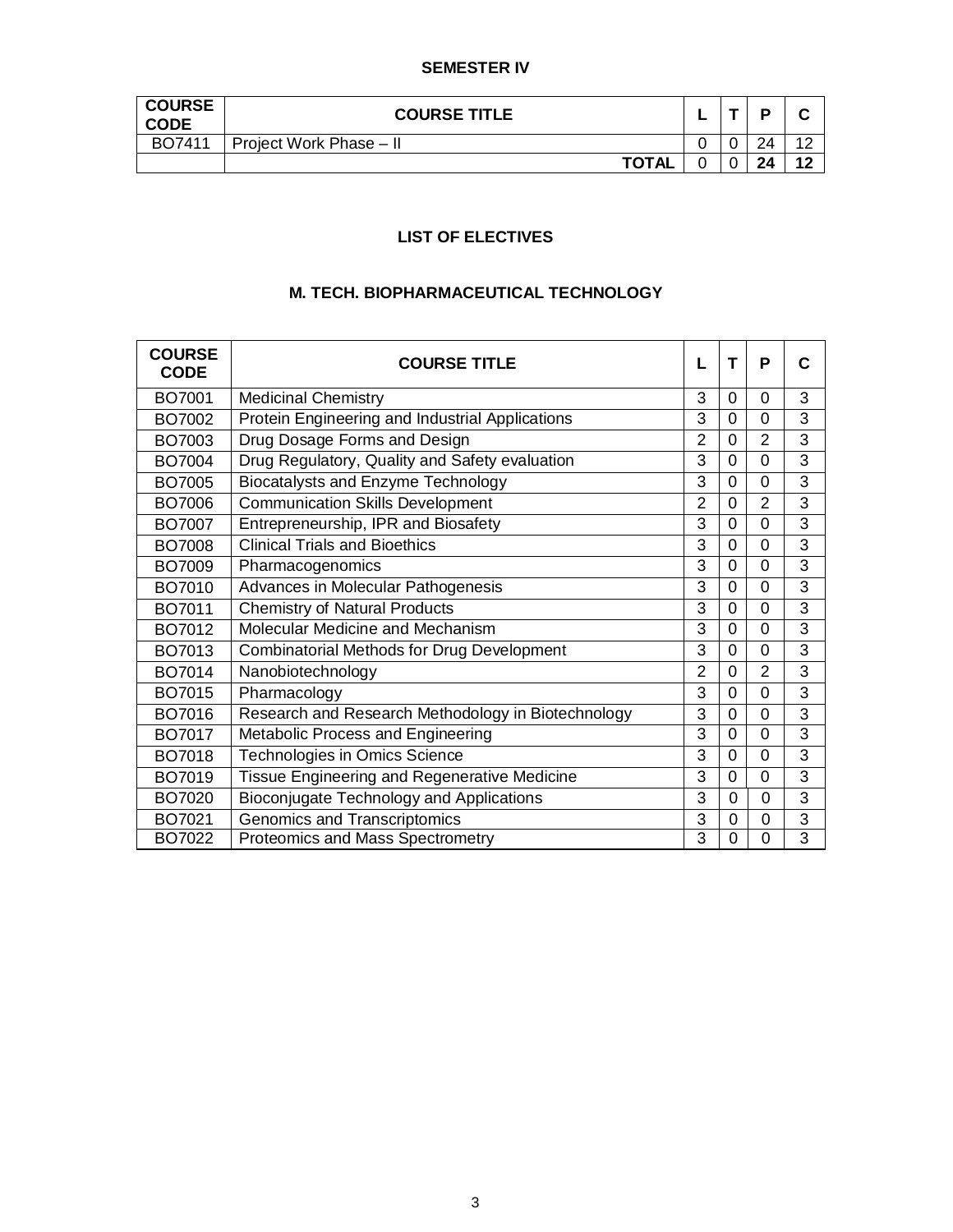### **BO7101 APPLIED STATISTICS FOR BIOTECHNOLOGISTS L T P C**

### **OBJECTIVES**

This subject will facilitate the students to understand the fundamentals of statistics for biologists.

### **OUTCOME**

On the completion of the course the students are expected to have learnt, Understanding and applying Statistical methods of analysis for Biological applications

**UNIT I** 122 **I** Random variable-sample spaces-Events-Axiomatic approach to probability- conditional probability-additional theorem, Multiplication theorem - Baye's theorem problems-continuous and discrete random variables, Distribution function-Expectation with properties-Moments, mean, Variance problems-for continuous and discrete distributions.

**UNIT II** 12 Bivariate distribution-conditional and marginal distribution-Discrete distribution-Binomial, Poisson, geometric distribution-Continuous distribution, Normal, exponential and negative exponential, gamma distributions-simple problems-properties

### **UNIT III** 12

Correlation coefficient, properties-problems-Rank correlation-Regression equationsproblems-curve fitting by the method of least squares-fitting curves of the form  $ax + b$ ,ax $2 + bx + c$ ,ab<sup>x</sup> and ax $b - B$ ivariate correlation application to biological problems

### **UNIT IV 12**

Concept of sampling-Methods of sampling-sampling distributions and Standard Error-Small samples and large samples-Test of hypothesis-Type I, Type II Errors-Critical region-Large sample tests for proportion, mean-Exact test based on normal , t, f and chi-square distribution-problems-Test of goodness of fit.

### **UNIT V 12**

Basic principles of experimentation-Analysis of variance-one-way, Two-way classifications-Randomised block design, Latin square design-problems.

### **TOTAL : 60 PERIODS**

### **TEXT BOOKS**

- 1. Kapoor, V. C. "Elements of Mathematical statistics".
- 2. Vittal, P.R. and V.Malini."Statistical and Numerical Methods". Margham Publications.
- 3. Veerarajan, T. "Probability, Statistics and Random Processes".3<sup>rd</sup> Edition., Tata Mc Graw-Hill, 2008.

### **REFERENCES**

- 1. Johnson, R. A."Miller & Freund's Probability and Statistics for Engineers". 6<sup>th</sup> ed. PHI, 2003.
- 2. Arora, P. N. Smeet Arora, and Arora, S. "Comprehensive Statistical Methods". S. Chand & Co,
- 3. Spiegel, Murray R., J.Schiller and R.Alu Srinivasan."Schaum's Outlines Probability and Statistics".2<sup>nd</sup> Edition. Tata Mc Graw-Hill 2000.
- 4. Kandasamy, P. K. Thilagavathi & K. Gunavathi."Probability Statistics and Queuing Theory". S. Chand & Co., 2004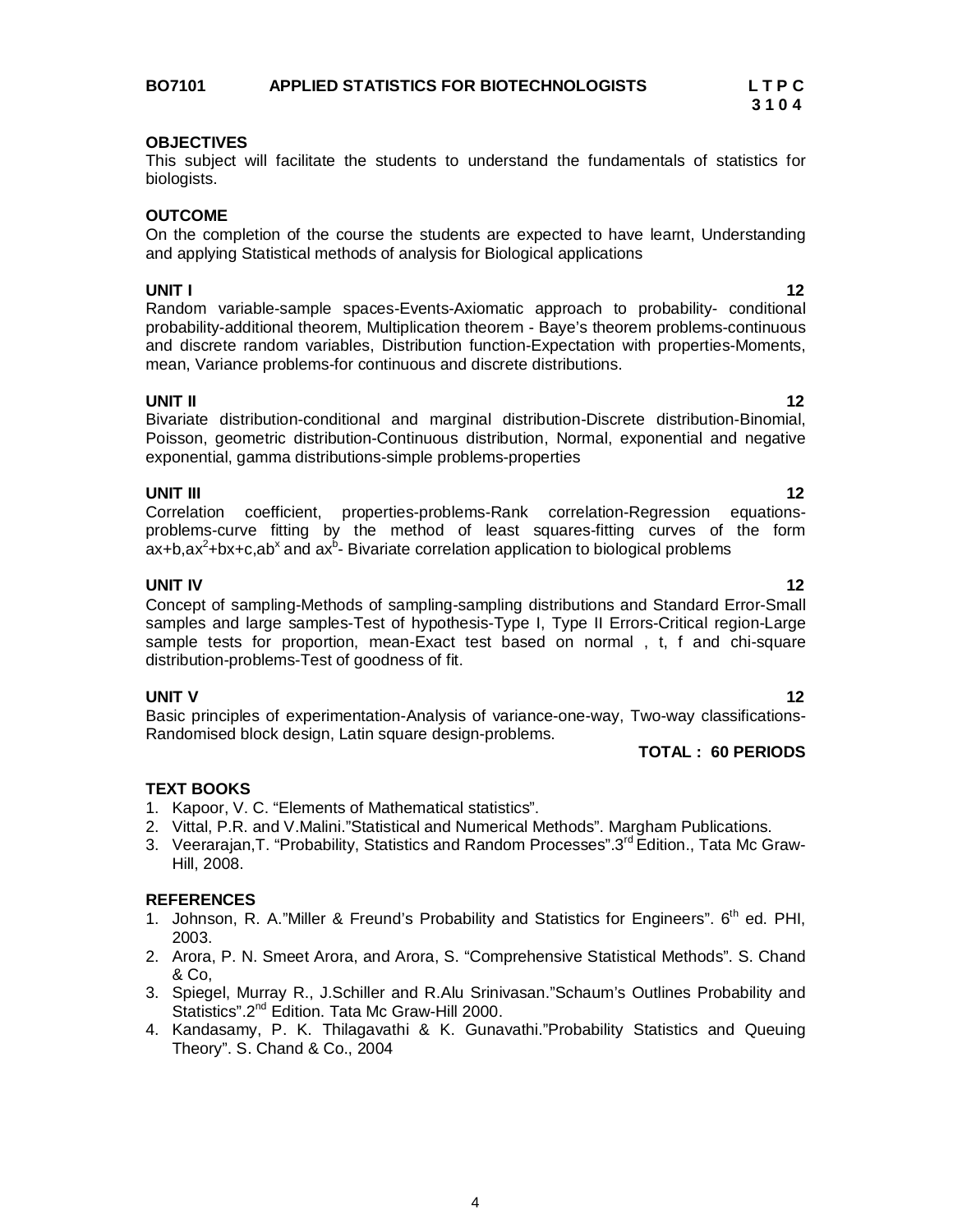### **BO7102 FERMENTATION TECHNOLOGY FOR PHARMACEUTICAL INDUSTRIES L T P C 3 0 0 3**

### **OBJECTIVE**

The subject provides knowledge involving basic principle of fermentation process, microbial kinetics and recombinant protein production along with case studies, to help the students understand fermentation processess involved in Pharmaceutical Industries.

### **OUTCOME**

This course work will provide essential knowledge for the students to make their career in bioprocess Industries.

### **UNIT I INTRODUCTION TO BIOREACTOR DESIGN & CONSTRUCTION 9**

General requirements of fermentation processes, Basic design and construction of CSTR, bioreactor design of agitator/agitator motor, power consumption in aerated bioreactor, design of sparger, mixing time estimation, oxygen mass transfer capability in bioreactor, Removal of Heat in bioreactor, Main parameters to be monitored and controlled in fermentation processes.

### **UNIT II MICROBIAL KINETICS AND DESIGN OF VARIOUS CULTIVATION PROCESSES 9**

Simple unstructured kinetic models for microbial growth of bacterial, fungal, animal and plant systems, kinetics of substrate utilization, biomass growth and product formation in continuous cultures, batch and fed batch cultures, total cell retention cultivation, inhibition on cell growth and product formation.

### **UNIT III MODELING OF RECOMBINANT CULTIVATION SYSTEMS 9**

Structured models of metabolism and growth, models of gene expression and regulation, a generalized model of plasmid replication, Genetic instability, predicting host-vector interactions and genetically instability. Process considerations for utilizing genetically engineered strains.

### **UNIT IV ANIMAL AND PLANT CELL CULTIVATION TECHNOLOGY FOR THERAPEUTIC PROTEINS 9**

Media,aeration in cell culture systems,Bioreactors for plant/animal suspension culture, cell immobilization and organized tissue, bioreactor considerations for animal /plant cell culture for production of pharmaceuticals, Therapeutic proteins and Monoclonal antibodies.

### **UNIT V CASE STUDIES IN FERMENTATION DERIVED PRODUCTS 9**

Case studies on Production of penicillin, recombinant Insulin. Case studies should deal with strain improvement, medium design, reactor design & process optimization etc.

### **TOTAL : 45 PERIODS**

### **TEXTS BOOKS**

- 1. Shuler, M.L. and Kargi, F. "Bioprocess Engineering : Basic Concepts". 2<sup>nd</sup> Edition., Prentice- Hall, 2002.
- 2. Doran, Pauline M, "Bioprocess Engineering Principles". Academic Press, 1995
- 3. Nielsen, J. and Villadsen, J. "Bioreaction Engineering Principles". Springer, 2007.
- 4. Blanch, H.W and Clark D.S., "Biochemical Engineering", Marcel Dekker,1997

### **REFERENCES**

- 1. Bailey, J.E. and Ollis, D.F. "Biochemical Engineering Fundamentals" 2nd Edition., McGraw Hill, 1986.
- 2. Stanbury, Stephen. P. F., Hall, J. and Whitaker, A. "Principles of Fermentation Technology" Elsevier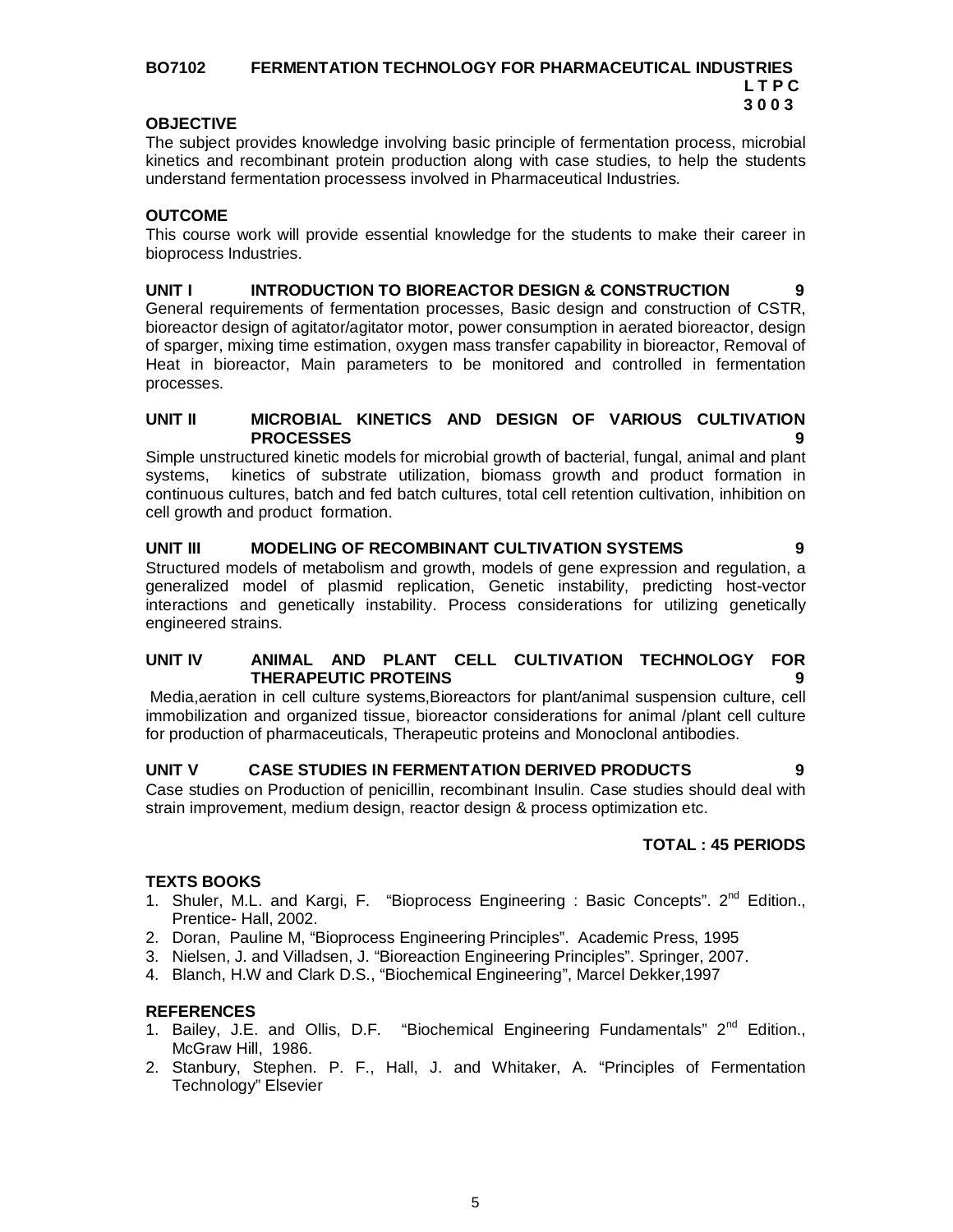### **OBJECTIVES**

To introduce the students about biogenerics and biosimilars and their characterization using analytical methods and presumptions of therapeutic equivalence along with case studies.

### **OUTCOME**

The subject will give exposure of fundamental knowledge in biogenerics, biosimilar and biopharmaceuticals for students to make their career in pharmaceutical industries.

### **UNIT I BIOGENERICS INTRODUCTION 9**

Definition: Generics and its advantages; Biogenerics and Biosimilars; Why biosimilars are not (bio) generics; The advent of Biosimilars; The role of patents in the drug industry; Protein-based biopharmaceuticals; Manufacturing processes; Global market; International Non-proprietary Names (INN) nomenclature system biosimilars regulation (EU position, US pathways, Government initiatives)

### **UNIT II BIOSIMILARS AND ITS SCENARIO 9**

Approved follow-on proteins/Biosimilars; Characteristics of highselling peptides and proteins,; Products with expired patents; Challenging originator's patents; Target products for FOB (follow-on biologicals)/Biosimilars development peptides; Recombinant nonglycosylated proteins; Recombinant glycosylated proteins; Industries dealing with biogenerics and its market value; World scenario; Indian scenario.

### **UNIT III CHARACTERIZATION OF BIOSIMILARS 9**

Approaches to the characterization of biosimilars; Problems in characterizing biologics (Types of biologic, Peptides, Non-glycosylated proteins, Glycosylated proteins, Monoclonal antibodies); Equivalence issues; Post-translational modifications; Effect of microheterogeneity; Pharmacokinetics; Pharmacodynamics; and Clinical efficacy; Analytical methods for the characterization of biosimilars (Chromatography, Protein sequencing, Mass spectrometry, UV absorption, Circular dichroism, X-ray techniques, Nuclear magnetic resonance, Electrophoresis, Western blotting, Bioassays, ELISA, Immunoprecipitation and other procedures)

### **UNIT IV IMMUNOGENECITY OF BIOPHARMACEUTICALS 9**

Immunogenicity of biopharmaceuticals: Immunogenicity; Factors contributing to immunogenicity (product-related factors, host- related factors), Consequence of immunogenicity to biopharmaceuticals; Measurement of immunogenicity

### **UNIT V CASE STUDIES 9**

Case studies: Erythropoietin, Insulin, Somatotropin, Interleukin-2, Interferon Granulocytemacrophage-CSF, DNase, Factor VIIa, Factor IX, Factor VIII, Activated protein C, Tissue plasminogen activator, Monoclonal antibodies etc.

**TOTAL : 45 PERIODS**

### **TEXTS/REFERENCES**

- 1. Niazi, Sarfaraz K. "Handbook of Biogeneric Therapeutic Proteins: Regulatory, Manufacturing, Testing, and Patent Issues". CRC Press, 2006.
- 2. Ho, Reedney J. Y., MiloGibaldi. "Biotechnology & Biopharmaceuticals Transforming Proteins and Genes into Drugs". Wiley Liss, 2003.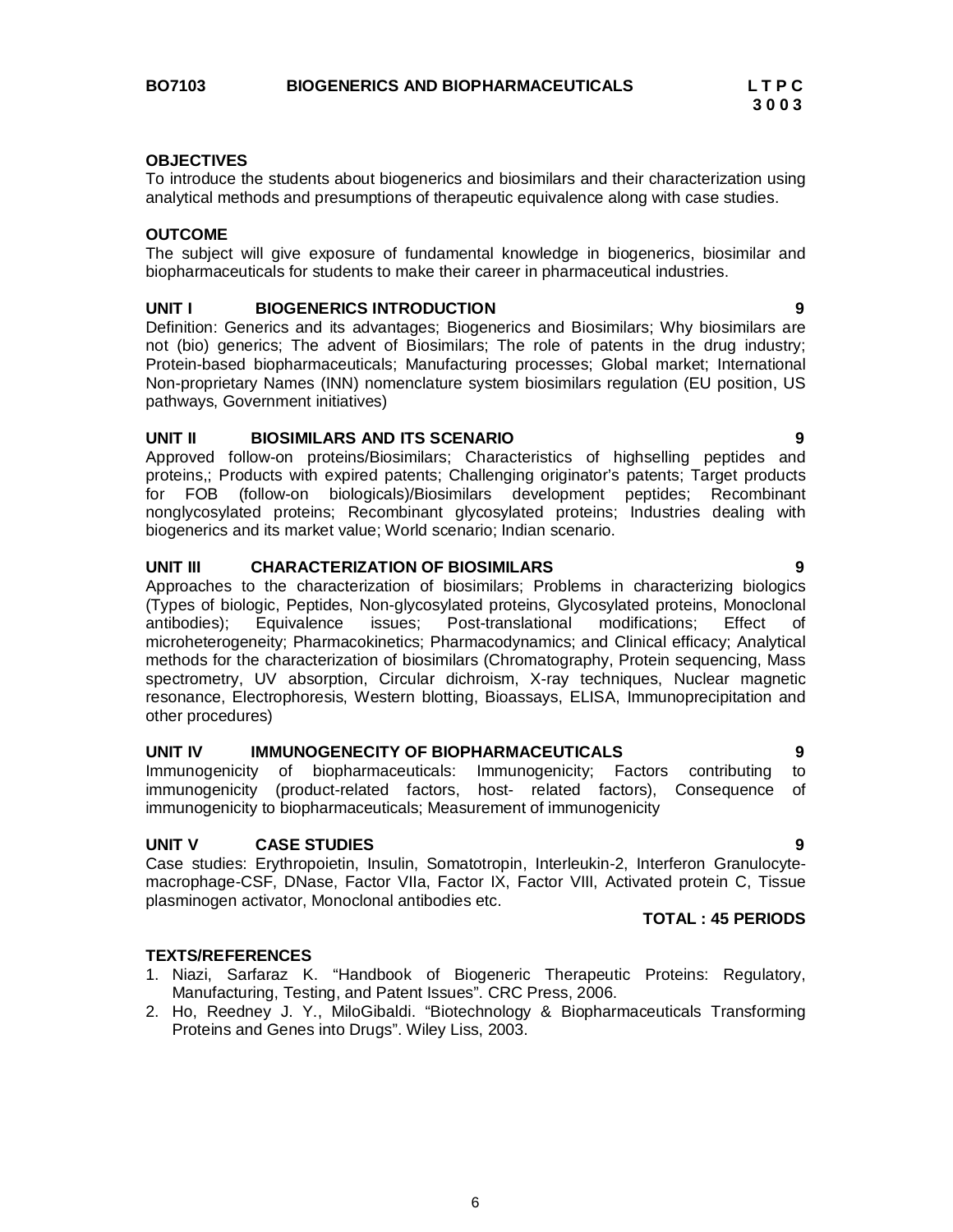This course will provide hands on experience on different forms of drug formulation and the analytical methods available for evaluation of pharmaceuticals. **OUTCOME**

### Hands on experience to make the students competent in drug formulation to taken up challenging industry career.

### **OBJECTIVES**

To provide fundamental knowledge of human physiology, drug metabolism and biotransformation of drug in human body.

### **OUTCOME**

This course work will provide basic understanding of human physiology and drug metabolism which will enable the student to understand how the body functions and the physiological mechanisms that operate to maintain homeostasis.

### **UNIT I FOUNDATIONS OF PHYSIOLOGY AND OVERALL PHYSIOLOGY CONCEPTS 12**

ANS, CNS, Cardiovascular system, Gastrointestinal system, Muscle and skeletal system, excretory system

### **UNIT II GROWTH AND METABOLISM 12**

Chemical & Physical Foundations – Homeostatic control – neural & endocrine mechanisms – Transport across cell membranes Endocrine control of organic metabolism and growth – reproduction and its endocrine control.

### **UNIT III DRUG ABSORPTION AND METABOLISM 8**

Factors influencing enzyme induction and inhibition; Extraction of drugs; Biliary and fecal excretion; Factors effecting drug metabolism; Drug metabolism in fetus and new born

Biotransformation of drugs; Enzymes responsible for bio-transformations; Microsomal and non-microsomal, mechanisms.

### **UNIT V MODEL IN DRUG METABOLISM 7**

Models to study drug metabolism; Dose effect relationships; Adverse drug reactions and drug interactions; Toxic reactions; Allergic reactions; Idiosyncrasy; Acute poisoning and its treatment.

### **TEXT BOOKS AND REFERENCES**

**OBJECTIVES**

- 1. Ganong W.F., "Review of Medical Physiology", 16<sup>th</sup> Edition, Prentice Hall, 1993.
- 2. Vander A.J., Sherman, J.H. and Luciano, D.S. "Human Physiology", McGraw-Hill, 1990.
- 3. Carola, R., Harley, J.P. and Noback, C.R., 'Human Anatomy and Physiology',  $2^{nd}$  Edition, McGraw Hill, 1992
- 4. Guyton, A.C., "Text book of Medical Physiology", 9<sup>th</sup> Edition, Harcourt Brace & Co., 1996.
- 5. Ross and Wilson, "Human Anatomy and Physiology", ELBS Edition.? 2007
- 6. Goodman & Gilman, Laurence L Brunton, The Pharmacological Basis of Therapeutics, 11th Edition, McGraw Hill, 2005.
- 7. Woolf, Thomas F. "Handbook of Drug Metabolism". Marcel Dekker, 1999.

**BO7111 FORMULATION AND ANALYTICAL TECHNIQUES IN** 

**UNIT IV BIOTRANSFORMATION CONCEPTS 6**

### **TOTAL : 45 PERIODS**

 **BIOPHARMACEUTICAL TECHNOLOGY L T P C 0 0 6 3**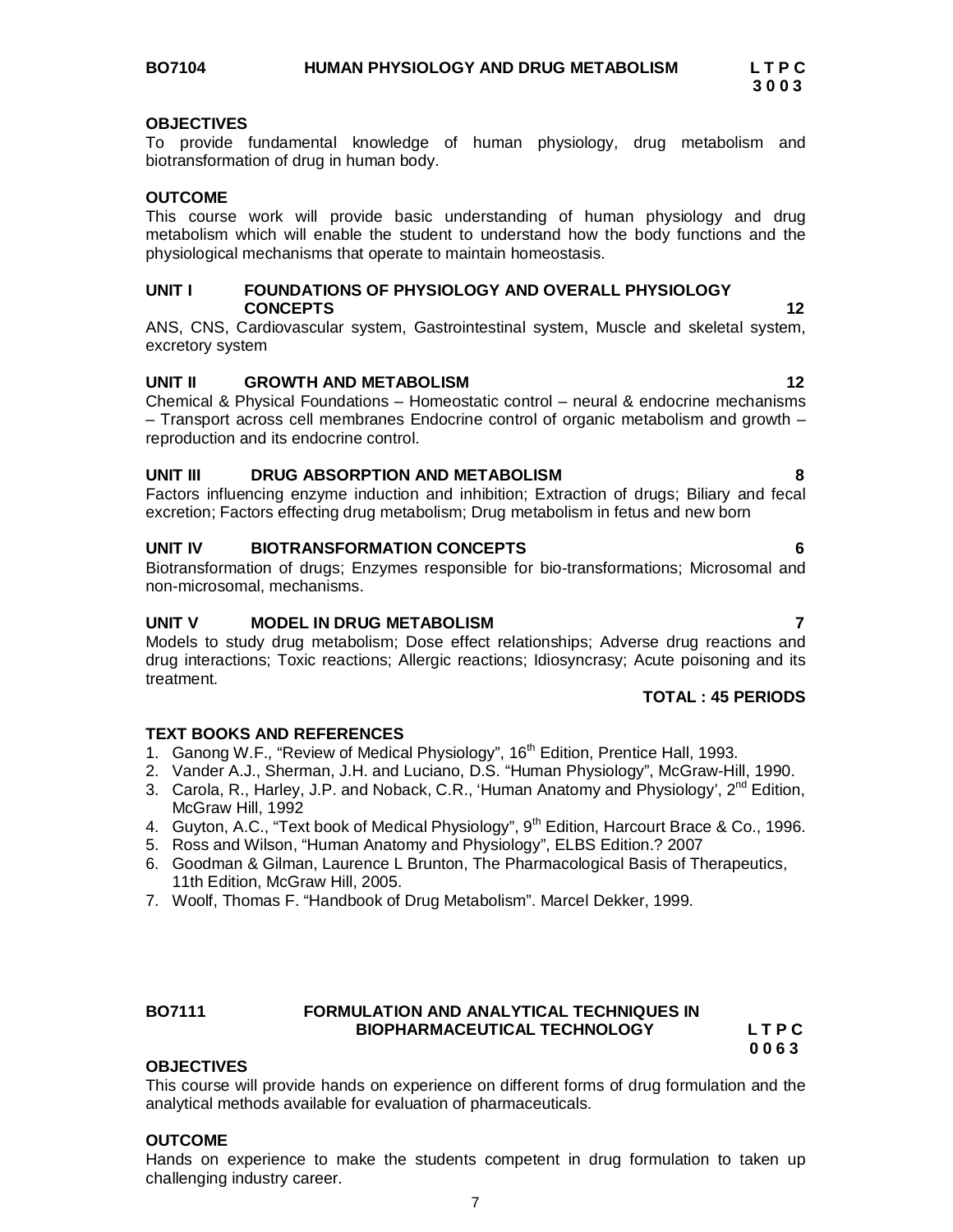### **PART I: FORMULATION EXPERIMENTS**

- 1. Preparation of solid dosage forms (Eg. Granules, Tablets, Capsules)
- 2. Preparation of liquid dosage forms ( Eg. True Solutions, mixtures, Elixers)
- 3. Preparation of biphasic dosage forms (Eg. Emulsion, Suspension)
- 4. Preparation of semisolid dosage forms (Eg. Ointments, Creams, Gels, lotions)
- 5. Preparation of Parenteral and ophthalmic formulations
- 6. Preparation of specialized dosage forms (Eg. Suppositories, Patches)

### **PART II: ANALYTICAL METHODS FOR EVALUATION OF PHARMACEUTICALS BASED ON PHARMACOPOEIAS**

- 1. Evaluation of solid dosage forms (Hardness, dissolution etc)
- 2. Evaluation of liquid dosage forms (Stability tests, pH, odour etc)
- 3. Evaluation of biphasic dosage forms (Stability tests etc)
- 4. Evaluation of semisolid dosage forms (pH, spreadability, viscosity etc)
- 5. Evaluation of Parenteral formulations and evaluation (Microbial Tests etc)
- 6. Evaluation of specialized dosage forms (Melting tests etc)

7. Preparation of pharmaceutical buffers and determination of buffer capacity, physiological buffers.

### **EQUIPMENTS REQUIRED**

- 1. Mortar and Pestle
- 2. Sieves of all sizes
- 3. Granulator
- 4. Punching machine
- 5. Capsule filler
- 6. Disintegration, dissolution and friability testing apparatus
- 7. Formulation reagents (surface acting agents, glidants, diluents etc,)
- 8. pH meter, physical balances

### **TOTAL : 90 PERIODS**

### **TEXTS/REFERENCE**

- 1. Lachman, Leon etal., "The Theory and Practice of Industrial Pharmacy", 3rd Edition,Varghese Publishing House, 1986.
- 2. Ansel, H.C. "Pharmaceutical Dosage Forms and Drug Delivery Systems", 7th Edition,Lippincott Williams & Wilkins, 2000.
- 3. Lieberman, H.A. etal., "Pharmaceutical Dosage Forms : Tablets" (Vol. I, II & III) 2ndEdition, Marcel Dekkar, 1989.
- 4. Lieberman, H.A. etal., "Pharmaceutical Dosage Forms: Disperse Systems" (Vol.I,II & III) 2nd Rev. Edition, Marcel Dekker, 1996.
- 5. Avis, K.E. etal., "Pharmaceutical Dosage Forms: Pareutal Medications", (Vol.I, II &III) 2nd Rev. Edition, Marcek Dekker, 1992.

### **BO7201 COMPUTATIONAL METHODS IN DRUG DESIGN L T P C**

### **2 0 2 3**

### **OBJECTIVES**

To enable the students to learn the design of drugs using computer programme and the correlate the design generated through computers for laboratory applications.

### **OUTCOME**

At the end of course work, the students would be expected to learn stereochemistry , structure and activity of the drug , molecular simulations. Principles of Docking and Docking algorithm.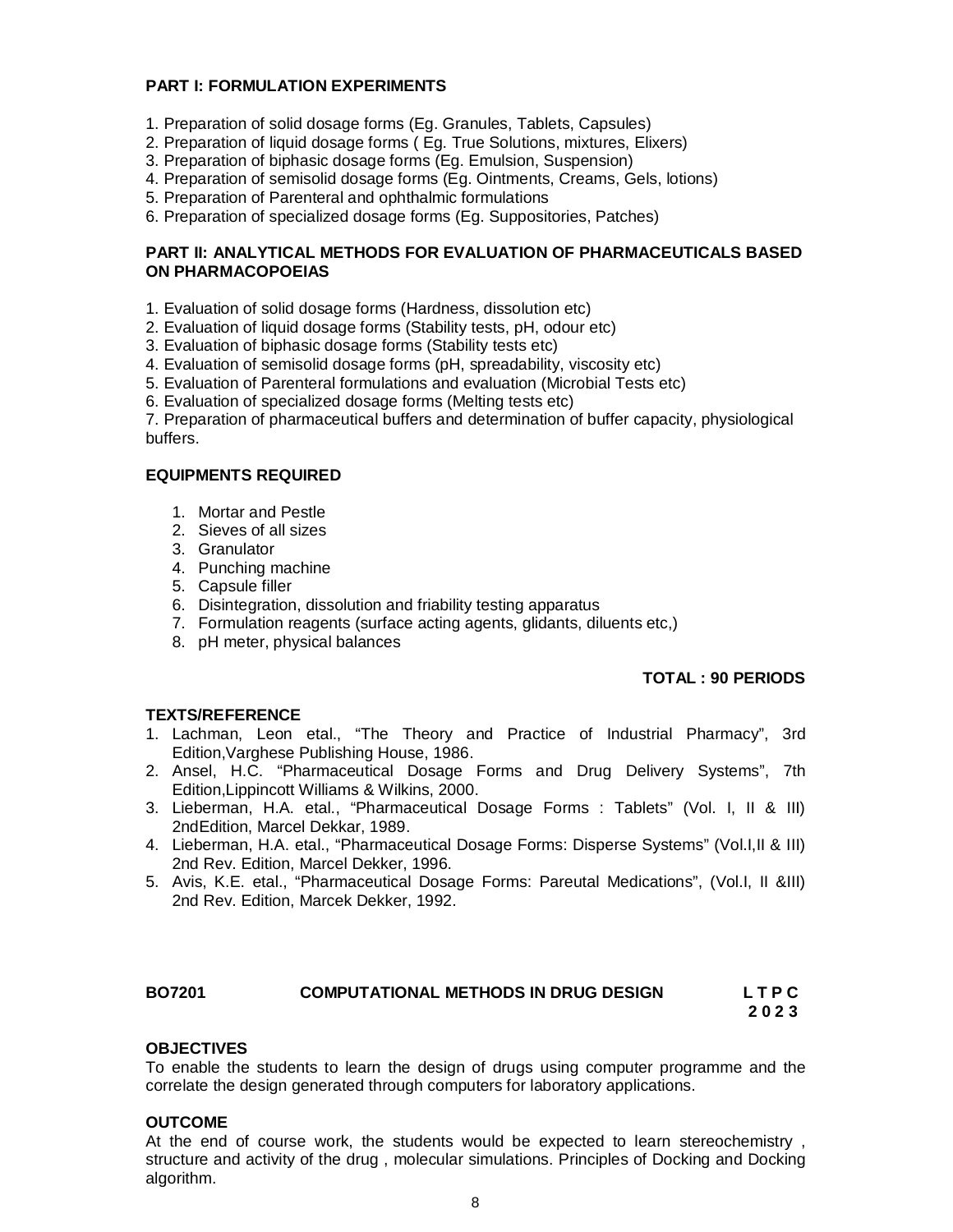### **UNIT I INTRODUCTION TO LIGAND CHEMISTRY 9**

Configuration, conformation, chirality, rational drug design, various approaches in drug discovery, drug targets, lead identification, lead optimization, pharmacophores, bio-isosteres, isosteric replacement.

### **UNIT II PARAMETERS FOR LIGAND DESIGN 9**

Physiochemical, geometric, conformational, topological, partitional, steric, stereochemical and electronic properties of drug molecules. To study the SAR and SPR of drugs on modifying size, shape, unsaturation, aromaticity, rigidity, substitutions (alkylation, and halogination),

### **UNIT III PHARMACOKINETIC PARAMETERS OF LIGAND DESIGN 9**

Lipinski "rule of 5", Partition coefficient, Hammet contant, Hansch analysis. Biological, chemical and physical descriptors used in QSAR and QSPR. Statistical methods used for analysing QSAR/ QSPR datas.

### **UNIT IV INSILICO ANALYSIS OF LIGAND- RECEPTOR INTERACTIONS 9**

Introduction to molecular docking (including methods and scoring functions), de novo pharmacophore elucidation/ drug design for structurally well-defined receptor targets like HIV protease inhibition, ER antagonism, H2 receptor antagonism, Chirase inhibition (quinoline derivative antibiotics) and ACE inhibition, macromolecule-ligand docking, docking algorithms, AUTODOCK

### **UNIT V SIMULATIONS OF DRUG/PROTEIN INTERACTIONS 9**

Molecular dynamic simulations, relative energy, energy minimization methods, ligand binding free energy calculations (both simulation and empirical methods), intermolecular interactions, forces related to drug binding, force-field calculation including solvation, role of solubility in drug binding and pKa, Poisson-Boltzmann Surface Area (PBSA), AMBER, GROMOS and GROMACS

### **TOTAL : 45 PERIODS**

### **TEXTS/REFERENCES**

- 1. Williams, D.A. and Lemke, T.L., "Foye's Principles for Medicinal Chemistry"  $5<sup>th</sup>$  Edition, Lippincott, Williams & Wilkins, 2002.
- 2. "Wilson and Gisvold's Textbook of Organic Medicinal and Pharmaceutical Chemistry". 10<sup>th</sup> Edition, Lippincott-Raven Publisher, 1998.
- 3. Hinchliffes Alan, "Modelling Molecular Structures", 2<sup>nd</sup> Edition, John Willy & Sons, 2000.
- 4. Leach, AR, "Molecular Modeling & Drug Design", 2<sup>nd</sup> Edition, John Willy, 2000
- 5. GROMOS and GROMACS Manuals.

# **BO7202 HIGH THROUGHPUT SCREENING IN LEAD DISCOVERY L T P C**

# **3 0 0 3**

### **OBJECTIVES**

This subject will introduce the principle and advanced knowledge involved in High throughput screening using invitro and invivo models. The subject also give exposure to siRNA mediated knock down and advanced microarray techniques.

### **OUTCOME**

The course work will provide basic and advanced knowledge in HTS screening, and cutting edge molecular methods help student to absorb advanced techniques in their future industry career.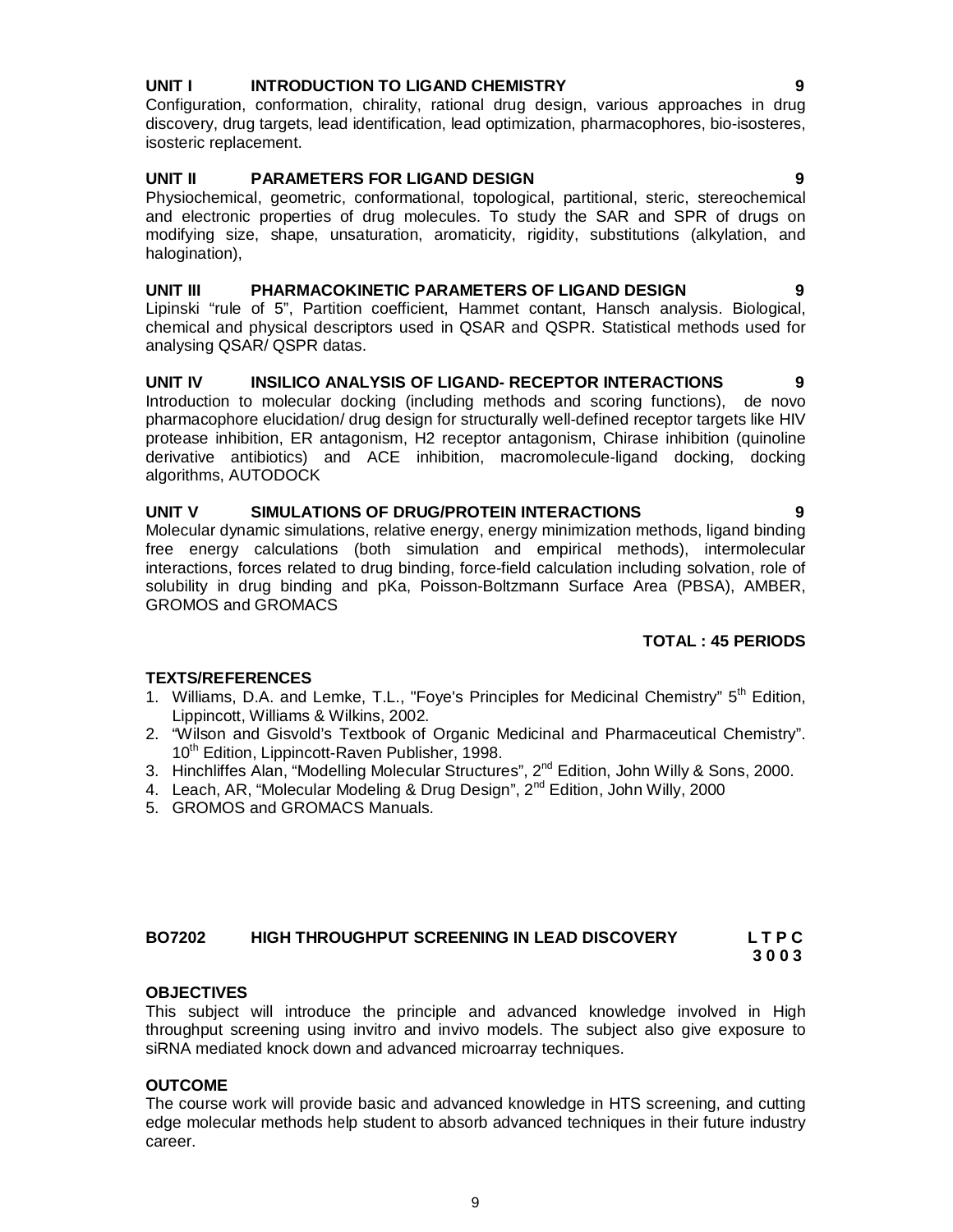### **UNIT I HTS INTRODUCTION 10**

Classification of HTS: Protein based biochemical screens, methods of analytical biochemistry used in HTS (photometry, purification, electrophoresis, kinetic assay, radioisotopes, immunoassay, Principals of the various detection techniques used in HTS (light absorption, fluorescence, and radioisotope technique). Assay design for HTS and statistical treatment of the results for decision (Descriptive statistics, regression analysis,; Dual-flashlight plot). Introduction to state of the art technologies used in HTS (including automated liquid handling machines (robots), Microfluidic Tools for HTS, Miniaturization)

### **UNIT II PRINCIPLES OF SCREENING 12**

Preclinical toxicological studies. Calculation of LD50 & ED50. Acute, subacute and chronic toxicity studies. Therapeutic index General principles of screening; Irwin profile test, Lipinski's rule for drug like molecule; Correlations between various animal models and human situations; Animal ethics. Pharmacological screening models for therapeutic areas such as hypertension, cerebral ischaemia, pain, epilepsy, depression, Parkinson's disease, Alzheimer's disease, diabetic, leishmania etc.

### **UNIT III IN-VITRO AND IN-VIVO SCREENS 8**

High throughput screening (*invitro and invivo*) for pre-clinical pharmacokinetic and pharmacodynamic studies; Correlation between in-vitro and in-vivo screens; Special emphasis on cell-based assay, biochemical assay, radio-ligand binding assay; Reporter gene systems - HTS FACS based assays, types of readouts (GFP, luciferase, etc.) Infectious disease screening, Specific use of reference drugs and comparative interpretation of results, knowledge on small molecule repositories (Molecular Libraries Probe Centers Network (MLPCN), Chemical Biology Consortium (CBC) etc).

### **UNIT IV GENE SILENCING, SIRNA AND NOVEL TOOLS 6**

Basic of gene silencing, transgenic worms in drug screening; designing SiRNAs, Types of RNAi Screens – Loss of Function screens (LOF), Synthetic Lethal screen, Mini-clonogenic RNAi screen; optimizing, and implementing high-throughput siRNA genomic screening for the discovery of survival genes and novel drug targets, siRNA HTS Screening for identification of targeted pathways in biological systems and compound screening; DNAencoded chemical libraries and display technologies

### **UNIT V MICROARRAYS AND RELATED TECHNOLOGIES 9**

Classification with microarrays and class prediction, Visualization and functional analysis. Bio molecular pathways, gene ontology, genome browsing, Gene expression biology, microarray platforms, design of experiments, file structures and data storage (Eg. Affymetrix); Preprocessing of microarray data for Image analysis, quality control and array normalization, log transformation and collating data together; Screening differential expression of genes. Class comparison with t-tests, permutation tests for rank based tests of differential expression; Synthetic Genetic Array analysis (SGA).

### **TOTAL : 45 PERIODS**

### **TEXTS/REFERENCES**

- 1. Skoog, D.A., West, D.M., and Holler, F. "Fundamentals of Analytical Chemistry". 7th Edition. Brooks Cole, 1995.
- 2. Murray, K.J. "Principles and Practice of High Throughput Screening". Blackwell Scientific Publishers, 2004.
- 3. Arnold, F.H., and Georgiou, G. "Directed Enzyme Evolution: Screening and Selecting Methods. Humana Press, 2003
- 4. Janzen W. P. "High Throughput Screening : Methods and protocols". Humana Press. 2002
- 5. Ye, S., and Day, I.N.M. "Microarrays and Microplates: Applications in Biomedical Sciences". BIOS 2003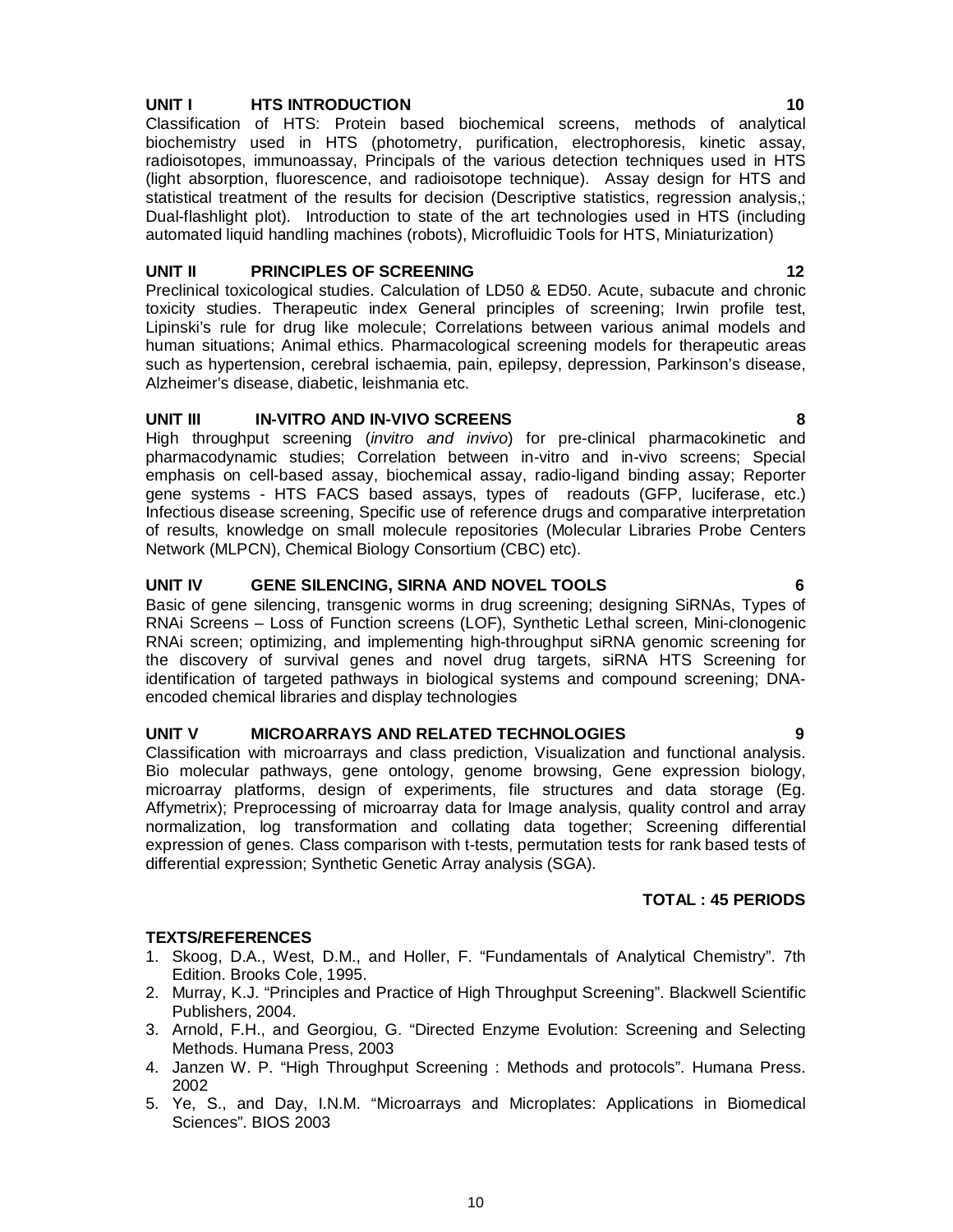### **OBJECTIVES**

To enhance theoretical knowledge in the function of immune system in humans and to understand the applications of immunology and drug response .

**OUTCOME**: On completion of course students will learn advanced knowledge in pharmacology of drugs acting on the immune system, their classification, therapeutic use, mechanism of action; their utility in the treatment of inflammatory disease states and lifestyle diseases and identification of novel therapeutic targets for their treatments; the relationship of immuno therapeutics with other drugs and their role in the modulation of the body's own natural defenses.

### **UNIT I INTRODUCTION TO PHARMACOLOGY AND IMMUNOLOGY 9**

Principles of basic and clinical pharmacokinetics and pharmacodynamics. Adverse drug reactions. Drug interactions, Bioassay of drugs and biological standardisation of immunoagents, Immuno cell and organ classification, Relationships between immune and neurohumoral regulations, influence of stress, nutrition and environment on immunity; Overview of drug discovery and development of immuno-drugs.

### **UNIT II INTRODUCTION TO VACCINOLOGY 9**

Classification, active immunization, vaccines technology, perspective vaccines, means of passive immunization, antibodies in therapy, antibody engineering, monoclonal antibodies, immunoconjugates - specific drug targeting, immunotoxins.

### **UNIT III IMMUNO THERAPEUTICS 9**

Cytokines classification, pathways of activation, Therapeutic use of cytokines, immunomodulators classification, thymic hormones and synthetic immunostimulators; compliment pathways diagnostics, development of immuno diagnostics, ELISA, Flow cytometry, ELISPOT,immnuno radiology, Basic immunotoxicology - principles of testing of immunomodulating and immunotoxicological properties of drugs and xenobiotics.

### **UNIT IV TRANSPLANTATION THERAPEUTICS 9**

Laws of transplantation, host vs graft and graft vs Host reactions; HLA classification immunosuppressants, drugs for immunosupressive therapy: corticosteroids, antimetabolites and calcineurine inhibitors, Clinical aspects of antiallergic, immunosuppressive, immunostimulating and substitutive therapy.

### **UNIT V IMMUNOLOGY OF ALLERGY 9**

Classification of hypersensitivity reactions, Classification of allergens, therapy and prevention of allergic diseases and drug hypersensitivity. Classification of antihistamines, anti-rheumatoid drugs.

### **TEXT BOOKS**

- 1. Janeway, C.A., Travers, P., Walport, M. & Shlomchk, M.J. "Immunobiology",  $6<sup>th</sup>$  Edition, Churchill, Livingstone, 2005.
- 2. Male, D., Brostoff, J., Roth, D. & Roitt, I. "Immunology" 7<sup>th</sup> Edition, Elsevier.2006
- 3. Mycek M.J., Gerlnet S.B and Perper M.M. "Lippincott's Illustrated Pharmacology Reviews", Lipincott Company, Philadelphia.

### **REFERENCES**

1. Goodman and Gilman's, "The Pharmacological Basis of Therapeutics".

2. Katzung, B.G., "Basic and Clinical Pharmacology", Prentice Hall International.

### **TOTAL : 45 PERIODS**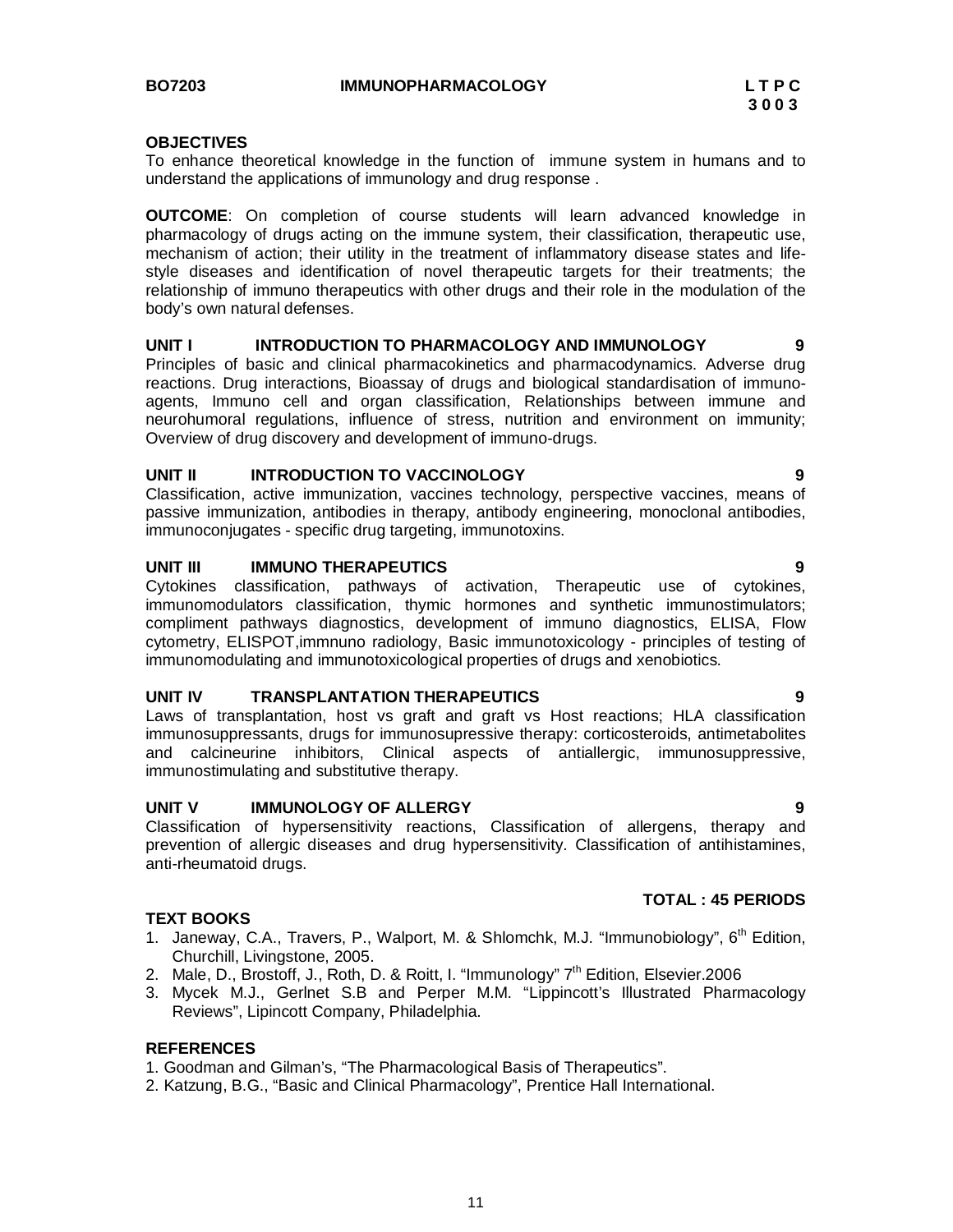**BO7204 PHARMACOKINETICS AND BIOPHARMACEUTICALS L T P C**

 **2 0 2 3**

### **OBJECTIVE**

To enhance knowledge in Pharmacokinetic and to correlate theoretical principles with Industrial applications.

### **OUTCOME**

At completion of the course, the students would have learnt pharmacokinetic properties of drugs and how to develop pharmacokinetic models, Factors that affect metabolism of drugs and how to improve drug absorption and Biopharmaceuticals.

### **UNIT I DRUG ADMINISTRATION AND BIOAVAILABILITY 10**

Definitions, ADME, bioavailability ;Physiology of the absorbing membranes:mechanisms of drug absorption - passive and active transport - Fick's first law - affect of membrane<br>permeability on oral absorption: Factors affecting bioavailability-Physiological. on oral absorption; Factors affecting bioavailability-Physiological, Physicochemical, formulation factors: GI physiology and oral absorption; the physicochemical factors that affect oral absorption, the pH-partition hypothesis as it applies to drug absorption, drug dissolution; understand formulation factors which affect oral absorption; Routes: oral, sublingual, buccal, parenteral, topical, rectal & inhalation; the pharmacokinetic implications of various routes of administration; the advantages and disadvantage of various routes of administration

### **UNIT II DRUG DISTRIBUTION, BIOTRANSFORMATION, DRUG EXCRETION AND BIOAVAILABILITY**

The processes by which drugs distribute through the body, volume of distribution, the effect of protein binding on drug distribution processes by which drugs are metabolized, induction and inhibition of metabolism; routes of drug excretion, clearance; Bioequivalence – determination of bioavailability: difference between absolute and relative bioavailability; definition and determination of bioequivalence

### **UNIT III** PHARMACOKINETICS I 10

Compartment models: assumptions made in one compartment models, first order kinetics and linear models, differential equations for a simple pharmacokinetic model; To define, use, and calculate the parameters, Half life of Drugs, Volume of Distribution, and bioavailability (AUC)as they apply to a one compartment linear model; Kinetics of IV Bolus administration

### **UNIT IV PHARMACOKINETICS II**

Oral administration: Diagrams, schemes, and graphs associated with oral administration, relationship between tmax and Plasma Peak Concentration; the Influence of ka and F on Cp for a given dose; determine ka using the; method of Residuals; Wagner-Nelson Method; method of Inspection; Parameters for the evaluation of Drug excretion (Plasma and Urine data)

### **UNIT V PHARMACOKINETIC PHARMACODYNAMIC MODELING 9**

Nonlinear pharmacokinetics, Michaelis-Menton kinetics; differential equations associated with nonlinear pharmacokinetic models; the effect of parallel pathways; to estimate the parameters, Michaelis Constant, reaction rate and Kinetics of Drug metabolism, Multipledose pharmacokinetics; two-compartment open models; to draw schemes and write differential equations for multicompartment models; to recognize and use integrated equations to calculate pharmacokinetic parameters; metabolite Pharmacokinetics.

### **LAB**

- 1.One Compartment Models: IV Bolus
- 2.One Compartment Models Zero-Order Input
- 3.One Compartment Models First-Order Input
- 4.Computer Applications Single Dose Simulations
- 5.One Compartment Models- Multiple Dosing
- 6.Computer Applications Multiple Dose
- 7.Computer Applications Two Compartment
- 8.Computer Applications Macdope Exercise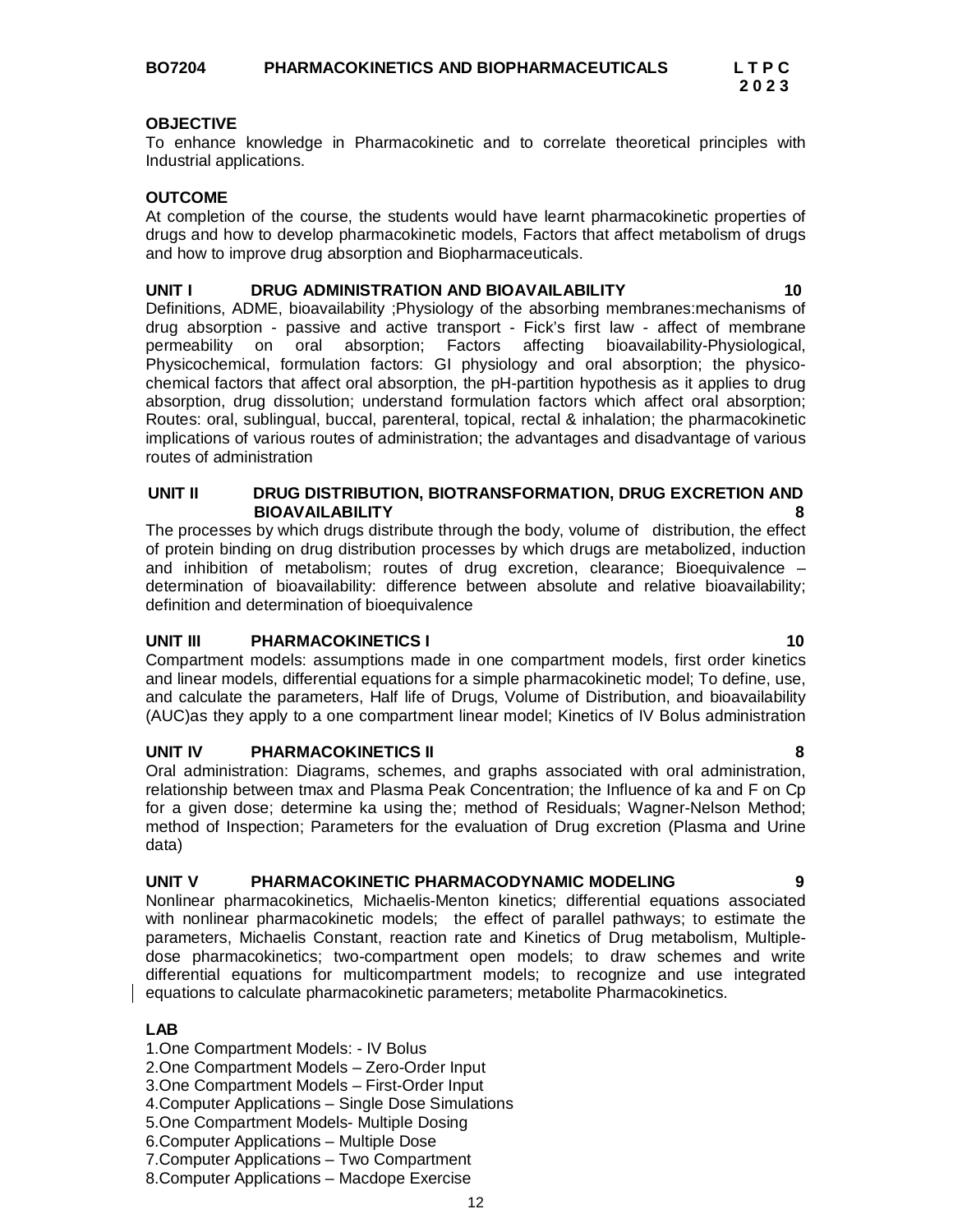### **TEXTS/REFERENCES**

- 1. Schoenwald, R.D., "Pharmacokinetics in Drug Discovery and Development", CRC Press, 2002.
- 2. Notari, R.E., "Biopharmaceutics and Clinical Pharmacokinetics: An Introduction", 4<sup>th</sup> Edition, Marcell Deckker, 2005
- 3. Welling, P.G., Francis, L.S. Tse, "Pharmacokinetics Regulatory Industrial-Academic Perspectives", 2<sup>nd</sup> Edition, Marcell Deckker, 2005
- 4. Brahmankar, D.M., "Biopharmaceutical and Pharmacokinetics:A Treatise", Vallabh Prakashan, 1995.

| <b>BO7205</b> | ADVANCED GENETIC ENGINEERING | LTPC |
|---------------|------------------------------|------|
|               |                              | 3003 |

### **OBJECTIVE**

This subject provides conceptual knowledge in the Cloning & Expression of genes; Construction of DNA libraries & Sequencing; PCR & mutagenesis; Gene transfer & Gene therapy to students.

### **OUTCOME**

Students will learn advanced molecular methods to help them design and execute complex molecular Biology experiments.

### **UNIT I CLONING AND EXPRESSION OF GENES 10**

Overview of Restriction and Modification system. Cloning vehicles: Plasmids – Host range, Copy number control, Compatibility. λ phage – Insertional and Replacement vectors, *in vitro* packaging. Single strand DNA vector – M13 Phage. Cosmids, Phasmids, PAC, BAC and YAC. Expression vector – Characteristics, RNA probe synthesis, High level expression of proteins, Protein solubilization, purification and export.

### **UNIT II CONSTRUCTION OF DNA LIBRARIES 10**

DNA library – Types and importance. cDNA library: Conventional cloning strategies – Oligo dT priming, self priming and its limitations. Full length cDNA cloning – CAPture method and Oligo capping. Strategies for gDNA library construction – Chromosome walking. Differences between gDNA and cDNA library. Screening strategies – Hybridization, PCR, Immunoscreening, South-western and North-Western. Functional cloning – Functional complementation and gain of function. Difference cloning: Differential screening, Subtracted DNA library, differential display by PCR. Overview on microarray and its applications.

### **UNIT III DNA SEQUENCING 8**

DNA sequencing – Importance, Chemical & Enzymatic methods, Pyrosequencing, Automated sequence, Genome sequencing methods – top down approach, bottom up approach.

### **UNIT IV PCR AND MUTAGENESIS 9**

PCR – Principle and applications. Different types of PCR – Hot start PCR, Touchdown PCR, Multiplex PCR, Inverse PCR, Nested PCR, AFLP-PCR, Allele specific PCR, Assembly PCR, Asymmetric PCR, LATE-PCR, Colony PCR, *in situ* PCR, Long PCR. Real-time PCR – SYBR Green assay, Taqman Probes, Molecular beacons. Mutagenesis and chimeric protein engineering by PCR, RACE, Kuntels' method of mutagenesis.

### **UNIT V GENE TRANSFER & GENE THERAPY 8**

Introduction of foreign genes into animal cells – Importance, DNA Microinjection, Retroviral vectors, Trasnsfection of Embryonic stem cells, recombination. Transgenic plants – Importance, Ti Plasmid, Cointegrate and Binary vectors. Overview of Gene therapy.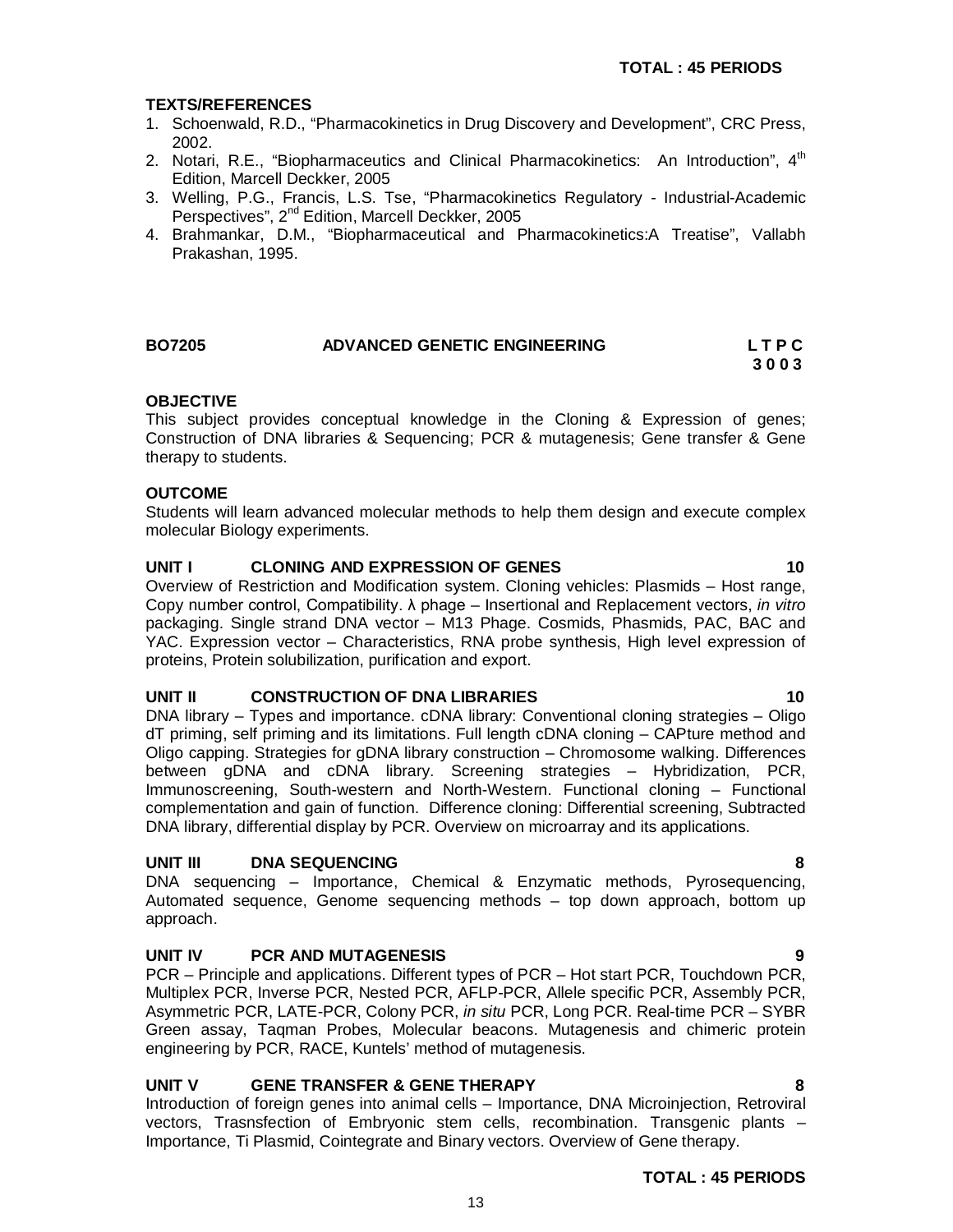### **TEXTS/REFERENCES**

- 1. Primrose S.B., Twyman R.H., and Old R.W. "Principles of Gene Manipulation".  $6<sup>th</sup>$ Edition., Blackwell Science, 2001
- 2. Winnacker E.L. "From Genes to clones : Introduction to Gene Technology". Panima, 2003
- 3. Glick B.R. and Pasternak J.J. "Molecular Biotechnology: Principles and applications of recombinant DNA" 3<sup>rd</sup> Edition., ASM Press, 2003
- 4. Lemonie, N.R. and Cooper, D.N. Gene Therapy, BIOS, 1996.

### **BO7211 RECOMBINANT DNA AND BIOPROCESS TECHNOLOGY LABORATORY L T P C** L T P C  **0 0 6 3**

### **OBJECTIVES**

Students will get hands-on experience on advanced molecular methods like preparation of DNA, usage of restriction enzymes, gene amplification, molecular cloning, expression of protein and detection by different biochemical methods.

### **OUTCOME**

Students will be hands on trained in advance molecular methods as per industrial and academic research standards.

1.Preparation of plasmid DNA

2.Preparation of Genomic DNA

3.Restriction Digestion of the vector and Insert

4.Ligation and Transformation to *E.coli*

5.PCR for confirmation of the gene

6.Restriction & gel elution of DNA fragments.

7.Induction experiments in *E.coli* using IPTG, salt etc.

8.SDS-PAGE analysis of expression

9.Enzyme kinetics, inhibition, factors affecting reaction ph, temp.

10.Enzyme immobilization studies – Gel entrapment, adsorption and ion exchange immobilisation.

11.Optimization techniques – Plackett burman, Response surface methodology.

12.Batch cultivation – recombinant *E.coli* – growth rate, substrate utilization kinetics, product analysis after induction.

**TOTAL : 90 PERIODS** 

### **BO7311 DRUG DISCOVERY LABORATORY L T P C**

 **0 0 6 3**

### **OBJECTIVES**

To enable the students to enhance their hands-on experience in learning techniques towards discovery of new drugs and utilize this knowledge for industrial needs.

### **OUTCOME**

The Students will be able to absorb the principles and practical approach of modern drug discovery including synthetic methods and natural products for drug discovery as per industry standards.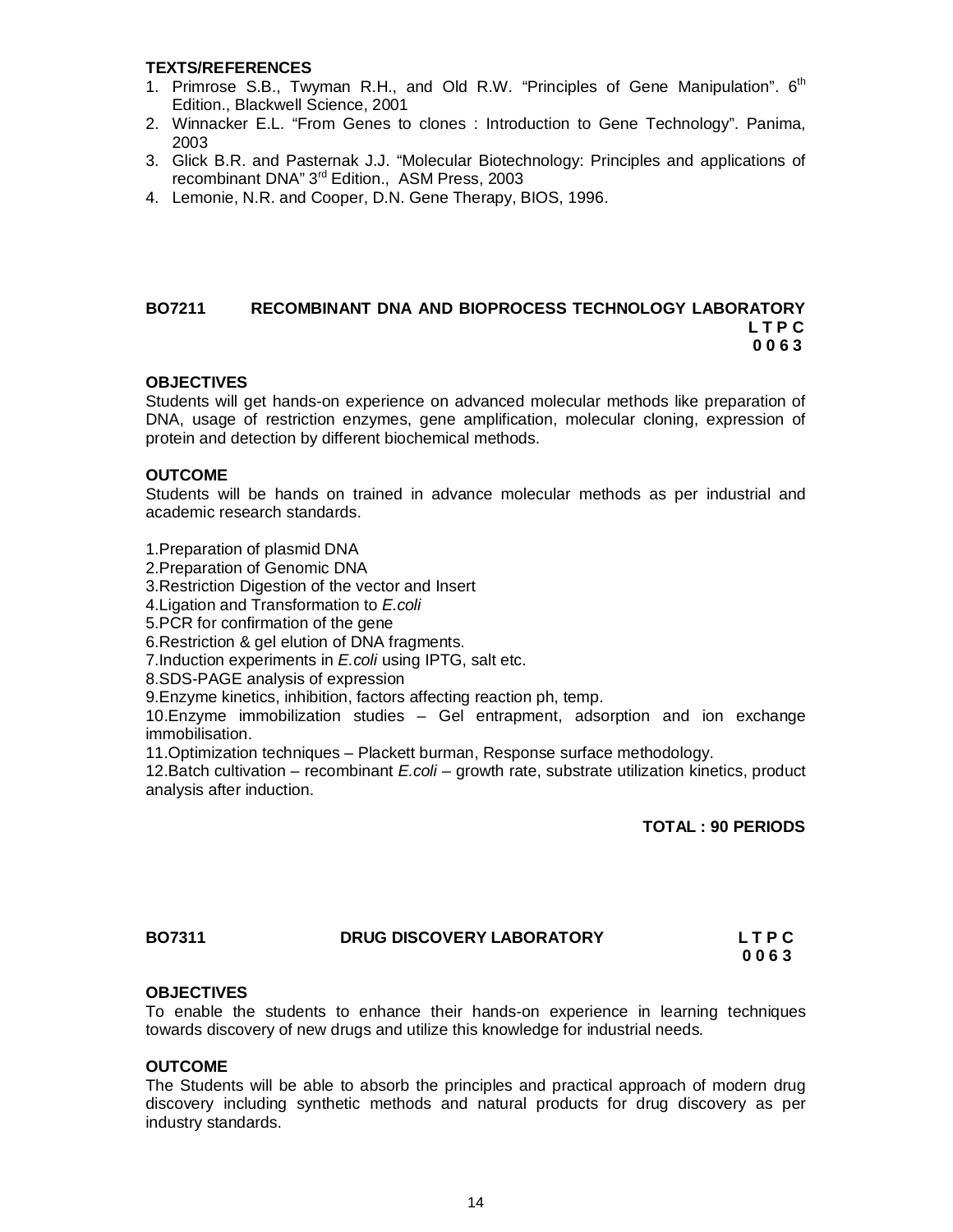### **SYNTHETIC METHODS FOR DRUG DISCOVERY**

1.Synthesis of selected drugs involving two or more steps of synthesis and study of spectral analysis of drug synthesized (Paracetamol, Aspirin, Fluorscein, acetanilide etc).

2.Determination of pharmacopoeial standards for the synthesized drugs.

3.Determination of QSAR parameters for drugs (partition co-efficient, dissociation constant, molar refractivity etc)

### **DISCOVERY OF DRUGS FROM NATURAL PRODUCTS**

- 1. Extraction Techniques: Cold maceration, Hot Percolation and Soxhalation.
- 2. Evaluation of extraction Effeciency by yield calculation and TLC.
- 3. Fractionation : Solvent-solvent
- 4. Evaluation of fractionation effeciency by TLC fingerprinting.
- 5. Column chromatography and flash column chromatography.
- 6. Extraction and determination of alkaloids (caffeine acid from tea leaves).
- 7.To evaluate the anti oxidant potential of herbal extracts using DPPH free radical scavenging assay.
- 8. To evaluate the cytotoxic effect of herbal extracts using MTT assay.
- 9. To evaluate the nitric oxide (NO) modulatory effect of herbal extracts using Griess method.
- 10. Biotransformation study

### **TOTAL : 90 PERIODS**

### **TEXTS/REFERENCES**

- 1. Foye's Principles of Medicinal Chemistry. By David A. Williams, Thomas L. Lemke,Thomas L. Lernke, William O. Foye. Lippincott Williams & Wilkins Publishers; 5th edition
- 2. Wilson and Gisvold's Textbook of Organic Medicinal and Pharmaceutical Chemistry. By Jaime N. Delgado (Editor), Ole Gisvold (Editor), William A. Remers (Editor). Lippincott Williams & Wilkins Publishers; 10th edition (August 1998) ISBN: 0397515839
- 3. Remington: The Science and Practice of Pharmacy
- 4. Modern methods of plant analysis Peech and M. V. Tracey
- 5. Phytochemistry Vol I & II by Miller, Jan, Nostrant, Rein Hid
- 6. Recent advances in Phytochemistry Vol. I & IV Scilicet, Runeckles
- 7. Natural Product Chemistry "A laboratory guide" by Rapheal Ikan.

### **BO7312 IMMUNOPHARMACOLOGY LABORATORY L T P C 0 0 6 3**

### **OBJECTIVES**

The student will undergo hands on experience on animal handing and various aspects of advanced immunological techniques like Competitive ELISA, Immunoprecipitations and Flow cytometry assays. The students will undergo invitro immuno assays training.

### **OUTCOME**

Students are expected to absorb the principles and practical approach of modern immunological techniques required for both industry and academic research.

- 1. Selection and Handling of animals, Preparation of antigens, Immunization and methods of bleeding, Serum separation, Storage.
- 2. Antibody titre by ELISA method (Direct ELISA)
- 3. Competitive ELISA Quantification of antigens
- 4. Cytokine analysis by Elispot test
- 5. Immunoprecipitation / Immunoelectrophoresis
- 6. Isolation and purification of IgG from serum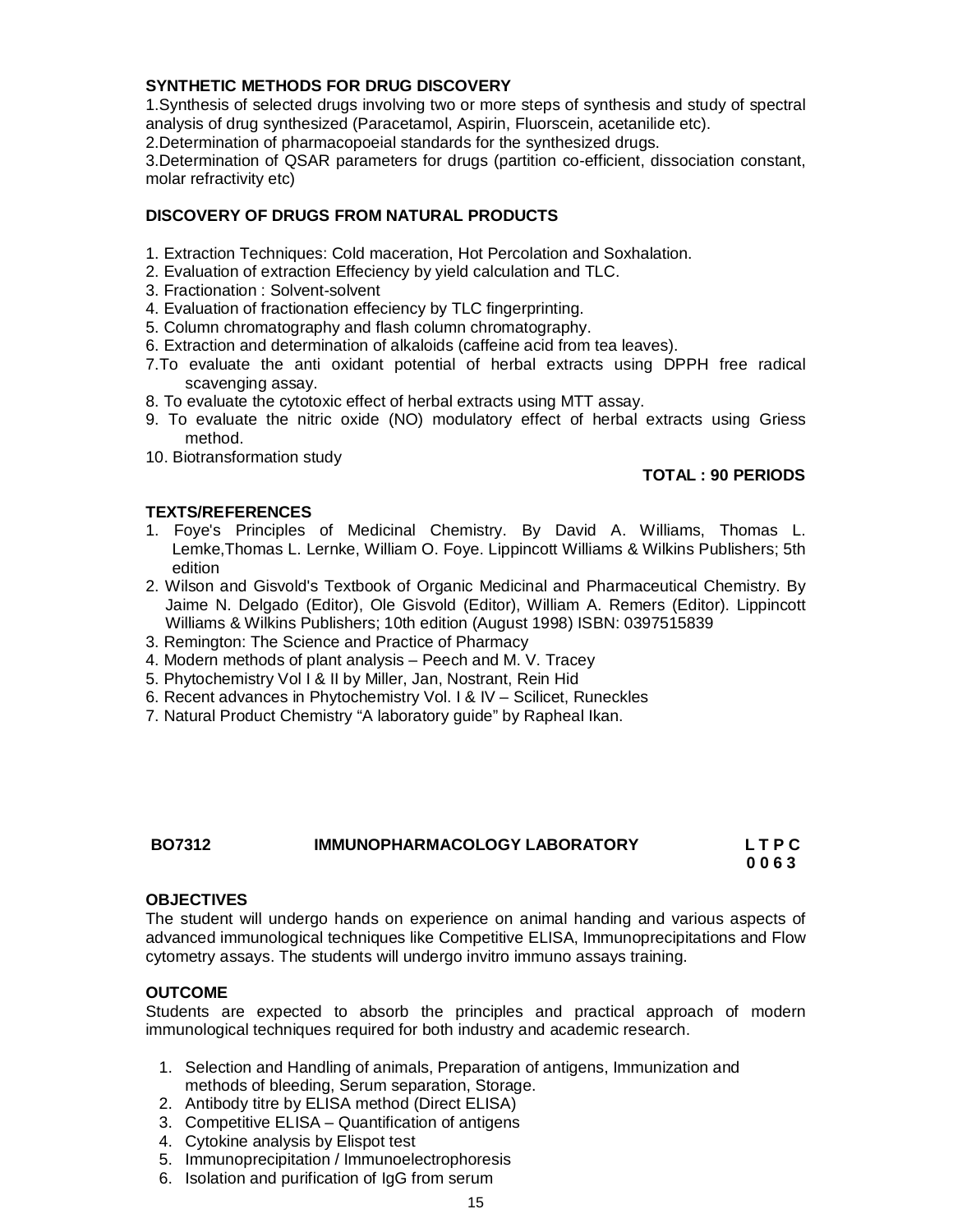- 7. SDS-PAGE, Immunoblotting, Dot blot assays
- 8. Demonstration of agglutination inhibition by latex beads (Pregnancy test)
- 9. Direct Agglutination Widal test Salmonella detection
- 10. Separation of mononuclear cells by Ficoll-Hypaque
- 11. Separation and culturing of spleenocytes and demonstration of T cell proliferation
- 12. Lymphoproliferation by mitogen/antigen and Thymidine uptake assay
- 13. Demonstration of cell viability by MTT assay
- 14. Flowcytometry, identification of T cells and their subsets
- 15. Evaluation of monoclonal antibodies for diagnostic and therapeutic applications
- 16. Demonstration of Immunodiagnostics using commercial kits (Rapid Dot Blot and Strip Test)

### **TOTAL : 90 PERIODS**

### **TEXTS/REFERENCES**

- 1. Goldsby, R.A. et al. "Kuby Immunology". 6<sup>th</sup> Edition, W.H. Freeman, 2002.
- 2. Turgeon, Mary Louise. "Immunology and Serology in Laboratory Medicine",  $2^{nd}$  Edition, Elsevier, 2007.
- 3. Brostoff J et al., "Clinical Immunology", 6<sup>th</sup> Edition, Gower Medical Publishing, 2002.
- 4. Coligan, J. E. et al, "Current Protocols in Immunology", 4th Edition John Wiley & Sons, 1994
- 5. Paul, "Fundamental of Immunology",  $4<sup>th</sup>$  Edition, Lippencott Raven, 1999.

| м<br>BO73′ |  |
|------------|--|
|------------|--|

# **BO7313 PROJECT WORK PHASE I L T P C**

 **0 0 12 6**

### **OBJECTIVES**

To provide research training in areas of Biopharmaceutical Technology and to stimulate the students to undertake research in this area.

### **OUTCOME**

Students would have developed expertise one or two techniques pertaining to one or two techniques pertaining to research in biopharmaceutical technology and would be able to perform literature survey and make a comprehensive report presentation in a specified area.

**TOTAL : 90 PERIODS**

| BO7411 | <b>PROJECT WORK PHASE II</b> | LT P C |
|--------|------------------------------|--------|
|        |                              | 002412 |

### **OBJECTIVES**

To provide research training in specific areas of Biopharmaceutical Technology and to develop their skills for academic and industrial research.

### **OUTCOME**

The students will be trained to undertake cutting edge research in the area of Biopharmaceutical Technology.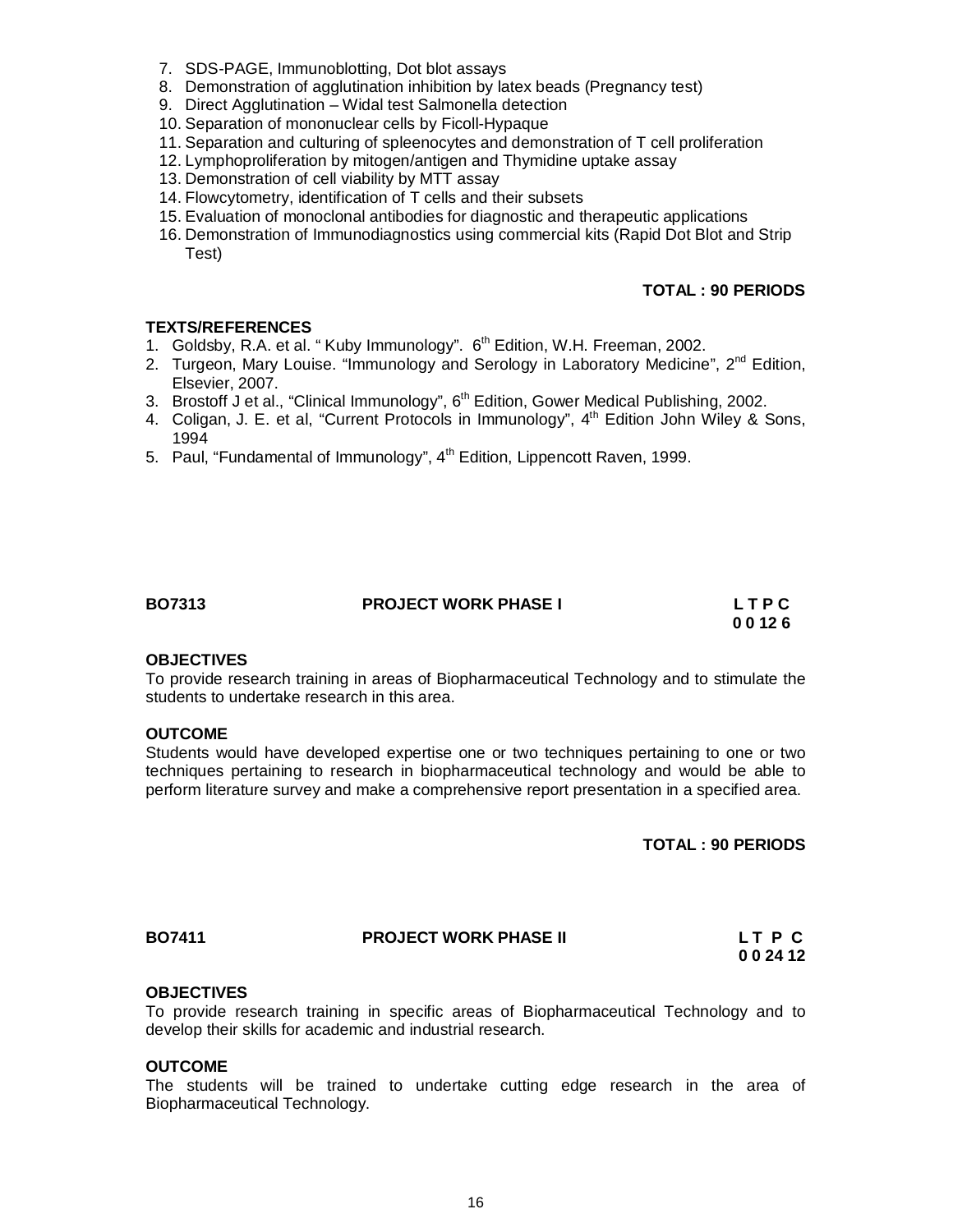### **OBJECTIVES**

The students will be learning advanced aspects of medicinal chemistry, biological targets of drugs and their mode of action and will be correlated with structure activity relationship.

### **OUTCOME**

At end of the course, the students will have a clear understanding of the molecular properties of medicinal compounds and will help design and identification of new drugs and approaches in their academic research.

### **UNIT I INTRODUCTION TO MEDICINAL CHEMISTRY 9**

Classification of drugs on the basis of sources, structure, site of action and mode of action, drug metabolism, inactive metabolites, biologically active metabolites, phase I and phase II reactions, prodrugs.

### **UNIT II HETEROCYLIC COMPOUNDS 9**

Chemistry, Structure property Relationship and properties of drugs having medicinally important heterocyclic compounds such as pyrrol, furan, thiophene, pyridine, pyrimidine, pyrazine, indole, quinoline and Isoquinoline.

### **UNIT III GENERAL PROPERTIES 9**

General properties, chemistry, constitution, biosynthesis, biological action and therapeutic applications of the following.

**Alicyclic compounds**: Terpenes, camphor, menthol, carotenes.

**Alkaloids**: Atropine, morphine, codeine, thebaine, reserpine, ephedrine.

**Vitamins (water and fat soluble)**: B1, B2, B6, B12, folic acid, nicotinic acid, biotin, pantothenic acid, ascorbic acid. A, D, E and K.

**Hormones:** Testosterone, progesterone, estrogen, aldosteron, cortisol, insulin, glucagon, oxytocin and vassopressin.

### **UNIT IV ANTI-MICROBIAL COMPOUNDS 9**

To study the chemistry, structure, mechanism of action, SAR and therapeutic applications of the following anti microbial drugs

**Antibiotics**: Penicillins, cephalosporins, streptomycin, chloramphenicol, tetracyclines and erythromycin.

**Antimalarial agents**: 4-aminoquinolines, 8-aminoquinolines, 9-amino acridines, pyrimidine analogues, mefloquine, cinchona alkaloids.

**AntiTubercular Agents**: Ethambutol, isonicotinic acid, hydrazid, rifempacin, thioguanine, cytarabine, 5-fluoracil, dicarbazine.

**Antiviral agents:** Acyclovir, tromantadine hydrochloride, ribavirin

### **UNIT V PHYSIOCHEMICAL PRINCIPLES AND STRUCTURE ACTIVITY CONCEPTS 9**

To study the biological targets and drugs including its chemistry, structure, mechanism of action, and structure activity relationship of the following categories

Anti-histaminics, cholinergic drugs, adrenergic drugs, ACE inhibitors, CNS stimulants, tricyclic antidepressants, anti coagulants, anthelmintics, anti neoplastic agents.

### **TOTAL : 45 PERIODS**

### **TEXTS/REFERENCES**

- 1. Wilson and Gisvold's Textbook of Organic Medicinal and Pharmaceutical Chemistry. 10th edition, Lippincott-Raven Publisher, 1998.
- 2. Nogrady, Thomas, "Medicinal Chemistry: A Biochemical Approach", 2<sup>nd</sup> Edition, Oxford University Press, 2004.
- 3. William O. Foye, Thomas L. Lemke and David A. William. Principles of Medicinal Chemistry, 4th edition, 1995.
- 4. Burger's Medicinal Chemistry and Drug Discovery, edited by E. Wolff, 6th edition, Wiley Interscience, New York, 2003.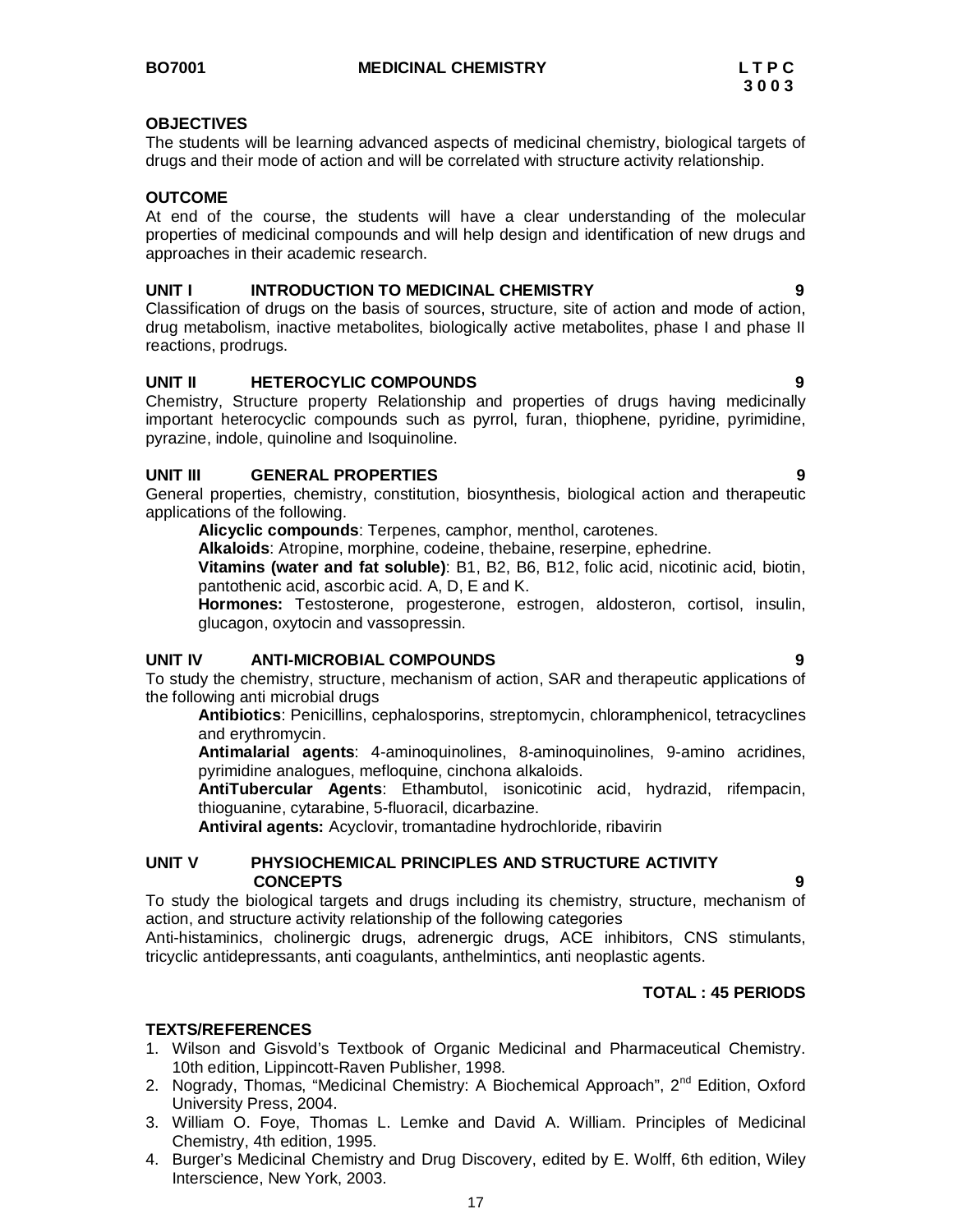18

- 5. Hansch C, Sammes P.G. Toylor J.B. Comprehensive Medicinal Chemistry, Pergamon Press, Oxford, 1990.
- 6. Gurdeep Chatwal, "Organic Chemistry of Natural Products", Vol-II, Third edition, Himalaya Publishing House, 1996.

### **BO7002 PROTEIN ENGINEERING AND INDUSTRIAL APPLICATIONS L T P C**

### **OBJECTIVES**

To provide advanced knowledge of proteins and their structure function relationship, essential for future pharmaceutical technology.

### **OUTCOME**

On completion of the course, students will learn the functional characteristics of various types of proteins and engineering of proteins for production of new protein pharmaceutics.

### **UNIT I INTRODUCTION 6**

Amino acids, primary structure of proteins, amino acid composition, industrial significance, primary structure determination by chemical methods including automated sequencing and by gene sequencing, significance of primary structure determination, peptide synthesis, secondary structure and super secondary structures

### **UNIT II PROTEIN ARCHITECTURE 6**

Tertiary structure of proteins, types of proteins, domains, quaternary structure, protein complexes, protein-protein interactions

### **UNIT III** STRUCTURE-FUNCTION RELATIONSHIP 15

DNA-binding proteins: prokaryotic transcription factors, Helix-turn-Helix motif in DNA binding, Trp repressor, Eucaryotic transcription factors, Zn fingers, helix-turn helix motifs in homeodomain, Leucine zippers, Membrane proteins: General characteristics, Transmembrane segments, prediction, bacteriorhodopsin and Photosynthetic reaction center, Immunoglobulins: IgG Light chain and heavy chain architecture, abzymes and Enzymes: Serine proteases, understanding catalytic design by engineering trypsin, chymotrypsin and elastase, substrate assisted catalysis other commercial applications.

### **UNIT IV PROTEIN ENGINEERING METHODS 9**

Protein engineering methods, amino acid side chain reactions, chemical modification of proteins, site-directed mutagenesis, posttranslational modifications and engineering

### **UNIT V INDUSTRIAL APPLICATIONS OF PROTEIN ENGINEERING 9**

Examples of industrial protein engineering applications Engineering of serine proteases, engineering of antibodies, engineering of proteins for thermal stability, engineering of proteins for preventing aggregation, His-tagged proteins in purification, engineering proteins for secretion, de novo protein synthesis.

### **TOTAL : 45 PERIODS**

### **TEXT BOOKS**

- 1. Voet, D. and Voet, G., "Biochemistry". 3rd Edition, John Wiley and Sons, 2001.
- 2. Branden C. and Tooze J., "Introduction to Protein Structure", 2nd Edition, Garland Publishing, 1999.
- 3. Creighton, T.E. "Proteins : Structure and Molecular Properties", 2nd Edition, W.H.
- 4. Freeman, 1993.

 **3 0 0 3**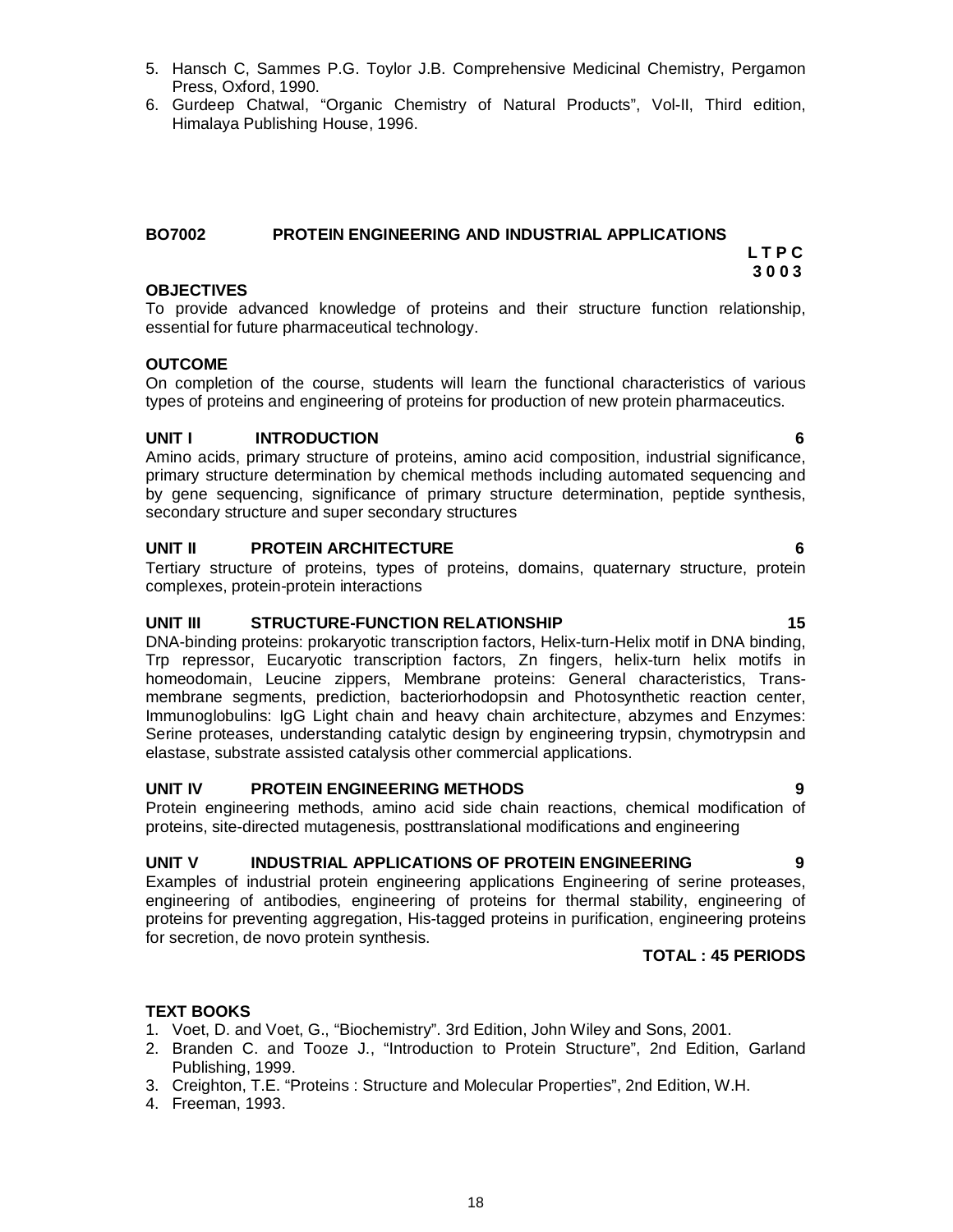### **REFERENCES**

- 1. Whitford, David "Proteins : Structure and Function". John Wiley & Sons, 2005.
- 2. Holland, I Barry et al., "ABC Proteins : From Bacteria to Man". Academic Press Elsevier,2003.
- 3. Alberghina, L. "Protein Engineering in Industrial Biotechnology". Harwood Academic
- 4. Publications, 2000.
- 5. Moody P.C.E. and Wilkinson A.J. "Protein Engineering". IRL Press, Oxford, 1990.
- 6. Rees, A.R., Sternberg, M.J.E. and Wetzel, R. "Protein Engineering: A PracticalApproach". IRL Press, 1992.

### **BO7003 DRUG DOSAGE FORMS AND DESIGN L T P C 2 0 2 3**

### **OBJECTIVES**

To enable students to acquire theoretical knowledge in pharmaceutical dosage forms and understanding the theoretical principles with application oriented problems.

### **OUTCOME**

The students would have learnt various dosage forms of drugs, technological advancements to improve formulations at the completion of course.

### **UNIT I INTRODUCTION TO DOSAGE FORMS 5**

History & Evolution; Definitions and Classification of Dosage forms and routes of Administration (Oral, Parenteral, Topical, Rectal and Nasal), Pharmacokinetics/ Pharmacodynamics parameters for Dosage form developement

### **UNIT II PREFORMULATION AND STABILITY STUDIES 9**

Physical properties of drugs - physical form, polymorphism, particle size, shape, density, wetting, dielectric constant, solubility, dissolution, organoleptic property and their effect on formulation, stability and bioavailability. Study of chemical properties of drugs like hydrolysis, oxidation, reduction, racemisation, polymerization, etc. and their influence on formulation and stability of products. Stabilization and stability testing protocol for various pharmaceutical products.

### **UNIT III SOLID DOSAGE FORMS 9**

Capsules: Materials for production of hard/Soft gelatine capsules, size of capsules and method of capsule filling. importance of base absorption, manufacturing, quality control, stability and storage of capsule dosage forms. Micro-encapsulation- Classification , Methods of preparation and Evaluation of microcapsules. Tablets : Classification, tablet excipients, Mixing; Milling; Drying; Compression; Coating; Filling; Sealing; Solubility; Filtration, Clarification, Sieving; granulation technology, tablet compression and machinery, processing problems and evaluation. Coating- Types, materials for coating, formulation, equipments, film defects and evaluation of coated tablets.

### **UNIT IV LIQUID, SEMI-SOLID AND AEROSOL DOSAGE FORMS 12**

Liquid Dosage forms: Additives in formulations, vehicles, stabilizers, preservatives, suspending agents, emulsifying agents, solubiliser, colours, flavours, manufacturing, packaging and evaluation of clear liquids, suspensions and emulsions official in pharmacopoeia.

Semisolid Dosage Forms: Mechanisms of drug penetration, factors influencing penetration, semisolid bases and their selection. General formulation of semisolids, clear gels, formulations of semisolids like Cream, Gel, Paste; Suppositories, manufacturing procedure, evaluation and packaging.

Aerosols: Types of propellants, general formulation, manufacturing, packaging methods, pharmaceutical applications and evaluation.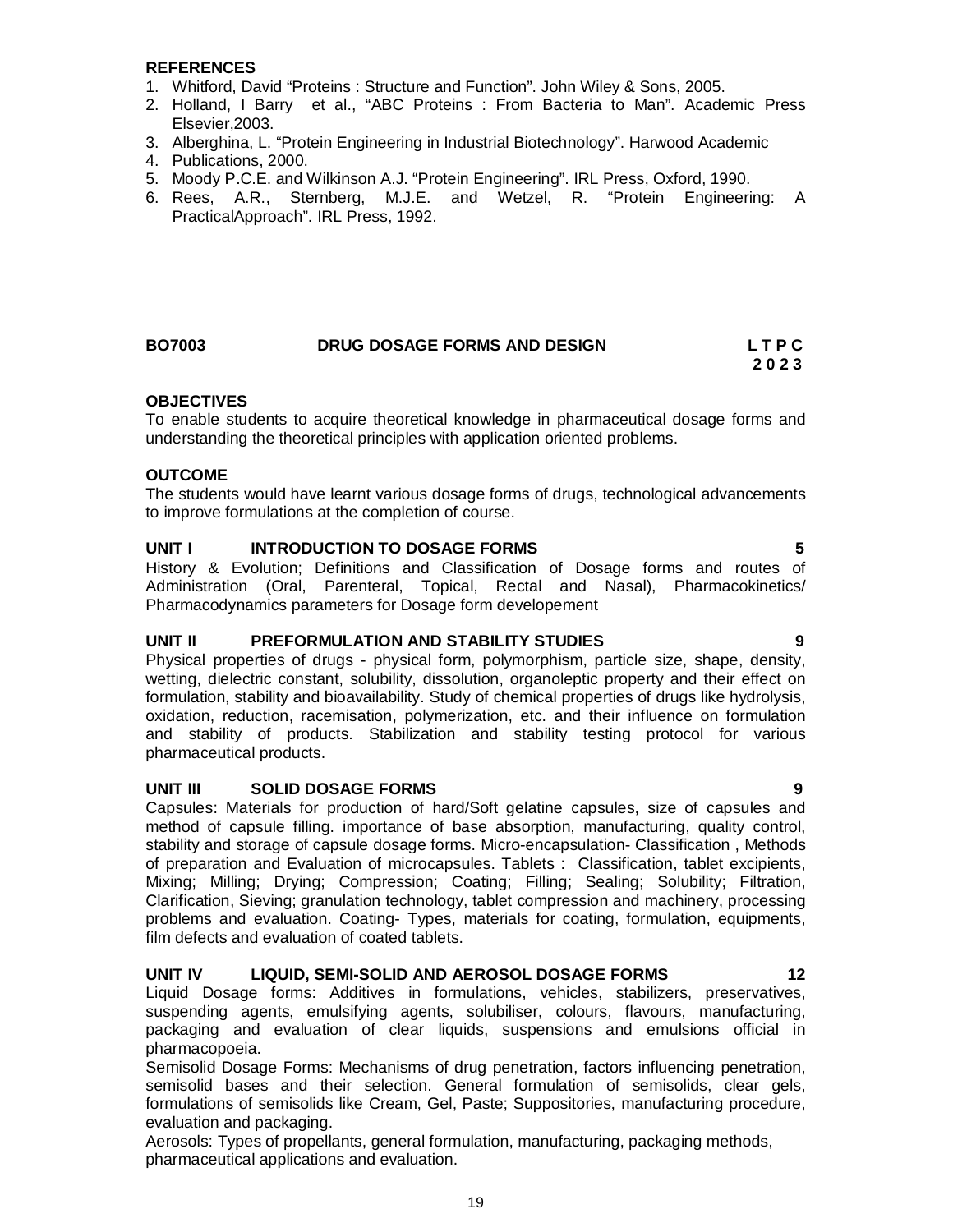### **UNIT V PARENTERALS AND ADVANCED/NOVEL DRUG DELIVERY SYSTEMS 10**

Parenterals; Liquids,(Solutions, Suspensions, Emulsions); Nasal; Ophthalmic and Otic Preparations; Packaging biopharmaceutical dosage design & delivery.

Sustained release and controlled release Pharmaceuticals – Classification and construction of products and evaluation. Novel Drug delivery systems – Transdermal delivery systems, Osmotic drug delivery systems, Liposomes, Nanoparticles.

### **TOTAL : 45 PERIODS**

### **TEXTS/REFERENCES**

- 1. Ansel, H.C. "Pharmaceutical Dosage Forms and Drug Delivery Systems",  $7<sup>th</sup>$  Edition, Lippincott Williams & Wilkins, 2000.
- 2. Tipnis, H.P. "Bioavailability and Bioequivalence: An Update". New Age International, 1996.
- 3. Lieberman, H.A. "Pharmaceutical Dosage Forms: Tablets", Vol.1-3, 2<sup>nd</sup> Edition, Marcel Dekker, 2005.
- 4. Lieberman, H.A. "Pharmaceutical Dosage Forms: Parenteral Medications", Vol.1-3, 2<sup>nd</sup> Edition, Marcel Dekker, 2005.
- 5. Lieberman, H.A. "Pharmaceutical Dosage Forms: Disperse Systems", Vol.1-3, 2nd Edition, Marcel Dekker, 2005.
- 6. Lippincott, "Remington's The Science and Practice of Pharmacy", Vo.1 & 2,  $20<sup>th</sup>$ Edition, Willaims & Wilkins, 2004.

### **BO7004 DRUG REGULATORY, QUALITY AND SAFETY EVALUATION L T P C 3 0 0 3**

### **OBJECTIVES**

To enable students to acquire knowledge in drug regulatory affairs in India and at International level.

### **OUTCOME**

After completion of the course, students would have learned the principles of drug regulatory affairs and latest information on drug research, manufacturing, sales and distribution.

### **UNIT I INTRODUCTION AND DRUGS & COSMETIC ACT 8**

Definitions, Forms, Licences; Schedules, New Schedule M, Schedule Y

### **UNIT II PHARMACOPOEIA 6**

Descriptions & Monographs; Standards & Specifications; Testing of Drugs; Various Countries Pharmacopoeias; Indian, British, U.S, European, Japanese

### **UNIT III cGMPS & REGULATORY RECORDS-SITE MASTER FILE, DRUG MASTER FILE, DRUG DOSSIERS 10**

cGMP concepts – Development, Manufacturing Record, Analytical & process Validation, Equipment & utilitiy Qualification and Calibration, Personnel procedures; Regulatory bodies & requirements - Indian FDA, WHO GMP ; U.S. FDA, U.K. MCA, Australian TGA, Japanese PMDA. Drug dossier contents - CTD (CMC section) & data

### **UNIT IV CLINICAL STUDIES- PRECLINICAL, PHASE I,II,III,IV 6**

Schedule-Y, pre-clinical study requirements, clinical trial phases, types of trials, bioethics & stakeholders, Bioavailability & Bio equivalance studies,

# **UNIT V SAFETY AND ENVIRONMENTAL CONTROL 15**

Patent act- Patent, Trade Mark Regn, I.P.R; Safety & Environmental control; Project (Regulatory Factors).

**TOTAL : 45 PERIODS**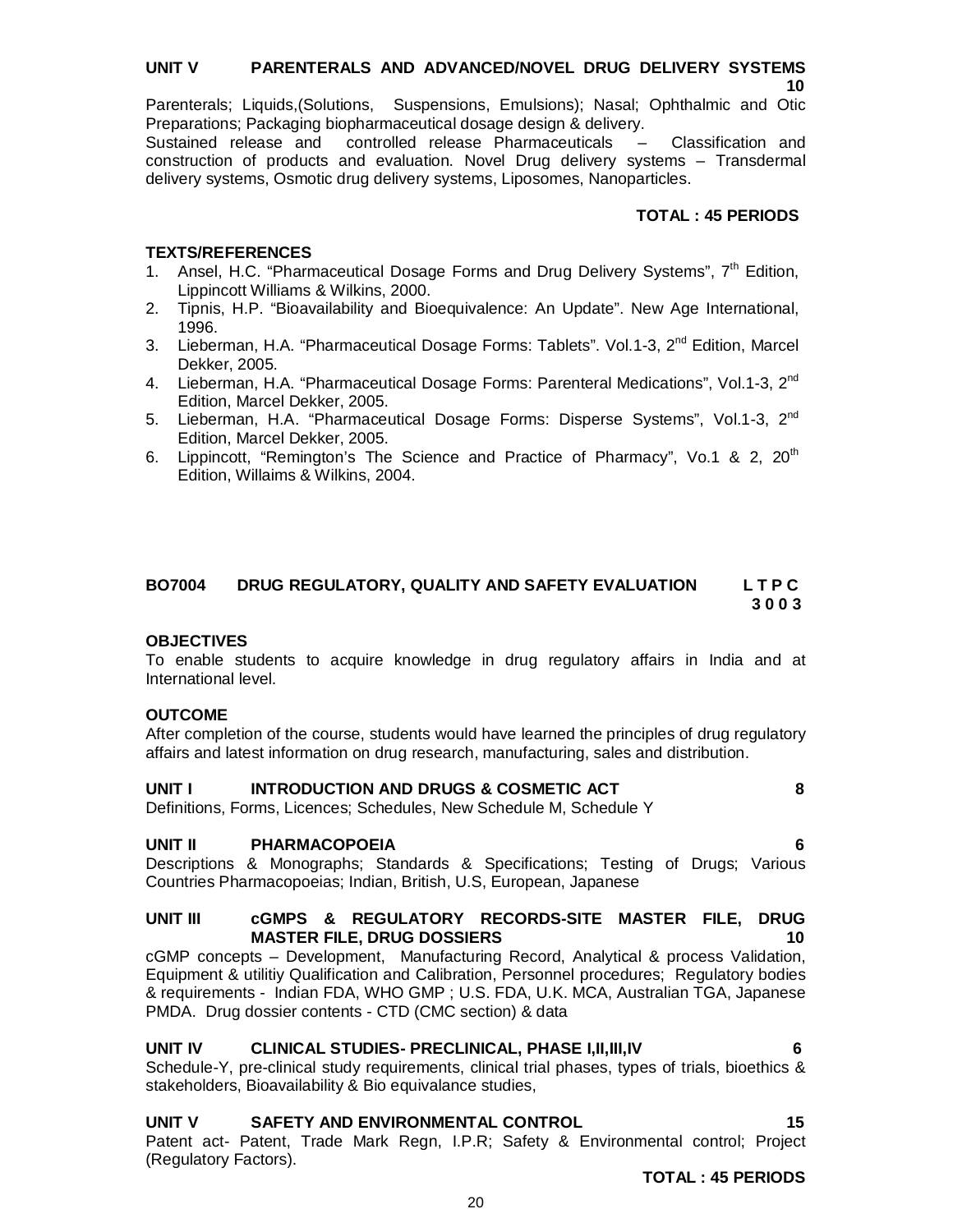### **TEXTS/REFERENCES**

- 1. Abraham, John and Smith, H.W. "Regulation of the Pharmaceutical Indsutry", Palgrave, Macmillan, 2003.
- 2. Weinberg, Sandy "Good Laboratory Practice Regulations" 3<sup>rd</sup> Edition, Marcel Dekker, 2003.
- 3. Gad, Shayne C. "Drug Safety Evaluation", Wiley-Interscience, 2002
- 4. Malik, Vijay "Drugs and Cosmetics Act, 1940". EBC Publishing Co, 1998.
- 5. "Quality Assurance of Pharamceuticals: A Compendium of Guidelines and Related Materials", Vol.I & II, World Health Organisation and Pharma Syndicate, 2002.
- 6. Berry, Ira R. and Harpaz, Daniel "Validation of Active Pharmaceutical Ingredients", 2nd Edition, CRC Press, 2001
- 7. British Pharmacopiea
- 8. United States Pharmacopoiea.

### **BO7005 BIOCATALYSTS AND ENZYME TECHNOLOGY L T P C 3 0 0 3**

### **OBJECTIVES**

The course intends to give advanced knowledge about Biocatalysts, Enzyme kinetics, immobilization and enzymatic biotransformation of drugs

### **OUTCOME**

The students will acquire knowledge in all aspect of Biocatalysis, enzyme kinetics and immobilization. The enzymatic transformation will give theoretical idea about drug biotransformation.

### **UNIT I BASICS OF ENZYMES AS BIOCATALYSIS 9**

Introduction to enzymes, Classification, Sources, Mechanism of enzyme action. Strategies of purification of enzymes, criteria of purity, molecular weight determination and characterization of enzymes , Enzymes of biological importance - Acetylcholinesterase, angiotensin converting enzyme (ACE), ACE Inhibitors, HMG Co A reductase inhibitors, pseudocholinesterase, 5 -nucleotidase (5NT), glucose-6-phosphate dehydrogenase (GPD), CKisoforms, immunoreactive trypsinogen (IRT) and chymotrypsin; amylase isoenzymes

### **UNIT II KINETICS OF ENZYME ACTION 9**

Methods for investigating the kinetics of Enzyme catalysed reactions – Initial velocity Studies, Estimation of Michaelis Menten parameters, Effect of pH and temperature on enzyme activity, kinetics of inhibition. Modeling of rate equations for single and multiple substrate reactions.

### **UNIT III IMMOBILIZED ENZYMES 9**

Techniques of enzyme immobilization; kinetics of immobilized enzymes, effect of solute, partition & diffusion on the kinetics of immobilized enzymes, design and configuration of immobilized enzyme reactors; applications of immobilized enzyme technology, Economic argument for immobilization

### **UNIT IV ENZYMES IN FUNCTIONAL GROUP TRANSFORMATION 9**

Functional group interconversion using enzymes (hydrolysis reaction, oxidation/reduction reactions, C-C bond formations), Retrosynthetic biocatalysis, Chemoenzymatic synthesis of natural products. Industrial process using enzymes for production of drugs, fine chemicals and chiral intermediates.

### **UNIT V ENZYMATIC TRANSFORMATION 9**

Reaction engineering for enzyme-catalyzed biotransformations. Catalytic antibodies. Biocatalysts from extreme Thermophilic and Hyperthermophilic microorganisms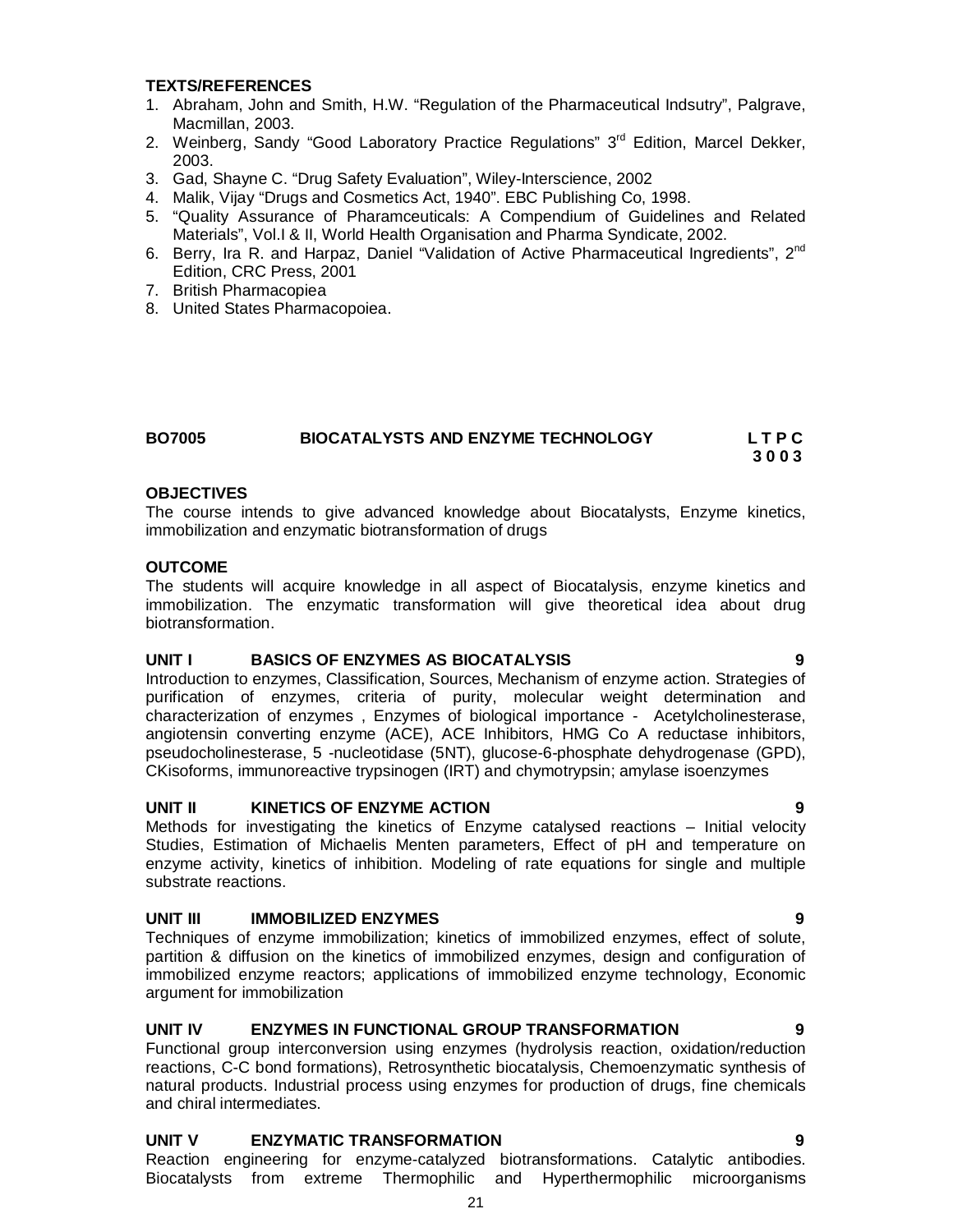(extremozymes). The design and construction of novel enzymes, artificial enzymes, Biotransformation of drugs (hydroxylation of Steroids), Host Guest Complexation chemistry, enzyme design using steroid templates, enzymes for production of drugs, fine chemicals and chiral intermediates.

### **TOTAL : 45 PERIODS**

### **TEXTS/REFERENCES**

- 1. Blanch, H.W., Clark, D.S. Biochemical Engineering, Marcel Dekker, 1997
- 2. Lee, James M. Biochemical Engineering, PHI, USA, 1982.
- 3. Bailey J.E. & Ollis, D.F. Biochemical Engineering Fundamentals, 2<sup>nd</sup> Ed., McGraw Hill, 1986
- 4. Faber, Kurt "Biotransformations in organic chemistry : A Textbook" 5<sup>th</sup> Edition. Springer 2008.
- 5. Enzyme catalysis in organic synthesis (Vol I-III); Eds by K.Drauz and H. Waldmann. Willey-VCH (ISBN: 3-527-29949-1)
- 6. Hydrolases in organic synthesis (regio and stereoselective biotransformations). U. T. Bornscheuer and R. J. Kazlauskas. Willey-VCH. (ISBN: 3-527-30104-6).
- 7. Stereoselective biocatalysis. Ed. R.N. Patel. Marcel Dekker. (ISBN: 0-8247- 8282-8)

### **BO7006 COMMUNICATION SKILLS DEVELOPMENT L T P C 2 0 2 3**

### **OBJECTIVES**

To enhance the overall capability of students and to equip them with the necessary communication and soft skills to enable them to excel in their profession

### **OUTCOME**

The course will enhance soft skills and interpersonal skills, which will make their transition from college to work place smoother and help them excel in their job.

### **UNIT I PROCESS OF COMMUNICATION 9**

Concept of effective communication- Setting clear goals for communication; Determining outcomes and results; Initiating communication; Avoiding breakdowns while communicating; Creating value in conversation; Barriers to effective communication; Non verbal communication- Interpreting non verbal cues; Importance of body language, Power of effective listening; recognizing cultural differences

### **UNIT II PRESENTATION SKILLS 9**

Formal presentation skills; Preparing and presenting using Over Head Projector, Power Point; Defending Interrogation; Scientific poster preparation & presentation; Participating in group discussions

### **UNIT III TECHNICAL WRITING SKILLS 9**

Types of reports; Layout of a formal report; Scientific writing skills: Importance of communicating Science; Problems while writing a scientific document; Plagiarism; Scientific Publication Writing: Elements of a Scientific paper including Abstract, Introduction,Materials & Methods, Results, Discussion, References; Drafting titles and framing abstracts

### **UNIT IV COMPUTING SKILLS FOR SCIENTIFIC RESEARCH 9**

Web browsing for information search; search engines and their mechanism of searching; Hidden Web and its importance in Scientific research; Internet as a medium of interaction between scientists; Effective email strategy using the right tone and conciseness

### **UNIT V RESUME / REPORT PREPARATION / LETTER WRITING 9**

Students prepare their own resume and report, Presentation- Students make presentations on given topics, Group Discussion- Students participate in group discussions, and Interview Skills- Students participate in Mock Interviews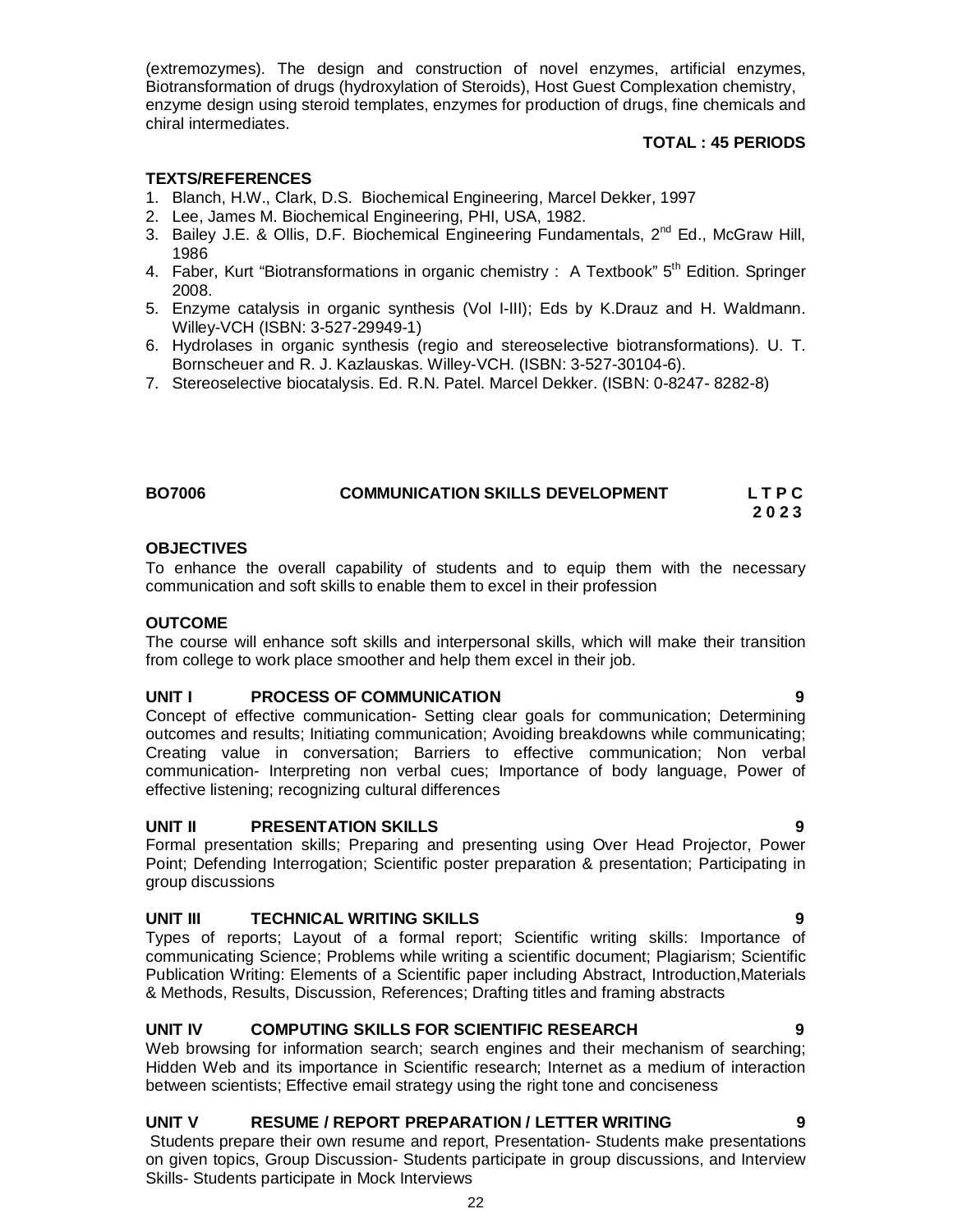### **TEXTS/REFERENCES**

1. Mohan Krishna and N.P. Singh, Speaking English effectively,Macmillan, 2003.

### **BO7007 ENTREPRENEURSHIP, IPR AND BIOSAFETY L T P C 3 0 0 3**

### **UNIT I** ENTREPRENEURSHIP **10 10**

Definition, functions and kinds of entrepreneurs, intrapreneur-entrepreneurship and economic development, entrepreneurial competencies-traits, developing competencies, project identification, selection and financing. Project report- content and significance, Planning Commission's guidelines for formulating project reports-methods of project appraisals.

### **UNIT II INTRODUCTION TO INTELLECTUAL PROPERTY 10** Types of Intellectual property (IP): Patents, Trademarks, Copyright & Related Rights,

Industrial Design, Traditional Knowledge, Geographical Indications, Protection of GMOs IP as a factor in R&D; IPs of relevance to Biotechnology Agreements and Treaties History of GATT & TRIPS Agreement; Madrid Agreement; Hague Agreement; WIPO Treaties; Budapest Treaty; PCT; Indian Patent Act 1970 & recent amendments

Case Studies

### **UNIT III BASICS OF PATENTS AND CONCEPT OF PRIOR ART 8**

Introduction to Patents; Types of patent applications: Ordinary, PCT, Conventional, Divisional and Patent of Addition; Specifications: Provisional and complete; Forms and fees Invention in context of "prior art"; Patent databases; Searching International Databases; Country-wise patent searches (USPTO,esp@cenet(EPO), PATENTScope(WIPO), IPO, etc.)

### UNIT IV PATENTING PROCEDURES

National & PCT filing procedure; Time frame and cost; Status of the patent applications filed; Precautions while patenting – disclosure/non-disclosure; Financial assistance for patenting introduction to existing schemes Patent licensing and agreement Patent infringementmeaning, scope, litigation, case studies

### **UNIT V BIOSAFETY 10**

Introduction; Historical Backround; Introduction to Biological Safety Cabinets; Primary Containment for Biohazards; Biosafety Levels; Biosafety Levels of Specific Microorganisms; Recommended Biosafety Levels for Infectious Agents and Infected Animals; Biosafety guidelines - Government of India; Definition of GMOs & LMOs; Roles of Institutional Biosafety Committee, RCGM, GEAC etc. for GMO applications in food and agriculture; Environmental release of GMOs; Risk Analysis; Risk Assessment; Risk management and communication; Overview of National Regulations and relevant International Agreements including Cartegana Protocol.

### **TOTAL : 45 PERIODS**

### **TEXTS/REFERENCES**

- 1. BAREACT, Indian Patent Act 1970 Acts & Rules, Universal Law Publishing Co. Pvt. Ltd., 2007
- 2. Kankanala C., Genetic Patent Law & Strategy, 1st Edition, Manupatra Information Solution Pvt. Ltd., 2007
- 3. S.S.Kanka Entrepreneurship Development, S.Chand and Co, New Delhi 1997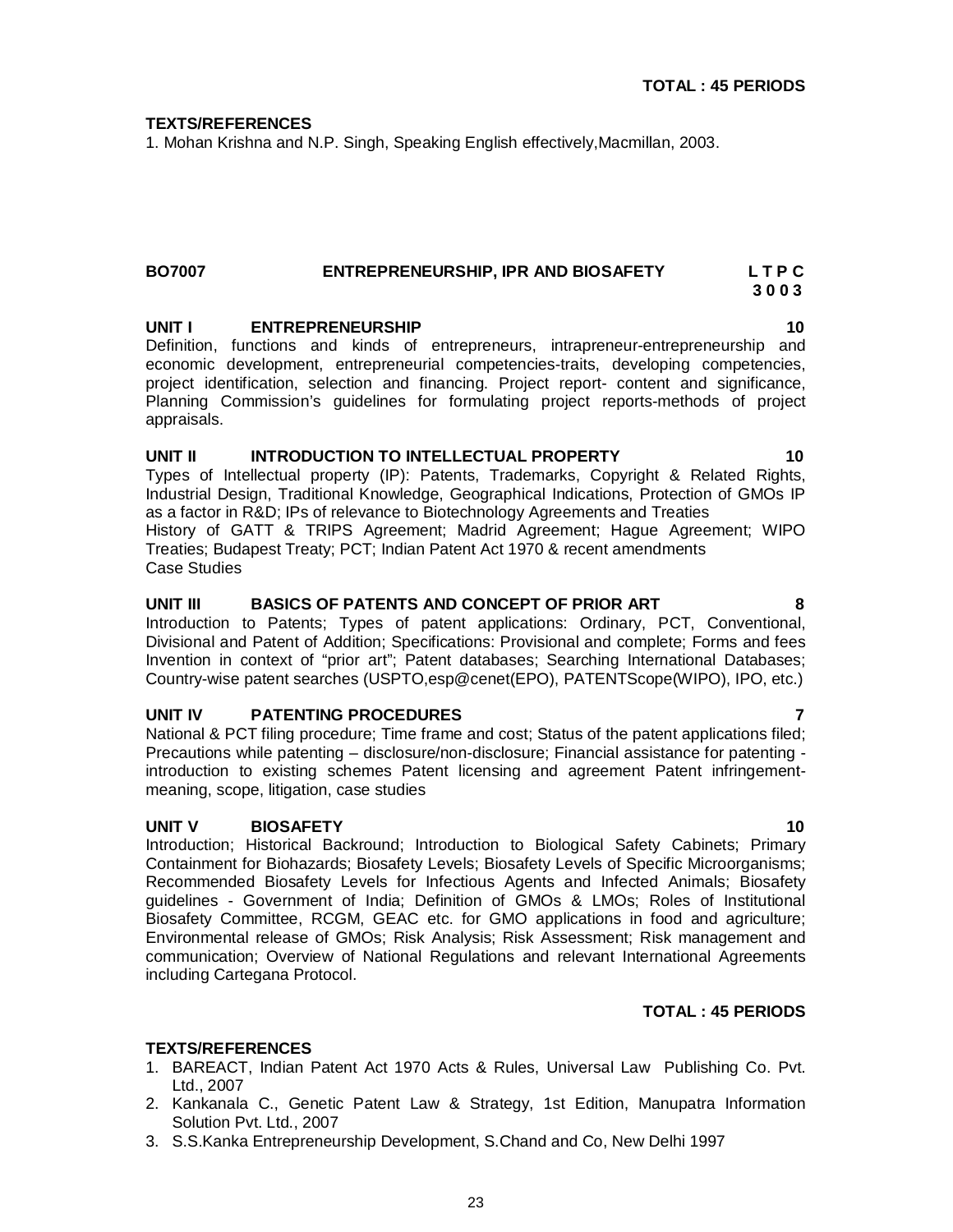### **OBJECTIVES**

The course will provide Fundamental ethical to Advanced clinical trial management including drug development and trial planning; Project management in clinical trials; Consent and data protection; Quality assurance and governance.

### **OUTCOME**

The students will acquire knowledge in all aspect of clinical trials, management and ethical standards required to conduct clinical trials.

### **UNIT I INTRODUCTION TO CLINICAL TRIALS 9**

Fundamentals of clinical trials; Basic statistics for clinical trials; Clinical trials in practice; Reporting and reviewing clinical trials; Legislation and good clinical practice - overview of the European directives and legislation governing clinical trials in the  $21<sup>st</sup>$  century; International perspectives; Principles of the International Committee on Harmonisation (ICH)-GCP.

### **UNIT II REGULATIONS OF CLINICAL TRIALS 9**

Drug development and trial planning - pre-study requirements for clinical trials; Regulatory approvals for clinical trials; Consort statement; Trial responsibilities and protocols - roles and responsibilities of investigators, sponsors and others; Requirements of clinical trials protocols; Legislative requirements for investigational medicinal products.

### **UNIT III MANAGEMENT AND ETHICS OF CLINICAL TRIALS 9**

Project management in clinical trials - principles of project management; Application in clinical trial management; Risk assessment; Research ethics and Bioethics - Principles of research ethics; Ethical issues in clinical trials; Use of humans in Scientific Experiments; Ethical committee system including a historical overview; the informed consent; Introduction to ethical codes and conduct; Introduction to animal ethics; Animal rights and use of animals in the advancement of medical technology; Introduction to laws and regulation regarding use of animals in research.

### **UNIT IV INFORMED CONSENT 9**

Consent and data protection- the principles of informed consent; Consent processes; Data protection; Legislation and its application; Data management – Introduction to trial master files and essential documents; Data management.

### **UNIT V QUALITY CONTROL AND GUIDELINES 9**

Quality assurance and governance - quality control in clinical trials; Monitoring and audit; Inspections; Pharmacovigilance; Research governance; Trial closure and pitfalls-trial closure; Reporting and legal requirements; Common pitfalls in clinical trial management.

### **TOTAL : 45 PERIODS**

### **REFERENCES**

- 1. Lee, Chi-Jen; etal., "Clinical Trials or Drugs and Biopharmaceuticals." CRC / Taylor & Francis, 2011.
- 2. Matoren, Gary M. "The Clinical Research Process in the Pharmaceutical Industry." Marcel Dekker, 1984.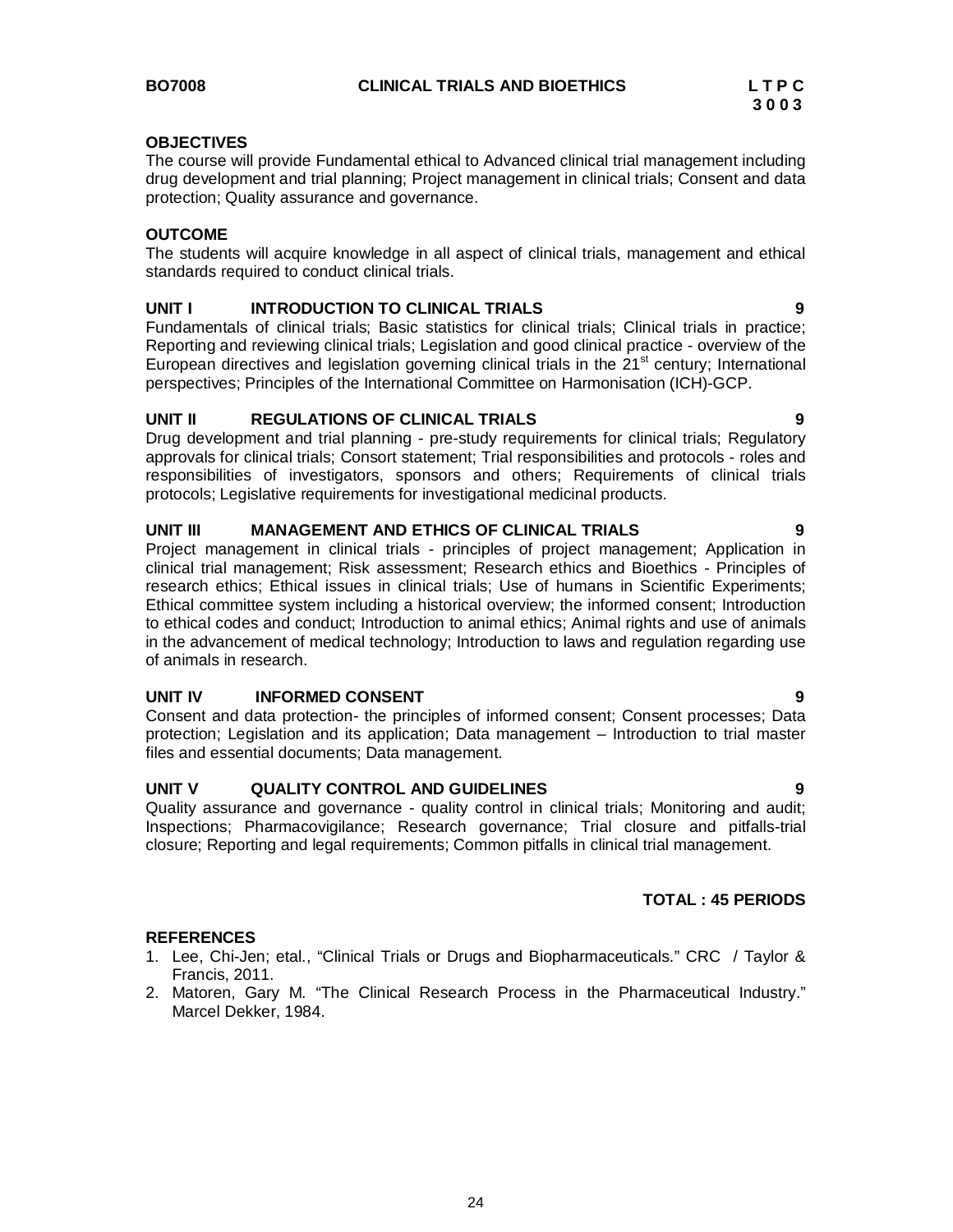### **OBJECTIVES**

The course intends to provide knowledge about Pharmacogenomics and drug design using genomic applications for drug action and toxicity.

### **OUTCOME**

At the completion of course, the student would have learnt advanced pharmacogenomics enabling him for cutting edge academic and industrial research.

### **UNIT I INTRODUCTION TO PHARMACOGENOMICS 9**

Pharmacogenetics-The roots of pharmacogenomics, It is not just pharmacogenomics, Genetic drug response profiles, the effect of drugs on Gene expression, pharmacogenomics in drug discovery and drug development.

### **UNIT II THE HUMAN GENOME 9**

Expressed sequence Tags (EST) and computational biology, Microbial genomics, computational analysis of whole genomes, computational genome analysis, Genomic differences that affect the outcome of host pathogen interactions: A template for the future of whole genome-based pharmacological science.

### **UNIT III ASSOCIATION STUDIES IN PHARMACOGENOMICS 9**

Viability and ADR in drug response: contribution of genetic factor, Multiple inherited genetic factors influence the out come of drug treatments, Plasma binding proteins, Drug targets.

# **UNIT IV GENOMICS APPLICATIONS FOR DRUG ACTION AND TOXICITY 9**

Genomics, Proteomics, Bioinformatics, The pharmaceutical process, applications of pharmaceutical industry, Understanding biology and diseases, Target identification and validation, Drug candidate identification and optimization.

### **UNIT V PHARMACOGENOMICS AND DRUG DESIGN 9**

The need of protein structure information, protein structure and variation in drug targets-the scale of problem, Mutation of drug targets leading to change in the ligand binding pocket.

### **TOTAL : 45 PERIODS**

### **TEXTS/REFERENCE**

- 1. Licinio, Julio and Ma-Li Wong, "Pharmacogenomics: The Search for the Individualized Therapies", Wiley-VCH, 2002
- 2. Chabrabarthy, Chiranjb and Bhattacharyya, Atane, "Pharmacogenomics: An Approach to New Drugs Development", 2004.
- 3. Othstein, Mark, A. "Pharmacogenomics: Social, Ethical and Clinical Dimensions", Wiley-Liss, 2003

### **BO7010 ADVANCES IN MOLECULAR PATHOGENESIS L T P C 3 0 0 3**

### **OBJECTIVES**

The course will proved advanced information on molecular pathogenesis of infectious diseases

### **OUTCOME**

The subject will help the student towards understanding the virulence of the pathogen and Host-parasite interactions for advanced academic and industrial research in molecular pathogenesis.

### **UNIT I INTRODUCTION 5**

Discovery of microscope, Molecular Koch's postulates, Concepts of disease, Virulence, Pathogenic cycle, Vaccines and its historical perspective, Biofilms, quorum sensing, multidrug resistance.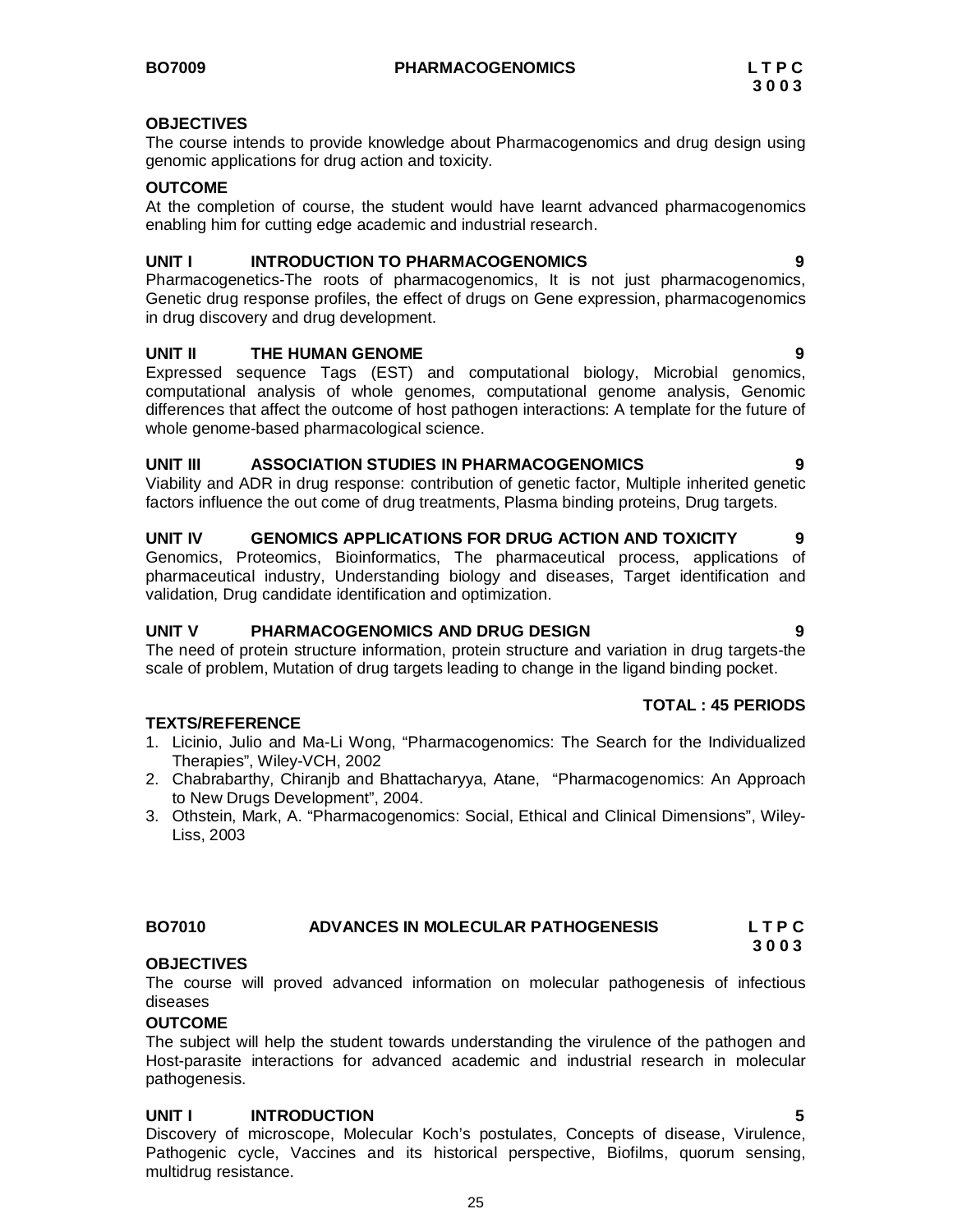### **UNIT II HOST DEFENSE AGAINST PATHOGENS AND BACTERIAL DEFENSE STRATEGIES 10**

Skin, mucosa, cilia secretions, physical movements, physical and chemical barriers to bacterial colonisation, Mechanism of killing by humoral and cellular defenses, Complement, Inflammatory process, Phagocytosis, Colonization, Adherence, Iron acquisition mechanisms, Bacterial defense strategies.

### **UNIT III MOLECULAR MECHANISMS OF VIRULENCE 10**

Virulence, Colonization factors, Microbial toxins, Secretion systems: General secretory pathway, Two-step secretion, Contact dependent secretion, Conjugal transfer system and Autotransporters.

### **UNIT IV MECHANISMS UNDERLYING MOLECULAR PATHOGENESIS (COMMON ENTERIC PATHOGENS) 10**

**Shigella:** Entry, Induction of macropinocytosis, Invasion of epithelial cells, Intracellular motility and spread, Apoptotic killing of macrophages, Virulence factors involved. *E.coli*: Enterotoxigenic *E.coli* (ETEC), labile & stable toxins, Entero-pathogenic *E.coli* (EPEC), type III secretion, Cytoskeletal changes, intimate attachment; Enterohaemerrohogic *E.coli* (EHEC), Mechanism of bloody diarrhea and Hemolytic Uremic Syndrome, Enteroaggregative *E.coli* (EAEC). **Vibrio Cholerae:** Cholera toxin, Co-regulated pili, filamentous phage, survival.

### **UNIT V MECHANISMS UNDERLYING MOLECULAR PATHOGENESIS (COMMON NON-ENTERIC PATHOGENS) 10**

**Mycobacterium tuberculosis:** The Mycobacterial cell envelope, Route of entry, Uptake by macrophages, Latency and persistence, Entry into and survival in phagocytes, Immune response against MTB, MTB virulence factors, Emergence of resistance. **Influenza virus:**  Intracellular stages, Neuraminidase and Haemagglutinin in entry, M1 & M2 proteins in assembly and disassembly, action of amantadine. **Plasmodium:** Lifecycle, erythrocyte stages, transport mechanism and processes to support the rapidly growing schizont, parastiparous vacuoles and knob protein transport, Antimalarials based on transport processes.

### **TOTAL : 45 PERIODS**

### **TEXTS/REFERENCES**

- 1. Salyers, Abigail A. "Bacterial Pathogenesis: A Molecular Approach"
- 2. Groisman, "Principles of Bacterial Pathogenesis".
- 3. Waksman, Gabriel and Michael caparon "Structural Biology of Bacterial Pathogenesis".
- 4. Clark, Virginia L. "Bacterial Pathogenesis"
- 5. Williams, Peter "Bacterial Pathogenesis" (Methods in Microbiology)
- 6. Mc Clane, Bruce A. "Microbial Pathogenesis"
- 7. Madigan, Michael T. "Biology of Microorganisms"
- 8. Stanley, "Genetic analysis of Pathogenic Bacteria".
- 9. Hacker, Jorg "Molecular Infection Biology"

### **BO7011 CHEMISTRY OF NATURAL PRODUCTS L T P C**

 **3 0 0 3**

### **OBJECTIVES**

To enhance theoretical knowledge of students in the chemistry of natural products and to explore this knowledge for practical applications

### **OUTCOME**

At end of the course work students will appreciate the importance of natural compounds as novel drug entity for the development of newer drugs.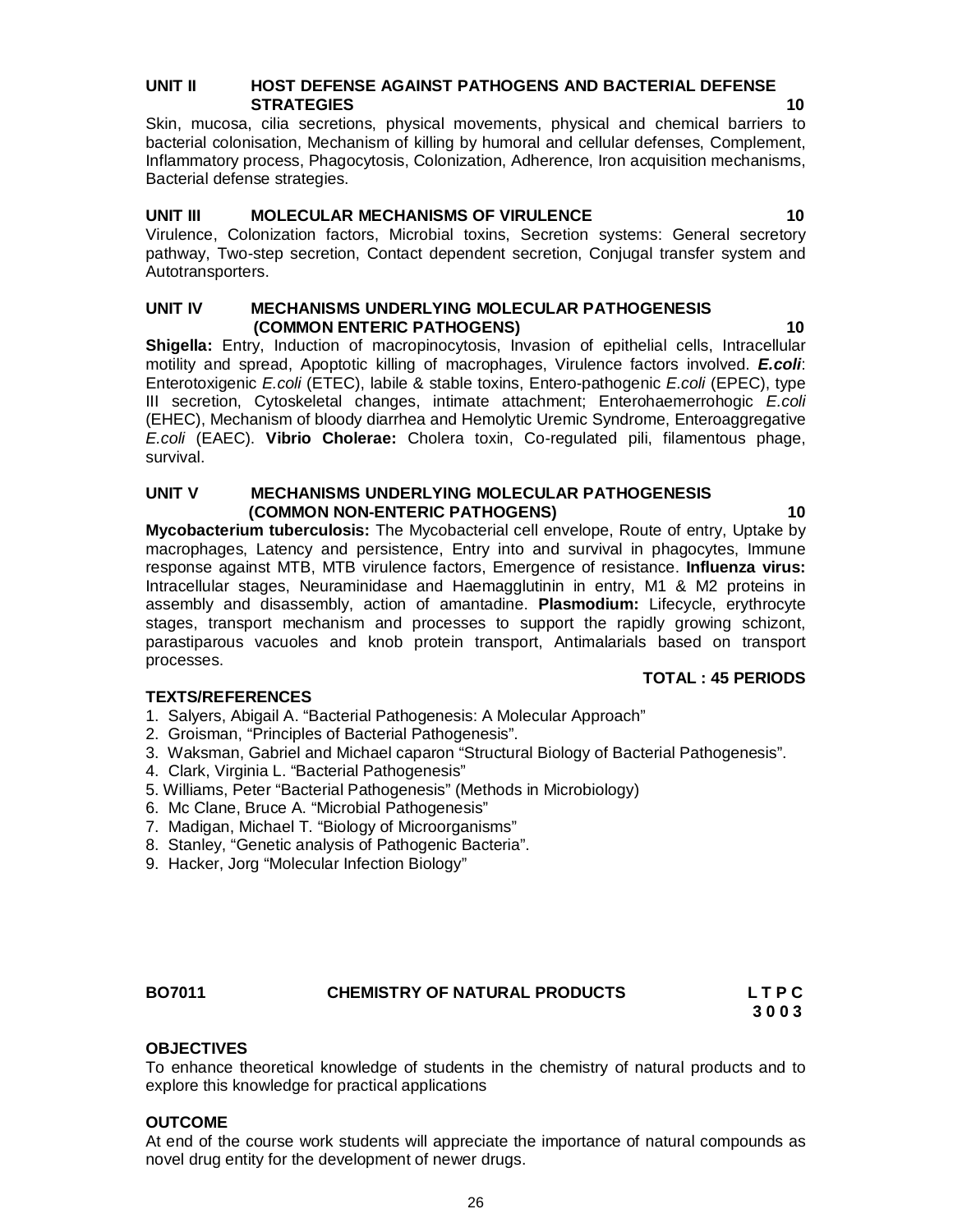# **UNIT I CARBOHYDRATES AND RELATED COMPOUNDS 9**

Sugars and sugar – containing drugs polysaccharides and polysaccharIde –containing drugs cellulose gums and mucilages, pectin.

### **UNIT II GLYCOSIDES AND TANNINS 9**

Biosynthesis of glycosides, Phenol and alcohol glycosides, anthraquinone glycosides, cyanophore glycosides, saponin glycosides, cardiac glycosides, isothiocyanate flavonol lactone glycosides tannins volatile oils, resins and resin combinations.

### **UNIT III ALKALOIDS AND ALICYCLIC COMPOUNDS 9**

Pyridine and piperidine alkaloids, Tropane alkaloids, Quinoline alkaoids, isoquinoline alkaloids, Indole alkaloids, Imidazole alkaloids, Steroidal alkaloids, Alkaloidal amines purine bases. Terpenes, camphor, menthol, carotenes

### **UNIT IV VITAMINS, PURINES, FLAVONOIDS 9**

Chemistry, medicinal and pharmaceutical uses of vitamin A, D, E, K, B<sub>1</sub>, B<sub>2</sub>, B<sub>6</sub>, B<sub>12</sub> and Folic

acid. Chemistry and structural elucidation of uric acid, interrelation between caffeine, theophylline and theobromine. Classification and application of flavanoids (hespiridine etc)

### **UNIT V MOLECULES FROM NATURAL SOURCES 9**

Classification of Drug molecules of Plant/marine/microbial and animal sources-cytotoxic/anti neoplastic agents, cardio vascular drugs -antimicrobial substances – anti-inflammatory and antispasmodie agents

### **TEXTS/REFERENCES**

- 1. Evans, W.C., 'Trease and Evans Pharmacognosy', 15<sup>th</sup> Edition, Saunders, 2002
- 2. Wallis, T.E. "Textbook of Pharmacognosy", 5<sup>th</sup> Edition, CBS Publishers, 2005.
- 3. Kokate, C.K. "Pharmacognosy", 29<sup>th</sup> Edition, Nirali Prakashan, 2004.

### **BO7012 MOLECULAR MEDICINE AND MECHANISM L T P C 3 0 0 3**

### **OBJECTIVES**

The objective of the course is to understand the molecular mechanism of the disease and advanced understanding of drug interactions.

### **OUTCOME**

Students will be trained to understand the applications of mechanism of molecular diseases.

### **UNIT I INTRODUCTION TO MOLECULAR MEDICINE 9**

Organization of the Human Genome, Chromosomes and Genes – Recombinant DNA and Genetic Techniques – Transcriptional Control of Gene Expression – transmission of Human Genetic Disease – Human Genome Project – Cell Cycle Oncogenes and Tumor suppressor Genes – Molecular Diagnostic Testing – Genetic Counseling – Transgenic Mice as Models of Disease, Introduction to gene therapy.

### **UNIT II CARDIOLOGY 9**

Molecular Cardiology – Congenital Heart Disease – Inherited Cardiomyopathies – Coronary Atherosclerosis – Endothelium – Derived Nitric Oxide and Control of Vascular Tone – Hypertension – Cardiac Arrhythmias – Cardiovascular Gene Therapy.

### **UNIT III PULMONOLOGY 9**

Asthma – Cystic Fibrosis – Pulmonary Emphysema – Surfactant Deficiency – Lung Cancer: The Role of Tumor Suppressor Genes – Strategies for controlling the diseases.

### **TOTAL : 45 PERIODS**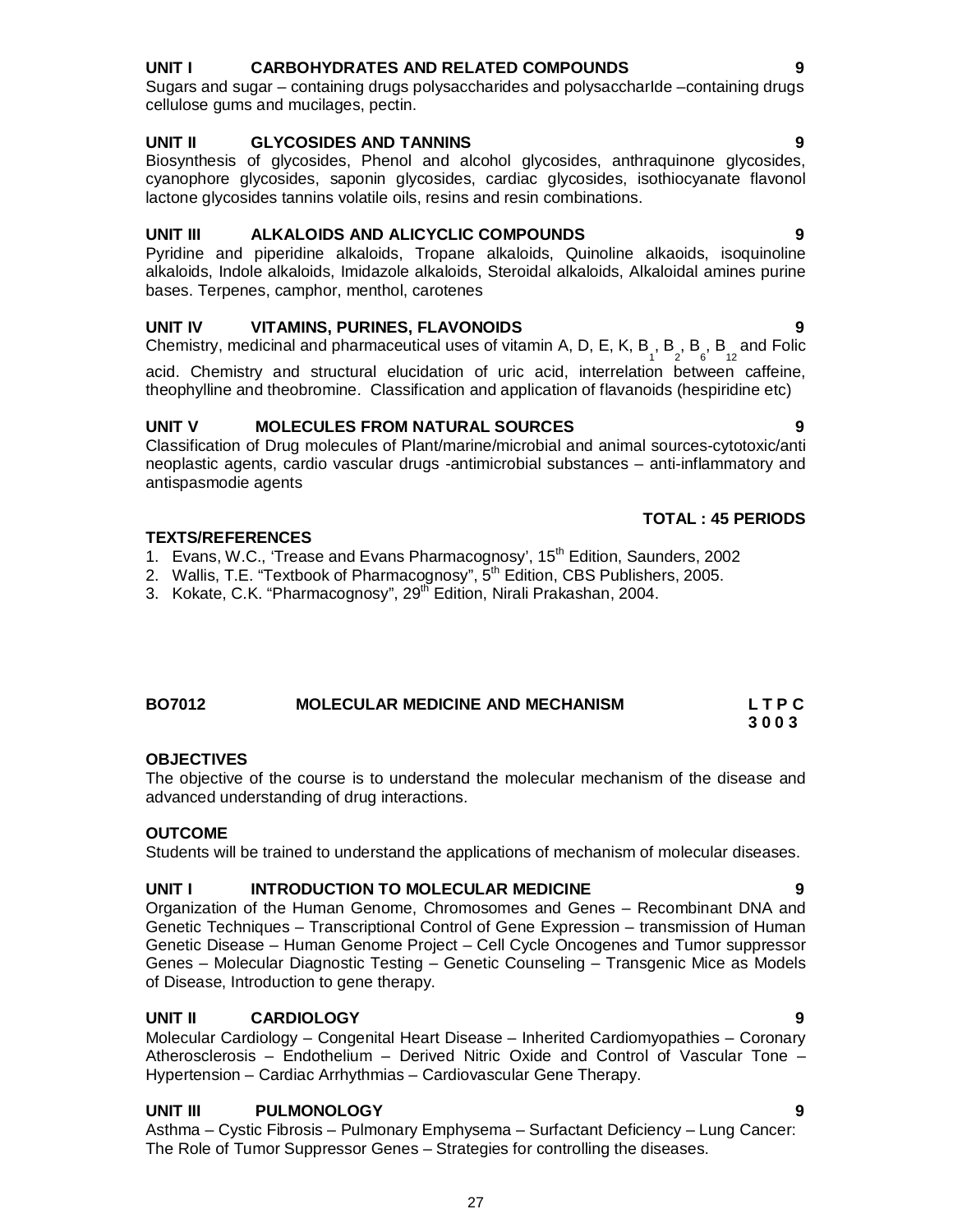### **UNIT IV ENDOCRINOLOGY 9**

Mechanisms of Hormone Action – Diabetes Mellitus – Pituitary Function and Neoplasia Growth Hormone Deficiency Disorders – Thyroid Disorders – Disorders of the parathyroid Gland – Congenital Adrenal Hyperplasia – Adrenal Disease – Multiple Endocrine Neoplasia Type 2 – Molecular Mechanisms of Hypoglycemia Associated with increased Insulin Production.

### **UNIT V NEPHROLOGY 9**

Renal Development – Mechanisms of Leukocyte Extravasation – Ischemic Acute Renal Failure – Potassium Secretory Channels in the Kidney – Alport Syndrome – Nephrogenic Diabetes Insipidus – Polycystic Kidney Disease – Renal Neoplasms: Wilms' Tumor and Renal-Cell Carcinoma.

### **TOTAL : 45 PERIODS**

### **TEXTS/REFERENCES**

- 1. Jameson, J.L., Francis, S.C., "Principles of Molecular Medicine", Humand Press, 1998.
- 2. Ross, D.W. "Introduction to Molecular Medicine", 3<sup>rd</sup> Edition, Springer, 2002.
- 3. Ross, D.W. "Introduction to Oncogenes and Molecular Medicine",Springer, 1998.
- 4. Pasternak, J.J. "An Introduction to Human Molecular Genetics",  $2^{nd}$  Edition, Wiley Liss, 2005
- 5. Strachan, Tom and Andrew P. Read. "Human Molecular Genetics, Bios, 1996.

### **BO7013 COMBINATORIAL METHODS FOR DRUG DEVELOPMENT L T P C 3 0 0 3**

### **OBJECTIVES**

The objectives of the course will expose students to combinatorial chemistry and theoretical knowledge for peptide synthesis for application in drug development.

### **OUTCOME**

Students will learn advanced knowledge in combinatorial chemistry and synthesis of new drug for their academic and industry research in future.

### **UNIT I INTRODUCTION 10**

The Original Combinatorial Chemist – Biopolymers constitute natural libraries – Selection and evolution – The expression of genetic information – Combinatorial assembly of antibody genes – Molecular solutions to Combinatorial problems.

### **UNIT II SYNTHETIC PEPTIDE LIBRARIES 8**

Solid-Phase peptide synthesis – Peptide on pins – Other iterative disconvolution strategies, Examples of Split/Couple/Mix Peptide Libraries – Positional Scanning

### **UNIT III SUPPORTS, LINKERS, AND REAGENTS FOR PEPTIDE AND SMALL MOLECULE SYNTHESIS** 10

Polystyrenes – PEG – Grafted supports – Coupling strategies – New resins and linkers – Ring – forming cleavage – loading.

### **UNIT IV SUPPORTED SOLUTION – PHASE SYNTHESIS 7**

Polyethylene glycols – Dendrimers Fluorous synthesis – Solution – Phase parallel synthesis scavenging resins – Ion Exchange resins – Supported reagents – Flourous reagents – Solid phase extraction – Gas Phase separation.

### UNIT V ANALYTICAL METHODS FOR SOLID-PHASE SYNTHESIS **10**

Product identification – Gel Phase NMR – High resolution magic angle spinning NMR onbead infrared Spectroscopy – Mass Spectroscopy – Non Spectroscopic Methods

28

**TOTAL : 45 PERIODS**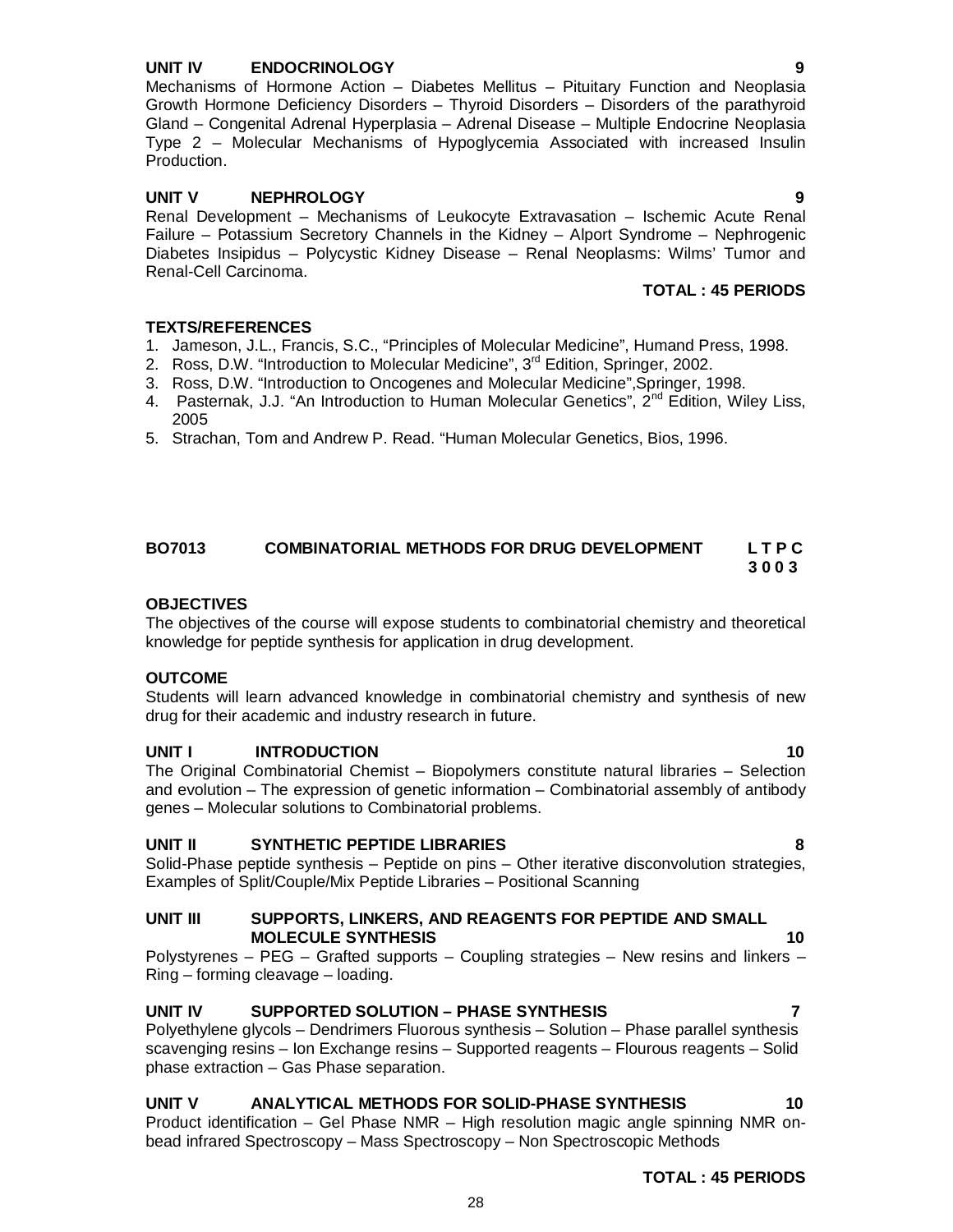### **TEXTS/REFERENCES**

- 1. Fenniri, Hicham, 'Combinatorial Chemistry', Oxford University Press, 2000
- 2. Block J.H. and Beale, J.M., 'Wilson & Gisvolds Text book of Organic Medicinal and Pharmaceutical Chemistry', 11<sup>th</sup> Edition, Lippincott Williams & Wilkins, 2004
- 3. Fassina, G. "Combinatorial Chemistry and Technologies: Methods and Applications", 2<sup>nd</sup> Edition, CRC Press, 2005.

### **BOXOBIOTECHNOLOGY** L T P C

 **2 0 2 3**

### **OBJECTIVES**

The 'Nanobiotechnology' course aims to provide fundamental concepts of nanotechnology and advanced knowledge on the application of nanotechnology to biological sciences including nanomedicine.

### **OUTCOMES**

The students would have learned the physicochemical properties of nanomaterials; the unique changes that happen at nanoscale; nanoscale view of the natural biomolecular processes; synthesis, modification, and characterization of naomaterials; and application of naomaterials to biological problems including nanomedicine.

### **UNIT I NANOSCALE AND NANOBIOTECHNOLOGY 6**

Introduction to Nanoscience and Nanotechnology; Milestones in Nanotechnology; Overview of Nanobiotechnology and Nanoscale processes; Physicochemical properties of materials in Nanoscales.

### **UNIT II FABRICATION AND CHARACTERIZATION OF NANOMATERIALS 10** Types of Nanomaterials (Quantum dots, Nanoparticles, Nanocrystals, Dendrimers, Buckyballs, Nanotubes); Gas, liquid, and solid –phase synthesis of nanomaterials; Lithography techniques (Photolithography, Dip-pen and Electron beam lithography); Thin film deposition; Electrospinning. Bio-synthesis of nanomaterials.

### **UNIT III PROPERTIES AND MEASUREMENT OF NANOMATERIALS 9**

Optical Properties: Absorption, Fluorescence, and Resonance; Methods for the measurement of nanomaterials; Microscopy measurements: SEM, TEM, AFM and STM. Confocal and TIRF imaging.

### **UNIT IV NANOBIOLOGY AND BIOCONJUGATION OF NANOMATERIALS 10**

Properties of DNA and motor proteins; Lessons from nature on making nanodevices; Reactive groups on biomolecules (DNA & Proteins); Surface modification and conjugation to nanomaterials. Fabrication and application of DNA nanowires; Nanofluidics to solve biological problems.

### **UNIT V NANO DRUG DELIVERY AND NANOMEDICINE 10**

Properties of nanocarriers; drug delivery systems used in nanomedicine; Enhanced Permeability and Retention effect; Blood-brain barrier; Active and passive targeting of diseased cells; Health and environmental impacts of nanotechnology.

### **TOTAL : 45 PERIODS**

### **REFERENCES**

- 1. Nanobiotechnology: Concepts, Applications and Perspectives, Christof M. Niemeyer (Editor), Chad A. Mirkin (Editor) , Wiley-VCH; 1 edition , 2004.
- 2. NanoBioTechnology: BioInspired Devices and Materials of the Future by Oded Shoseyov and Ilan Levy, Humana Press; 1 edition 2007.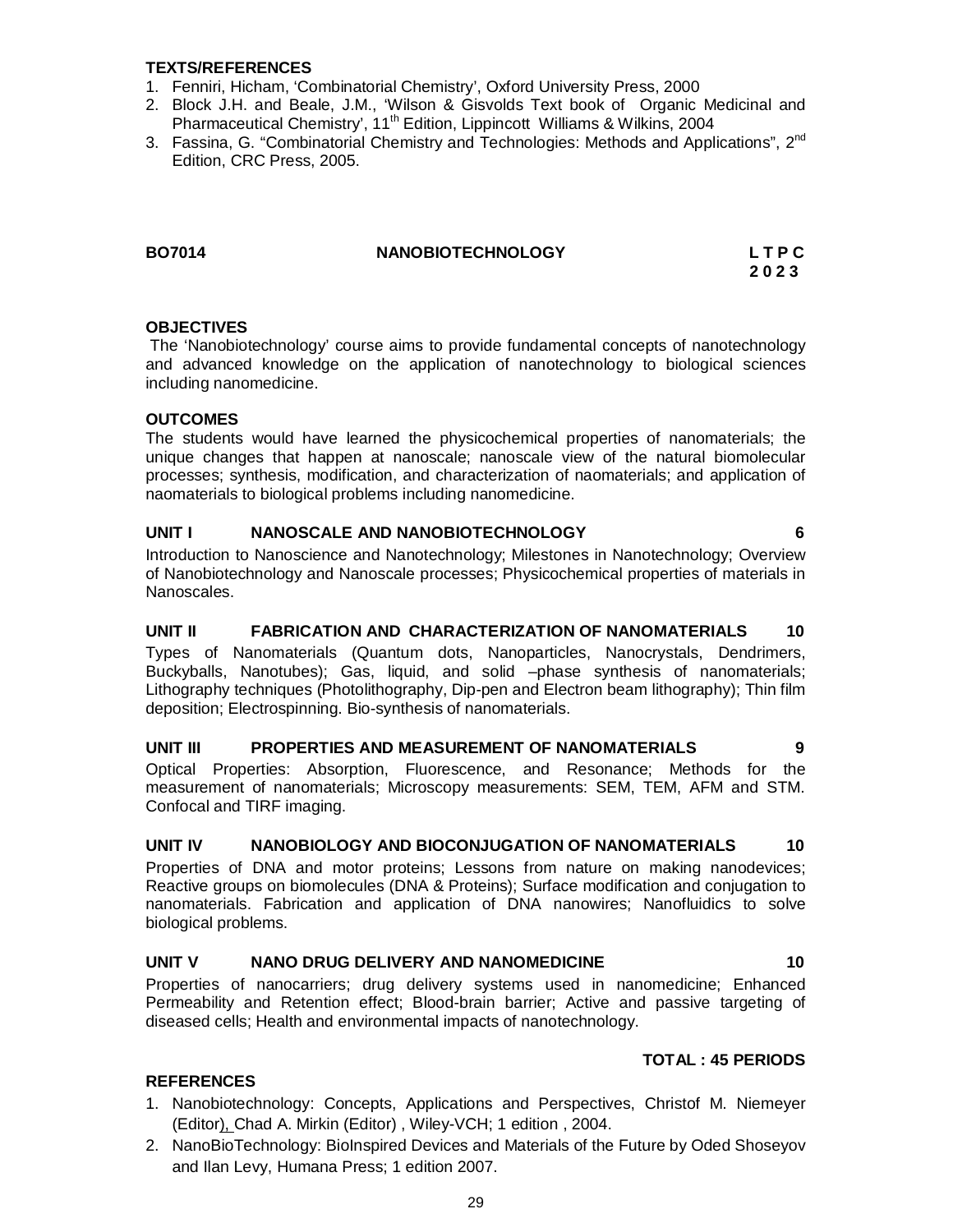- 3. NanoBiotechnology Protocols (Methods in Molecular Biology) by Sandra J Rosenthal and David W. Wright , Humana Press; 1 edition, 2005.
- 4. Bio-Nanotechnology\_ Concepts and applications. Madhuri Sharon, Maheshwar Sharon, Sunil Pandey and Goldie Oza, Ane Books Pvt Ltd, 1 edition 2012
- 5. Microscopy Techniques for Material Science. A. R. Clarke and C. N. Eberhardt (Editors) CRC Press. 1st Edition, 2002.

### **BO7015 PHARMACOLOGY L T P C**

### **OBJECTIVES**

The course will provide advanced knowledge in detail the pharmacology of drugs and toxicology

### **OUTCOME**

After the completion of course, the systemic effect of drugs action on Human body, chemotherapy and toxicology of drugs for academic and industrial research.

### **UNIT I INTRODUCTION TO PHARMACOLOGY 9**

Sources of drugs, dosage forms and routes of drug administration, mechanism of action of drugs. Combined effect of drugs, factors modifying drug action, tolerance and dependence. Absorption, Distribution, Metabolism and Excretion of drugs. Principles of basic and clinical pharmacokinetics. Adverse drug reactions. Drug interactions, Bioassay of drugs and biological standardisation, Overview of drug discovery and development.

### **UNIT II DRUGS ACTING ON THE HAEMOPOIETIC SYSTEM 9**

Haematinics, Anticoagulants, vitamin K and haemostatic agents, Fibrinolytic and anti-platelet drugs, Blood plasma volume expanders. Autocoids – Histamine, 5-HT and their antagonists, Prostaglandins, Thromboxanes and Leukotrienes, Pentagastrin, Cholecystokinin, Angiotensin, Bradykinin

### **UNIT III PHARMACOLOGY OF GASTROINTESTINAL TRACT AND ENDOCRINE SYSTEM 9**

Antacids, anti-secretory and anti-ulcer drugs, Laxatives and Anti-diarrhoeal drugs, Appetite stimulants and suppressants, Emetics and anti-emetics. Hypothalamic and pituitary hormones, Thyroid hormones and anti-thyroid drugs, Parathormone, Calcitonin and Vitamin D, Insulin, Oral hypoglycaemic agents and glucagon. ACTH and corticosteroids, Androgens and anabolic steroids, Estrogens, progesterone and oral contraceptives, Drugs acting on the uterus

### **UNIT IV CHEMOTHERAPY 9**

General principles of chemotherapy, Sulfonamides, Antibiotics – Penicillins, Cephalosporins, Chloramphenicol, macrolides, Quinolones, fluroquinolones and other antibiotics. Chemotherapy of tuberculosis, leprosy, fungal diseases, viral diseases, urinary tract infections and sexually transmitted diseases. Chemotherapy of malignancy and immuno suppressive agents.

### **UNIT V MOLECULAR PHARMACOLOGY AND PRINCIPLES OF TOXICOLOGY 9**

Classification of neurotransmitters and receptors, mechanism of action, receptor activation and signal transduction with special reference to CNS, G-protein coupled receptors, Definition of poison, general principles of treatment of poisoning, Heavy metals and heavy metal antagonists, Definition for acute, sub acute and chronic toxicity, genotoxicity, carcinogenicity, teratogenicity and mutagenicity studies

### **TOTAL : 45 PERIODS**

 **3 0 0 3**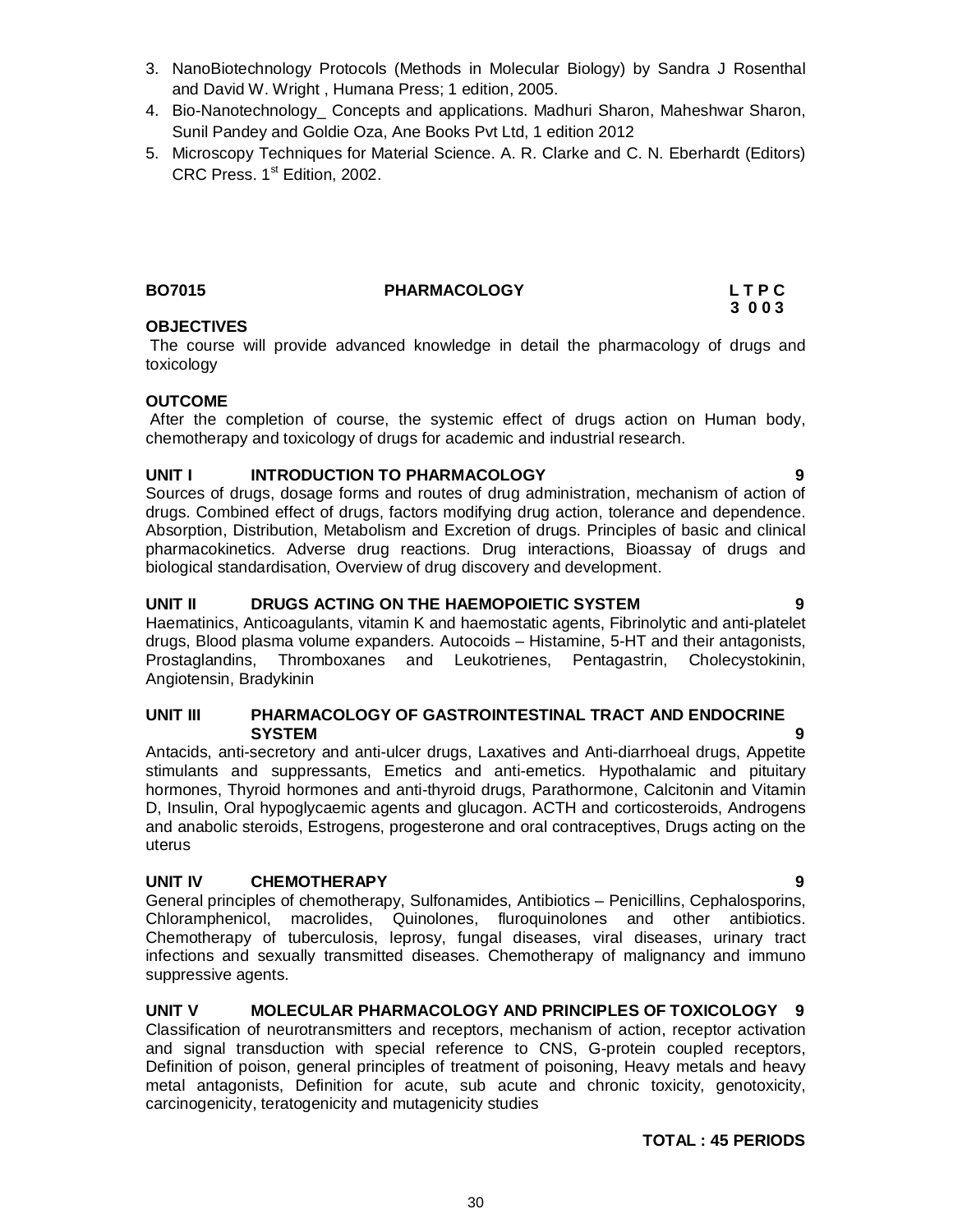### **TEXT BOOKS**

- 1. Satoskar, Pharmacology and Therpeutics
- 2. Tripathi, K.D. Medical Pharmacology
- 3. Mycek M.J., Gerlnet S.B and Perper M.M. Pharmacology, Lippincott's Illustrated Reviews, Lipincott Company, Philadelphia.

### **REFERENCES**

- 1. Rang, M.P, Dale M.M, Reter J.M-Pharmacology.
- 2. Goodman and Gilman's, The Pharmacological basis of therapeutics.3. Kulkarni S.K., Hand book of Experimental Pharmacology
- 3. Katzung, B.G., Basic and Clinical Pharmacology, Prentice Hall International.

### **BO7016 RESEARCH AND RESEARCH METHODOLOGY IN BIOTECHNOLOGY L T P C 3 0 0 3**

### **OBJECTIVES**

The course will provide knowledge about the objectives to perform research and for interpretation of data from experimental results and presenting technical publications.

### **OUTCOME**

After the completion of course, students will able to design, conduct, and interpret research outcomes for academic and industrial research needs.

### **UNIT I RESEARCH AND ITS METHODOLOGIES (WITH EXAMPLES) 9**

Objectives of research; research process – observation, analysis, inference, hypothesis, axiom, theory, experimentation; Types of research (basic, applied, qualitative, quantitative, analytical etc); Features of translational research, the concept of laboratory to market (bench to public) and Industrial R&D.

### **UNIT II RESEARCH IN BIOTECHNOLOGY – AN OVERVIEW 9**

Biological systems and their characteristics that influence the type and outcome of research; Exploratory and product-oriented research in various fields of biotechnology (health, agri, food, industrial etc). Types of expertise and facilities required; Interdisciplinary nature of biotech research; Sources of literature for biotech research

### **UNIT III EXPERIMENTAL RESEARCH: BASIC CONCEPTS IN DESIGN AND METHODOLOGY 9**

Precision, accuracy, sensitivity and specificity; major experimental variables, biochemical measurements, types of measurements, enzymes and enzymatic analysis, antibodies and immunoassays, instrumental methods, bioinformatics and computation, experimental planning – general guidelines

### **UNIT IV RESULTS AND ANALYSIS 9**

Importance and scientific methodology in recording results, importance of negative results, different ways of recording, industrial requirement, artifacts versus true results, types of analysis (analytical, objective, subjective) and cross verification, correlation with published results, discussion, outcome as new idea, hypothesis, concept, theory, model etc.

### **UNIT V SCIENTIFIC AND TECHNICAL PUBLICATION 9**

Different types of scientific and technical publications in the area of biotechnology, and their specifications, Ways to protect intellectual property – Patents, technical writing skills, definition and importance of impact factor and citation index; Assignment in technical writing

### **TOTAL : 45 PERIODS**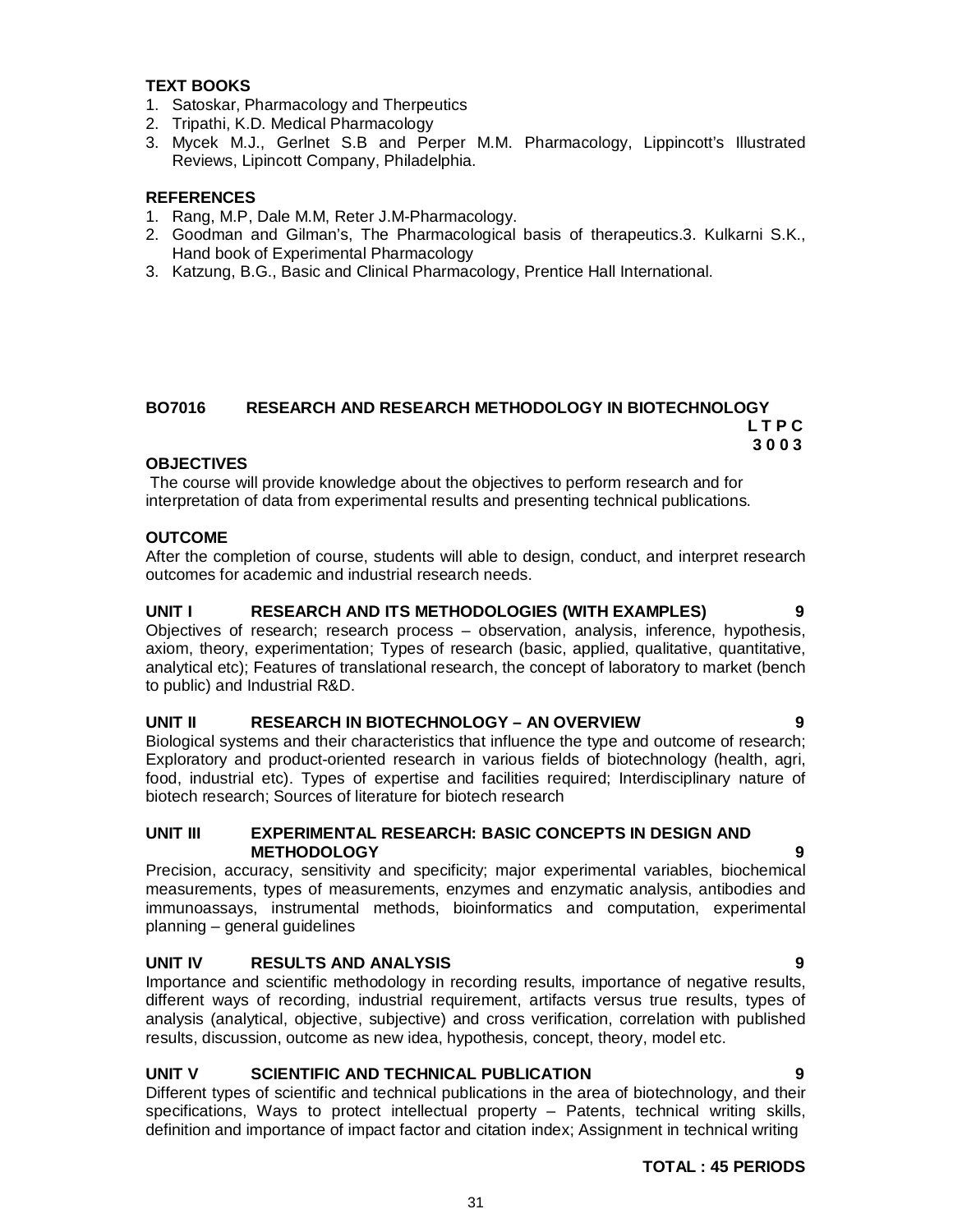### **TEXT/REFERENCES**

- 1. Essentials of Research Design and Methodology Geoffrey R. Marczyk, David DeMatteo, David Festinger, 2005 John Wiley & Sons Publishers, Inc
- 2. Biochemical Calculations: How to Solve Mathematical Problems in General Biochemistry, 2nd Edition, Irwin H. Segel, 1976 John Wiley & Sons Publishers, Inc
- 3. Guide to Publishing a Scientific paper, Ann M. Korner, 2004, Bioscript Press.

### **BO7017 METABOLIC PROCESS AND ENGINEERING L T P C 3 0 0 3**

### **OBJECTIVES**

To familiarize the student with quantitative approaches for analyzing cellular metabolism and the use of theoretical and experimental tools that can give insights into the structure and regulation of metabolic networks. A central aspect of the course is to identify the optimal strategy for introducing directed genetic changes in the microorganisms with the aim of obtaining better production strains. Case studies will be taken up on metabolicallyengineered products and processes in various expression systems.

### **OUTCOME**

**TEXT BOOKS** 

This course work will provide essential knowledge for the students to make their career in bioprocess Industries.

### **UNIT I METABOLIC FLUX ANALYSIS 9**

Introduction to metabolic engineering, comprehensive models of cellular reactions with stoichiometry and reaction rates; metabolic flux analysis of exactly/over/under determined systems. Shadow price, sensitivity analysis.

### **UNIT II TOOLS FOR EXPERIMENTALLY DETERMINING FLUX THROUGH PATHWAYS 9**

Monitoring and measuring the metabolome, Methods for the experimental determination of metabolic fluxes by isotope labeling metabolic fluxes using various separation-analytical techniques. GC-MS for metabolic flux analysis, genome wide technologies: DNA /phenotypic microarrays and proteomics.

### **UNIT III CONSTRAINT BASED GENOMIC SCALE METABOLIC MODEL 9**

Development of Genomic scale metabolic model, Insilico Cells:studying genotype-phenotype relationships using constraint-based models, case studies in *E. coli, S.cerevisiae* metabolic network reconstruction methods, optimization of metabolic network, Identification of targets for metabolic engineering; software and databases for genome scale modeling

### **UNIT IV METABOLIC CONTROL ANALYSIS AND KINETIC MODELING 9**

Fundamental of Metabolic Control Analysis, control coefficients and the summation theorems, Determination of flux control coefficients. Multi-substrate enzyme kinetics, engineering multifunctional enzyme systems for optimal conversion, and a multi scale approach for the predictive modeling of metabolic regulation.

### **UNIT V CASE STUDIES IN METABOLIC ENGINEERING 9**

Metabolic engineering examples for bio-fuel, bio-plastic and green chemical synthesis. Study of genome scale model in various systems for the production of green chemicals using software tools. Validation of the model with experimental parameters.

### **TOTAL : 45 PERIODS**

- 1. Stephanopoulos, G.N. "Metabolic Engineering: Principles and Methodologies". Academic Press / Elsevier, 1998.
- 2. Lee, S.Y. and Papoutsakis, E.T. "Metabolic Engineering". Marcel Dekker, 1998.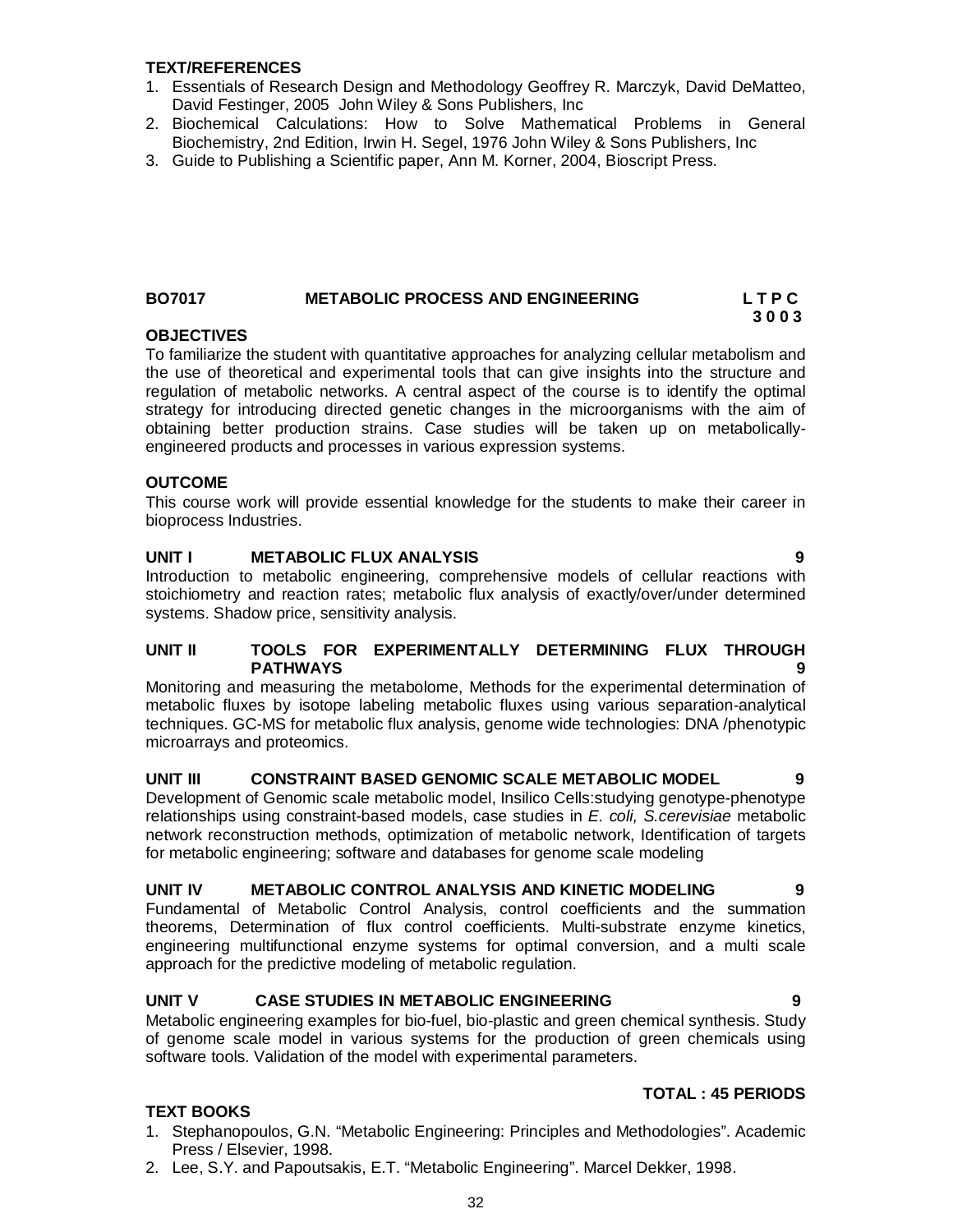- 3. Nielsen, J. and Villadsen, J. "Bioreaction Engineering Principles". Springer, 2007.
- 4. Smolke, Christiana D., "The Metabolic Pathway Engineering Handbook Fundamentals", CRC Press Taylor & Francis, 2010.

### **REFERENCES**

- 1. Voit, E.O. "Computational Analysis of Biochemical Systems : A Practical Guide for Biochemists and Molecular Biologists". Cambridge University Press, 2000.
- 2. Scheper, T. "Metabolic Engineering" Vol 73 (Advances in Biochemical Engineering Biotechnology) Springer, 2001.
- 3. Cortassa, S. et al, " An Introduction to Metabolic and Cellular Engineering", World Scientific Publishing, 2002.
- 4. Kholodenko, Boris N and H. V. Westerhoff "Metabolic Engineering in the Post Genomic Era", Horizon Bioscience, 2004.

| <b>BO7018</b> | TECHNOLOGIES IN OMICS SCIENCE | LTPC |
|---------------|-------------------------------|------|
|               |                               | 3003 |

### **OBJECTIVES**

The course intends to give advanced theoretical knowledge on Microarrays, Next Generation DNA sequencing and Protein profiling.

### **OUTCOME**

The students will acquire knowledge in advanced molecular methods to carry out cutting edge academic and industrial research.

### **UNIT I MICROARRAYS IN GENOMICS 9**

Designing and producing microarrays; types of microarrays; cDNA microarray technology; oligonucleatide arrays; Sample preparation, labeling, hybridization, generation of microarray data. Gene Expression analysis by cDNA and oligonucleotide arrays; ChIP-on-Chip; Bioinformatic analysis of large-scale microarray data for comparative transcriptomics

### **UNIT II NEXT GENERATION SEQUENCING TECHNOLOGIES 9**

Introduction to Next Generation Sequencing (NGS) technologies; Principles of NGS by Roche/454, Illumina, Life Technologies, Pacific Biosciences, Ion Torrent technologies; Applications of NGS to disease diagnosis and personalized medicine.

### **UNIT III PROTEIN MICROARRAYS 9**

Types of protein arrays; Protein microarray fabrication; Experimental analysis of proteins arrays. Data acquisition and processing; Applications of protein microarray types.

### **UNIT IV TWO-DIMENSIONAL GEL ELECTROPHORESIS OF PROTEINS 9**

Sample preparation, First-dimension IEF with IPG; Second dimensional separation of proteins; Image analysis of 2-DE gels; Protein expression profiling and comparative proteomics of complex proteomes using 2-DE.

### **UNIT V MASS-SPECTROMETRY 9**

Basics of Mass-spectrometry (MS) and bimolecular analysis; Common ionization methods for peptide/protein analysis (MALDI and ESI); Principles of Time of Flight (TOF), Ion Trap (IT), Quadrupole (Q), Fourier Transform-Ion cyclotron Resonance (FT-ICR), and Orbitrap mass analyzers; Collision-Induced Dissociation (CID) of peptides; Analysis of complex protein mixtures using Nano-liquid chromatography (Nano-LC) coupled to Massspectrometry analysis; Analysis of metabolites using Gas-chromatograpgy coupled to Massspectrometry; Mass-spectrometry analysis of Post-Translational Modifications of proteins (Phosphorylation and glycosylation). Accurate quantitation of peptides and small molecules using SRM/MRM approach.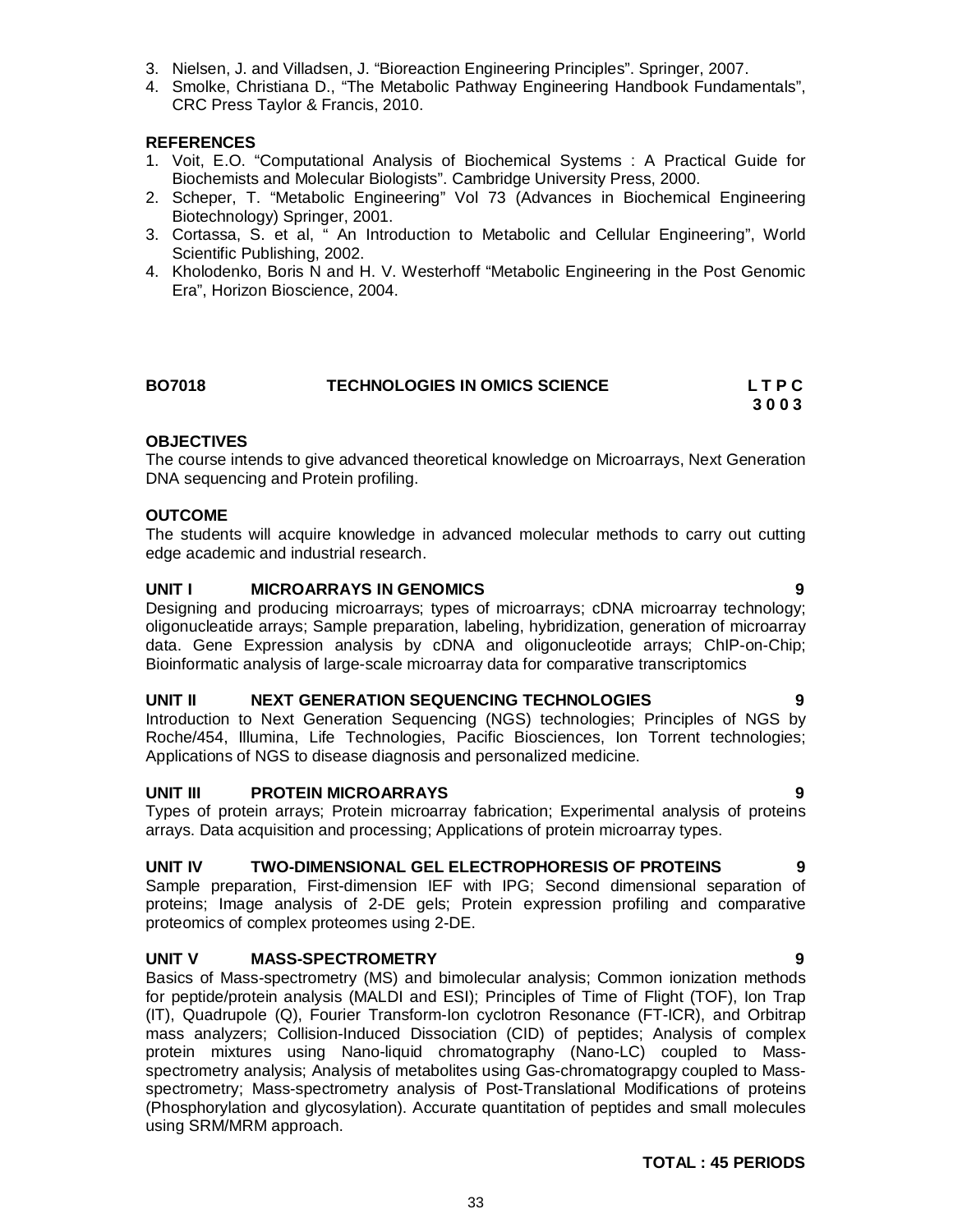### **REFERENCES**

- 1. Schena M. "DNA Microarrays : A Practical Approach." Oxford University Press, 2000.
- 2. Rinaldis E. D. and Lahm A " DNA Microarrays." Horizon Bioscience, 2007.
- 3. Muller H. J. and Roder T. "Microarrays." Elsevier/ Academic Press,2006.
- 4. Causton H. C., Quackenbush J., and Brazma A. "A Beginner's Guide : Microarray,Gene Expression Data Analysis." Blackwell, 2004.
- 5. Schena M. "Protein Microarrays." Jones and Bartlett , 2005.
- 6. O'Connor C. D. and Hames B. D.."Proteomics." Scion Publishing, 2008.
- 7. Hoffman E. D. and Stroobant V. " Mass Spectrometry : Principles and Applications. "John Wiley & Sons, 2007.

### **BO7019 TISSUE ENGINEERING AND REGENERATIVE MEDICINE L T P C 3 0 0 3**

### **OBJECTIVES**

The course intends to give advanced theoretical knowledge on tissue engineering, Stem cells and its biological applications

### **OUTCOME**

The students will acquire knowledge in advanced methods to carry out cutting edge academic and industrial research.

### **UNIT I INTRODUCTION 9**

Introduction to tissue engineering: Basic definition; current scope of development; use in therapeutics, cells as therapeutic agents, cell numbers and growth rates, measurement of cell characteristics morphology,number viability,motility and functions.Measurement of tissue characteristics ,appearance,cellular component,ECM component,mechanical measurements and physical properties.

### **UNIT II TISSUE ARCHITECTURE 9**

Tissue types and Tissue components, Tissue repair, Basic wound healing events, Applications of growth factors: Role of VEGF. Angiogenesis,Basic properties,Cell-Matrix& Cell-Cell Interactions, Control of cell migration in tissue engineering.

### **UNIT III BIOMATERIALS 9**

Biomaterials: Properties of Biomaterials ,Surface, bulk, mechanical and biological properties. Scaffolds & tissue engineering, Types of Biomaterials, biological and synthetic materials, Biopolymers, Applications of biomaterials,Modifications of Biomaterials, Role of Nanotechnology.

### **UNIT IV BASIC BIOLOGY OF STEM CELLS 9**

Stem Cells : Introduction, Types & sources of stem cell with characteristics:hematopoietic differentiation pathway, Potency and plasticity of stem cells, sources,embryonic stem cells,hematopoietic and mesenchymal stem cells,Stem Cell markers, FACS analysis, Differentiation,Stem cell systems- Liver, neuronal stem cells, cancer stem cells, induced pleuripotent stem cells.

### **UNIT V CLINICAL APPLICATIONS 9**

Stem cell therapy,Molecular therapy,In vitro organogenesis, Neurodegenrative diseases, spinal cord injury, heart disease,diabetes, burns and skin ulcers, muscular dystrophy, orthopedic applications, Stem cells and Gene therapy, Physiological models,tissue engineering therapies,product characterization,components,safety,efficacy.Preservation – freezing and drying. Patent protection and regulation of of tissue-engineered products,ethical issues.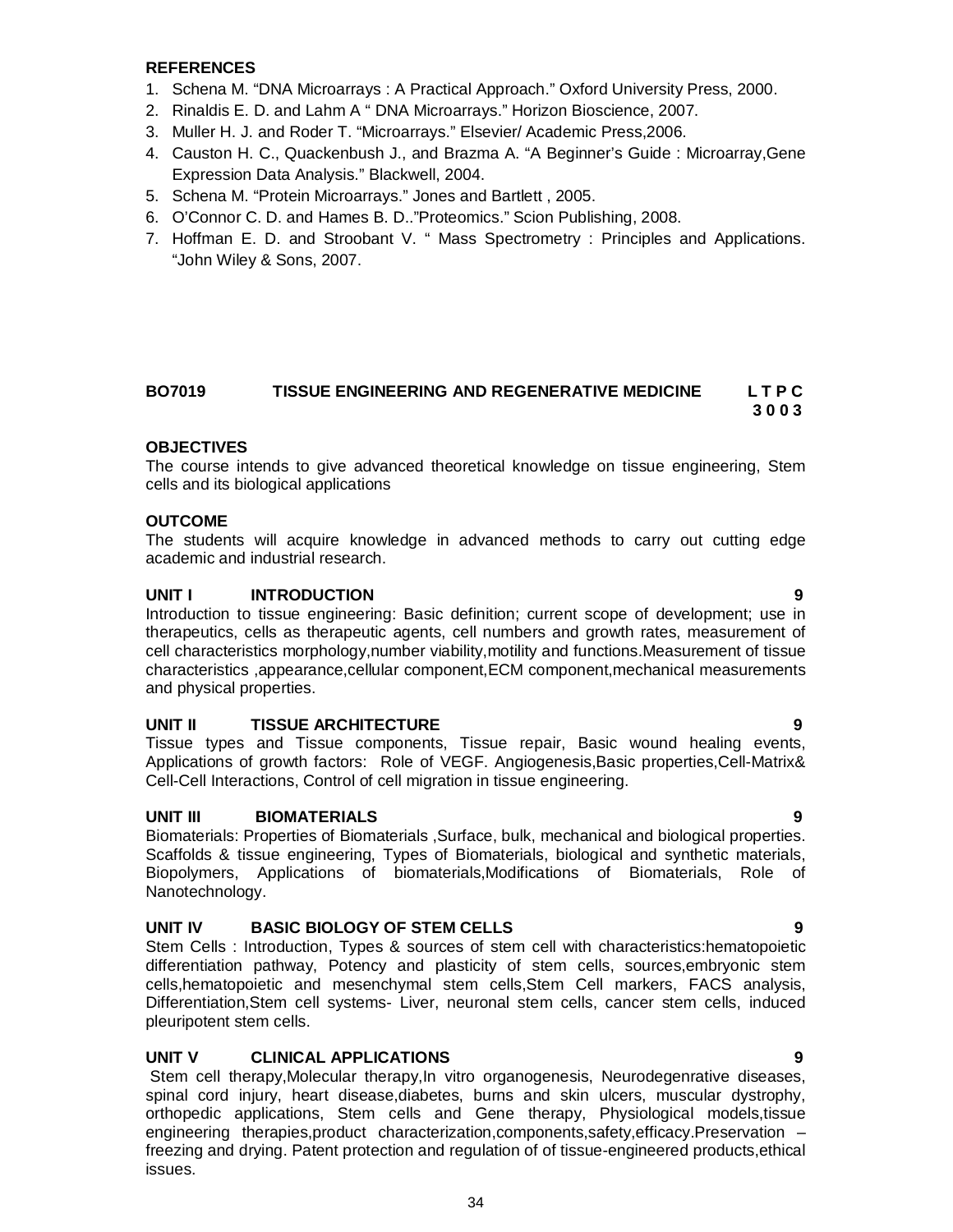### **TEXTS/REFERENCES**

- 1. Bernhard O.Palsson,Sangeeta N.Bhatia,"Tissue Engineering" Pearson Publishers 2009.
- 2. Meyer, U.; Meyer, Th.; Handschel, J.; Wiesmann, H.P. .Fundamentals of Tissue Engineering and Regenerative Medicine.2009.
- 3. Bernard N. Kennedy (editor). New York : Nova Science Publishers, c2008.Stem cell transplantation, tissue engineering, and cancer applications
- 4. Raphael Gorodetsky, Richard Schäfer. Cambridge : RSC Publishing, c2011.Stem cellbased tissue repair.
- 5. R. Lanza, I. Weissman, J. Thomson, and R. Pedersen, Handbook of Stem Cells, Two-Volume, Volume 1-2: Volume 1-Embryonic Stem Cells; Volume 2-Adult & Fetal Stem Cells, 2004, Academic Press.
- 6. R. Lanza, J. Gearhart etal (Eds), Essential of Stem Cell Biology, 2006, Elsevier Academic press.
- 7. J. J. Mao, G. Vunjak-Novakovic et al (Eds), Translational Approaches In Tissue Engineering & Regenrative Medicine" 2008, Artech House, INC Publications Naggy N. Habib, M.Y. Levicar, , L. G. Jiao,., , and N. Fisk, Stem Cel
- 8. Repair and Regeneration, volume-2, 2007, Imperial College Press.

### **BO7020 BIOCONJUGATE TECHNOLOGY AND APPLICATIONS L T P C 3 0 0 3**

### **OBJECTIVES**

The course will provide advanced theoretical knowledge on Bioconjugate technologies in Biopharmaceutical Applications

### **OUTCOME**

The students will acquire knowledge in advanced methods to carry out cutting edge academic and industrial research.

### **UNIT I FUNCTIONAL TARGETS 9**

Modification of Amino Acids, Peptides and Proteins – Modification of sugars, polysaccharides and glycoconjugates – modification of nucleic acids and oligonucleotides.

### **UNIT II CHEMISTRY OF ACTIVE GROUPS 9**

Amine reactive chemical reactions – Thiol reactive chemical reactions – carboxylate reactive chemical reactions – hydroxyl reactive chemical reactions – aldehyde and ketone reactive chemical reactions – Photoreactive chemical reactions.

### **UNIT III BIOCONJUGATE REAGENTS 9**

Zero length cross linkers – Homobifunctional cross linkers – Heterobifunctional cross linkers – Trifunctional cross linkers – Cleavable reagent systems – tags and probes.

### **UNIT IV ENZYME AND NUCLEIC ACID MODIFICATION AND CONJUGATION**

 **9** Properties of common enzymes – Activated enzymes for conjugation – biotinylated enzymes – chemical modification of nucleic acids – biotin labeling of DNA- enzyme conjugation to DNA – Fluorescent of DNA.

### **UNIT V BIOCONJUGATE APLICATIONS 9**

Preparation of Hapten-carrier Immunogen conjugates - antibody modification and conjugation – immunotoxin conjugation techniques – liposome conjugated and derivatives-Colloidal – goldlabeled proteins – modification with synthetic polymers.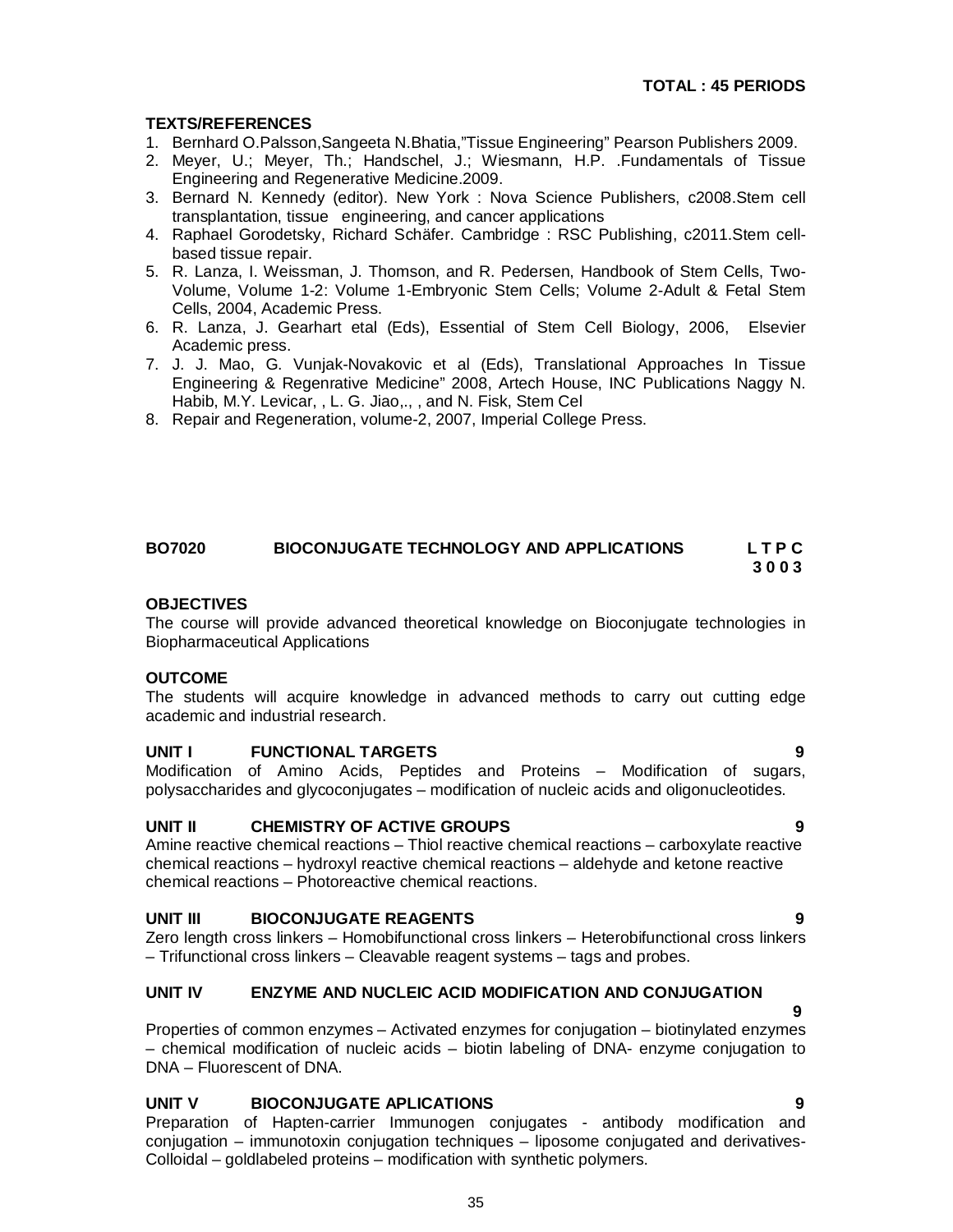### **TEXT/REFERENCE**

1. Hermanson, G.T. "Bioconjugate Techniques". Academic Press,

| <b>BO7021</b> | <b>GENOMICS AND TRANSCRIPTOMICS</b> | LTPC |
|---------------|-------------------------------------|------|
|               |                                     | 3003 |

### **OBJECTIVES**

The course intends to give advanced theoretical knowledge on genomic organization and Genomic methods like microarray and transcriptome analysis

### **OUTCOME**

The students will acquire knowledge in advanced molecular methods to carry out cutting edge academic and industrial research.

### **UNIT I ORGANIZATION AND STRUCTURE OF GENOMES 9**

General organization and structure of genomes of viruses, prokaryotes, eukaryotes, and organelles (chloroplast, mitochondrion)

### **UNIT II GENOME MAPPING AND SEQUENCING 9**

Isolation and cloning of genomic DNA, Genome mapping (genetic and physical), STS assembly, ESTs, RAPDs, RFLPs, AFLPs, SSLPs, SNPs, linkage analysis, Restriction mapping, FISH, Chromosome painting, microsatellites, Gene finding, annotation, ORF and functional prediction, Chain termination and chemical degradation sequencing methods, Whole genome shot-gun sequencing.

### **UNIT III LARGE SCALE GENOMICS/ FUNCTIONAL GENOMICS ANALYSES 9**

Genome-wide association (GWA) analysis; Comparative Genomic Hybridization (CGH); Serial Analysis of Gene Expression (SAGE); Massively parallel Signature Sequencing (MPSS); Analysis of alteration in gene expression by Differential Display and Suppression Subtractive Hybridization. Introduction to Next Generation Sequencing (NGS) technologies for genome sequencing.

### **UNIT IV MICROARRAY TECHNOLOGY AND ANALYSIS 9**

Designing and producing microarrays; cDNA microarray technology; oligonucleatide arrays and designs; Sample preparation, labeling, hybridization, generation and analysis of microarray data.

### **UNIT V HIGH-THROUGHPUT TRANSCRIPTOMICS ANALYSES 9**

Gene Expression analysis by cDNA and oligonucleotide arrays; Methylome analysis using microarray; ChIP-on-Chip; Bioinformatic analysis of large-scale microarray data for comparative transcriptomics: Data normalization; Cluster analysis; Significance Analysis of Microarrays (SAM); Gene Ontology and Pathway analysis.

### **TOTAL : 45 PERIODS**

### **TEXTS/REFERENCES**

- 1. S.P. Hunt and F. J. Livesey, (2000) Functional Genomics
- 2. S. B. Primose (1998) Principles of Genome Analysis
- 3. C. R. Cantor and C. L. Smith (1999) Genomics\_ The Science and Technology behind the Human Genome Project
- 4. N. K. Spur, B. D. Young, and S. P. Bryant (1998) ICRF Handbook of Genome Analysis Volume 1 & 2.
- 5. G. Gibson and S. V. Muse (2002) A primer of Genome Science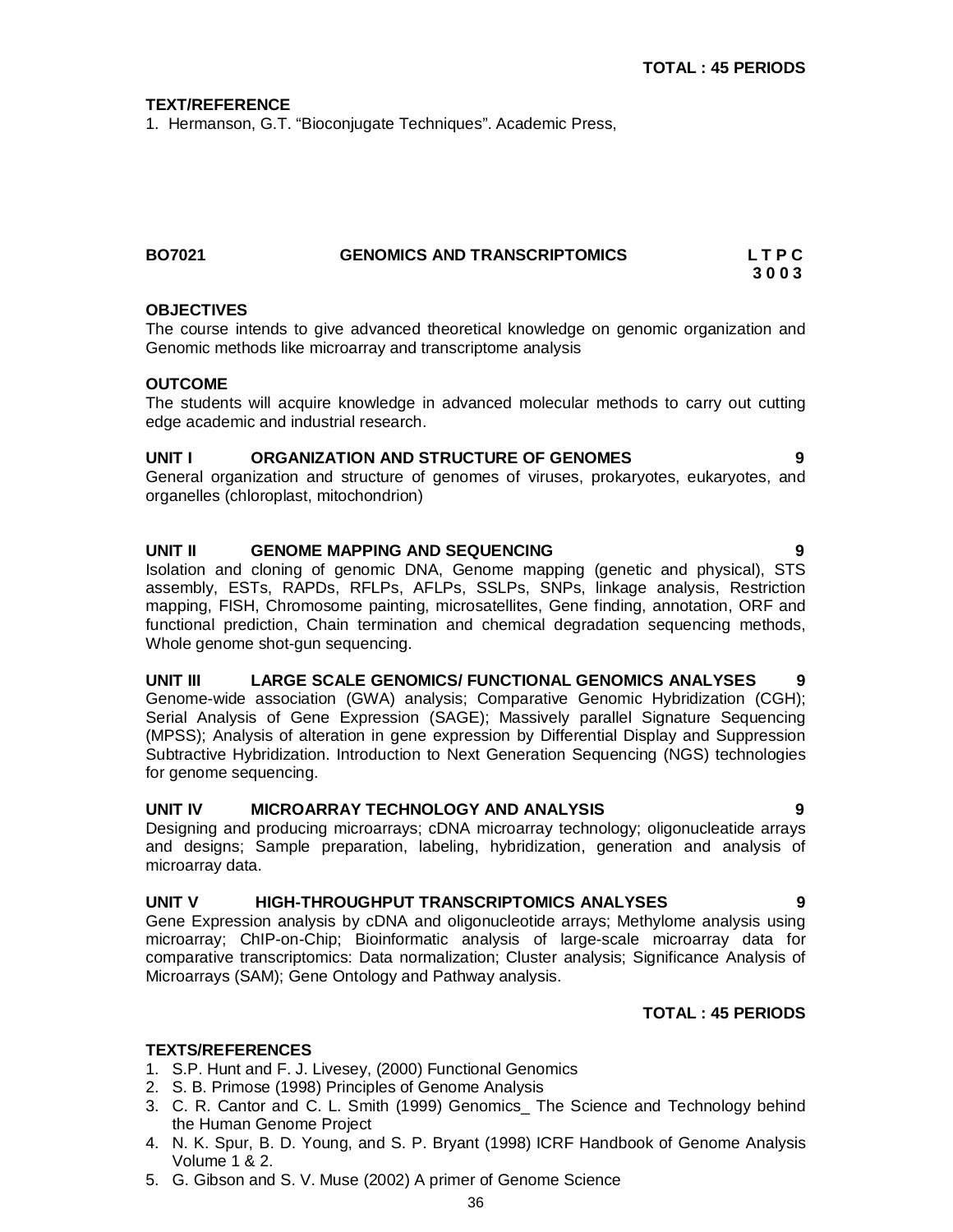- 6. R. J. Reece (2004) Analysis of Genes and Genomes
- 7. S. Suhai (2002) Genomics and Proteomics\_Functional and computational aspects. Kluwer Academic
- 8. Hans Joac and Thomas Roeder (2005) Microarrays
- 9. Steve Russell, Lisa A. Meadows and Roslin R. Russell (2009) Microarray Technology in **Practice**
- 10. . Allison D. B., Page G. P., Beasley T. M., and Edwards J. W. (2006) DNA microarrays and related genomics techniques – Design, Analysis, and Interpretation of Experiments. Chapman & Hall/CRC
- 11. Pevsner J. (2009) Bioinformatics and Functional Geneomics. Wiley-Balckwell
- 12. Rinaldis E. D. and Lahm A (2007)DNA Microarrays. Horizon bioscience.
- 13. Stekel D. (2003) Microarray Bioinformatics. Cambridge University Press.

| <b>BO7022</b> | PROTEOMICS AND MASS SPECTROMETRY | LTPC |
|---------------|----------------------------------|------|
|               |                                  | 3003 |

### **OBJECTIVES**

The course intends to give advanced theoretical knowledge on advanced proteomics and Mass spectroscopy analysis.

### **OUTCOME**

The students will acquire knowledge in advanced Protein methods to carry out cutting edge academic and industrial research.

### **UNIT I PROTEOMICS AND BIOLOGICAL MASS-SPECTROMETRY 9**

Over-view of strategies used for the identification and analysis of proteins; Basics of Massspectrometry (MS) and bimolecular analysis; One-dimensional (1-D) polyacrylamide gel electrophoresis (PAGE) of proteins; Enzymatic cleavage of proteins in solution; In-gel digestion of protein bands; Electrophoretic transfer of proteins on to membranes (PVDF).

### UNIT **II** MASS-SPECTROMETRY IN PROTEOMICS

Common ionization methods for peptide/protein analysis (MALDI and ESI); Principles of Time of Flight (TOF), Ion Trap (IT), Quadrupole (Q), Fourier Transform-Ion cyclotron Resonance (FT-ICR), and Orbitrap mass analyzers; Collision-Induced Dissociation (CID) of peptides; Introduction to Ion detectors.

### **UNIT III SEPARATION AND PROCESSING OF PROTEINS FOR PROTEOMICS ANALYSIS 9**

Protein extraction from biological samples (Mammalian Tissues, Yeast, Bacteria, and Plant Tissues); 2-DE of proteins for proteome analysis; Difference in-gel electrophoresis (DIGE); Liquid chromatography separations in proteomics (Affinity, Ion Exchange, Reversed-phase, and size exclusion); Strategies for multidimensional liquid chromatography in proteomics; Analysis of complex protein mixtures using Nano-liquid chromatography (Nano-LC) coupled to Mass-spectrometry analysis.

### **UNIT IV COMPARATIVE AND QUANTITATIVE PROTEOMICS 9**

Rapid identification of Bacteria based on spectral patterns using MALDI-TOF- MS. Comparative proteomics based on global in-vitro and in-vivo labeling of proteins/peptides followed by Mass-spectrometry analysis: ICAT, iTRAQ, SILAC. Analysis of Posttranslational modification (PTM) of proteins; Enrichment and analysis of phospho- and glycoproteins; Characterization of protein interactions using yeast two-hybrid system, Coimmunoprecipitation followed by MS, and Protein microarrays.

### **UNIT V PROTEOMICS INFORMATICS 9**

Identification of proteins by PMF and MS/MS data; Database search engines for MS data analysis (Mascot, Sequest, and others); Proteomics informatics strategies for biomarker